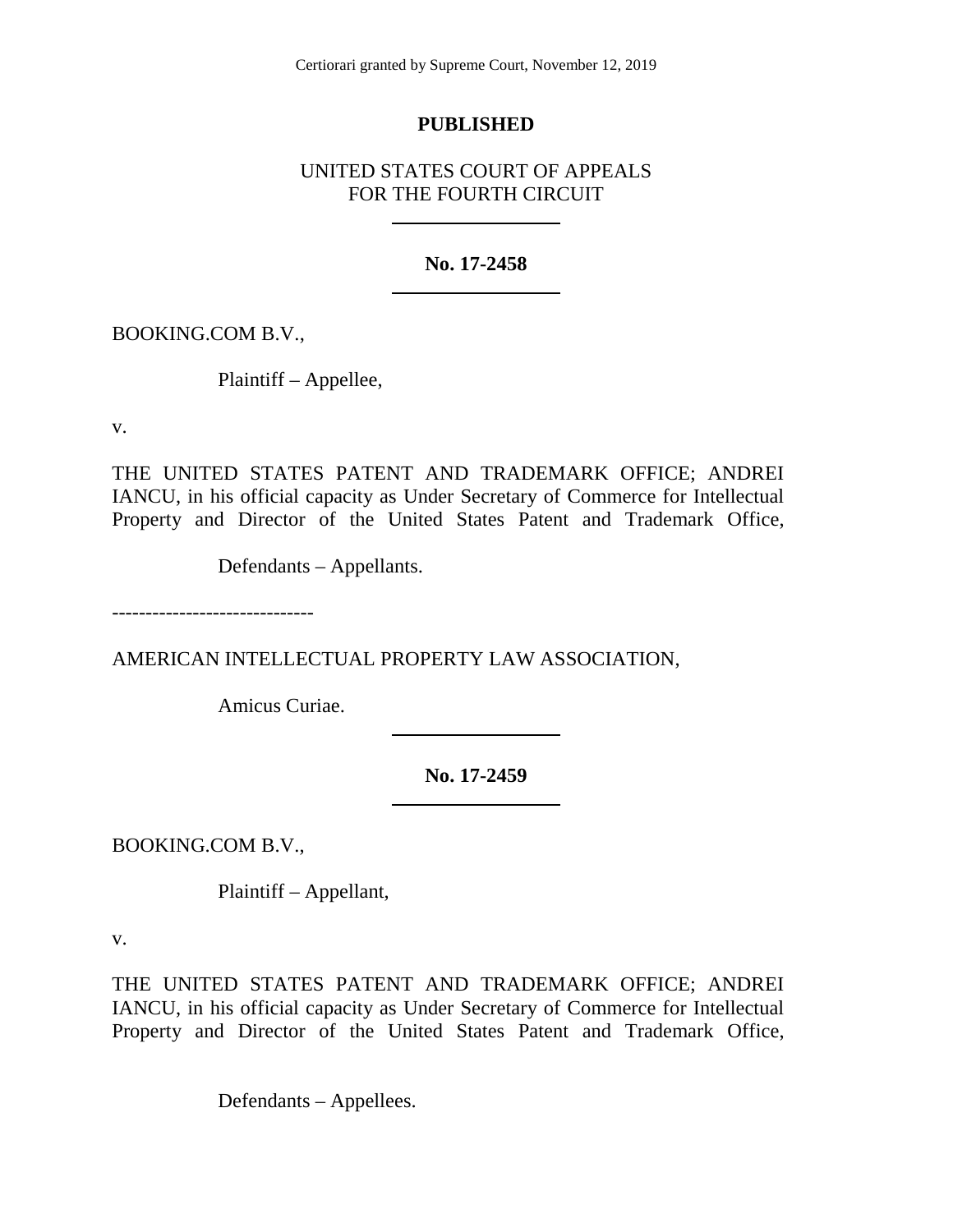------------------------------

AMERICAN INTELLECTUAL PROPERTY LAW ASSOCIATION,

Amicus Curiae.

Appeals from the United States District Court for the Eastern District of Virginia, at Alexandria. Leonie M. Brinkema, District Judge. (1:16-cv-425-LMB-IDD)

Amended: February 27, 2019

Argued: October 31, 2018 Decided: February 4, 2019

Before KING, DUNCAN, and WYNN, Circuit Judges.

Affirmed by published opinion. Judge Duncan wrote the opinion, in which Judge King concurred. Judge Wynn wrote a separate opinion concurring in part and dissenting in part.

**ARGUED:** Tyce R. Walters, UNITED STATES DEPARTMENT OF JUSTICE, Washington, D.C., for Appellants/Cross-Appellees. Jonathan Ellis Moskin, FOLEY & LARDNER LLP, New York, New York, for Appellee/Cross-Appellant. **ON BRIEF:**  Chad A. Readler, Acting Assistant Attorney General, Nathan K. Kelley, Solicitor, Thomas W. Krause, Deputy Solicitor, Christina J. Hieber, Senior Counsel for Trademark Litigation, Mark R. Freeman, Civil Division, UNITED STATES DEPARTMENT OF JUSTICE, Washington, D.C.; Tracy Doherty-McCormick, Acting United States Attorney, OFFICE OF THE UNITED STATES ATTORNEY, Alexandria, Virginia; Mary Beth Walker, Associate Solicitor, Molly R. Silfen, Associate Solicitor, Office of the Solicitor, UNITED STATES PATENT & TRADEMARK OFFICE, Alexandria, Virginia; for Appellants/Cross-Appellees. Brian Kapatkin, Eoin Connolly, FOLEY & LARDNER LLP, Washington, D.C., for Appellee/Cross-Appellant. Myra H. McCormack, President, AMERICAN INTELLECTUAL PROPERTY LAW ASSOCIATION, Arlington, Virginia; Theodore H. Davis, Jr., Jennifer R. Findley, Alexandra N. Martinez, KILPATRICK TOWNSEND & STOCKTON LLP, Atlanta, Georgia, for Amicus Curiae.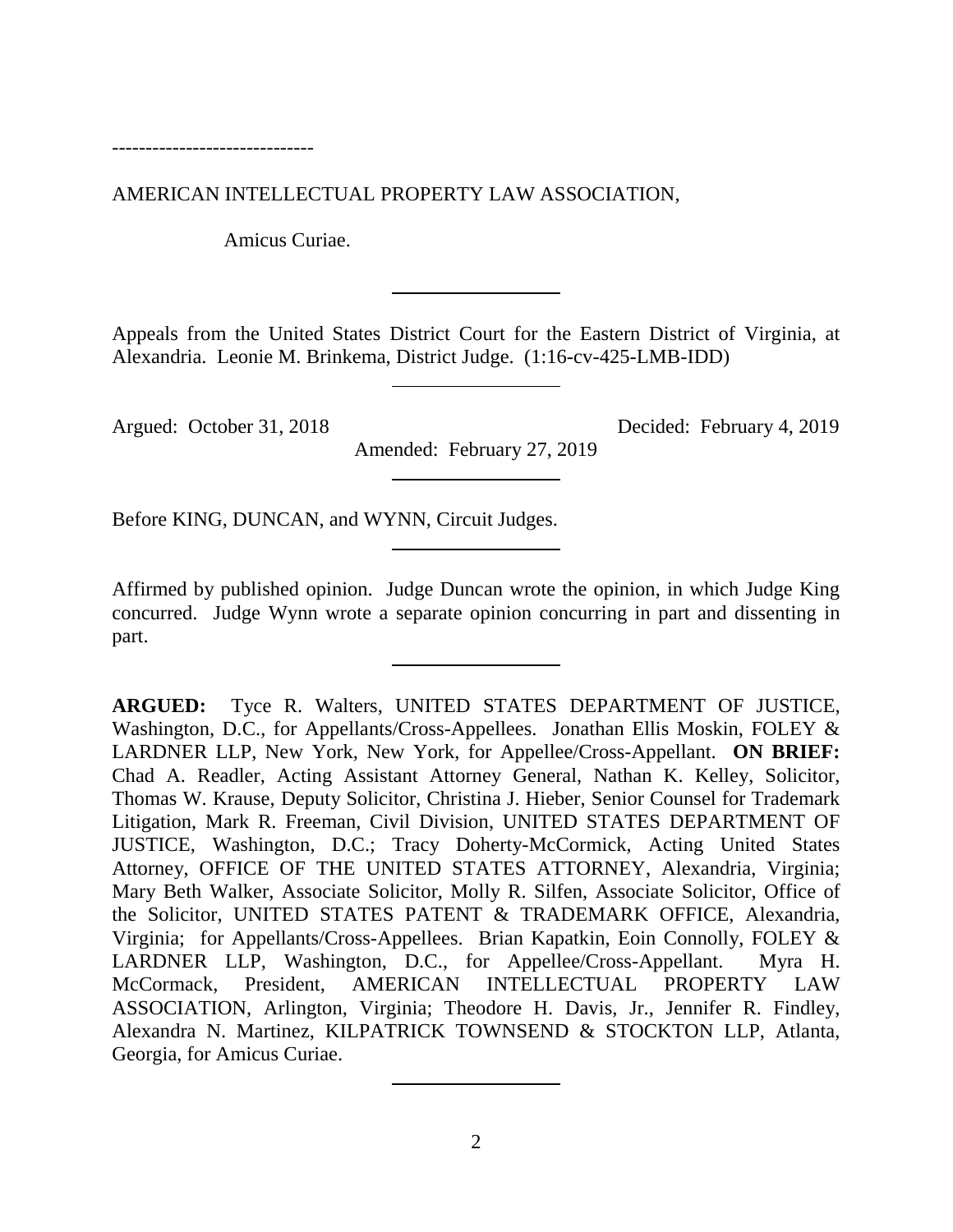DUNCAN, Circuit Judge:

The United States Patent and Trademark Office (the "USPTO") and Booking.com ("Booking.com") both appeal the district court's summary judgment ruling regarding the protectability of the proposed trademark BOOKING.COM.<sup>[1](#page-2-0)</sup> The USPTO appeals on the ground that the district court erred in concluding that BOOKING.COM is a protectable mark. Booking.com cross appeals, arguing that it should not be required to pay the USPTO's attorneys fees under 15 U.S.C. § 1071(b)(3). For the reasons that follow we affirm as to both the appeal and the cross-appeal.

I.

Before we recount the facts of this case, we briefly discuss the legal trademark context in which it arises. Trademark law protects the goodwill represented by particular marks and serves the twin objectives of preventing consumer confusion between products and the sources of those products, on the one hand, and protecting the linguistic commons by preventing exclusive use of terms that represent their common meaning, on the other. *OBX-Stock, Inc. v. Bicast, Inc.*, 558 F.3d 334, 339–40 (4th Cir. 2009).

In order to be protectable, marks must be "distinctive." To determine whether a proposed mark is protectable, courts ascertain the strength of the mark by placing it into one of four categories of distinctiveness, in ascending order: (1) generic, (2) descriptive,

<span id="page-2-0"></span><sup>&</sup>lt;sup>1</sup> Throughout this opinion, we use Booking.com to refer to the Plaintiff-Appellant and BOOKING.COM to refer to the proposed mark.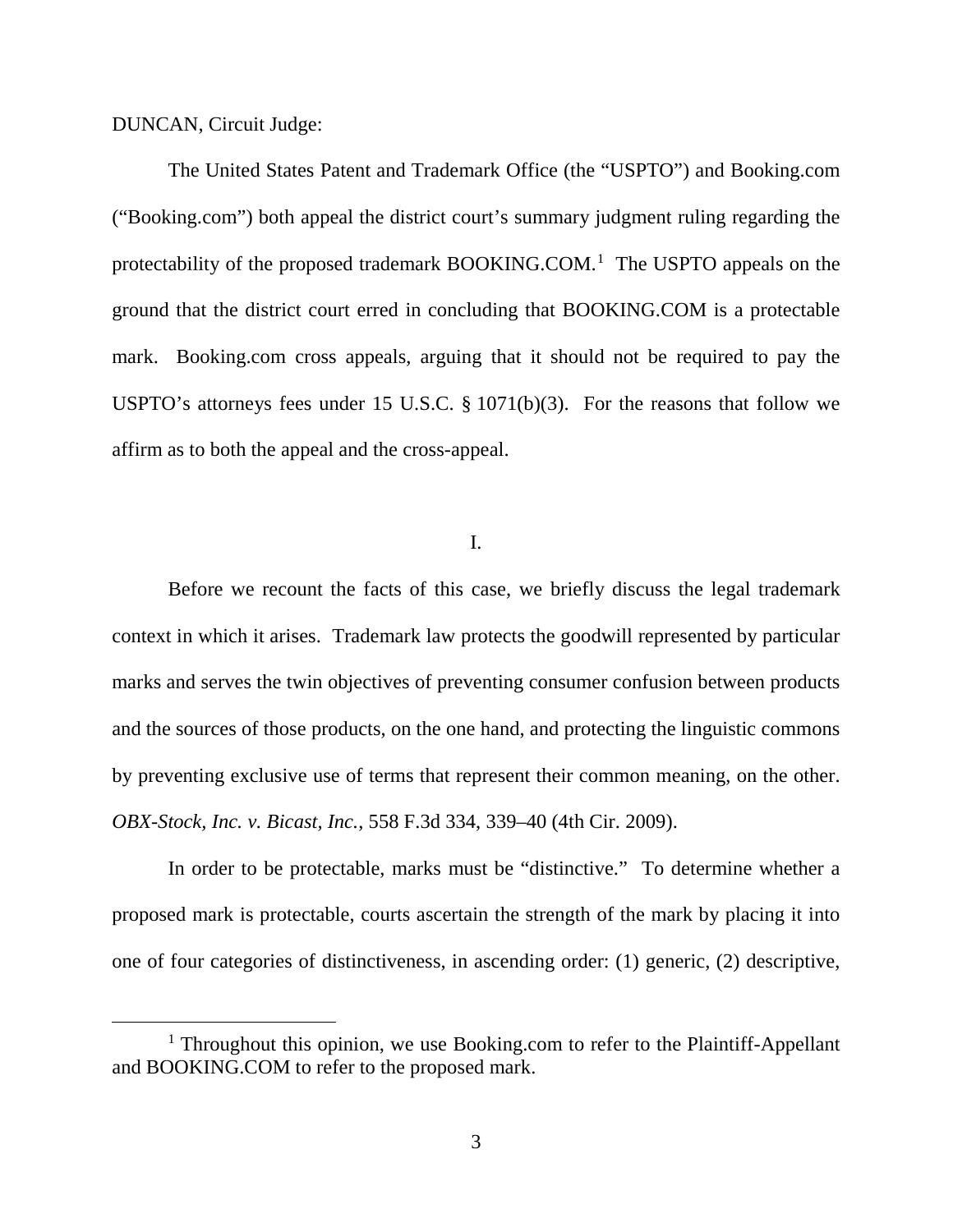(3) suggestive, or (4) arbitrary or fanciful. *George & Co. v. Imagination Entm't Ltd.*, 575 F.3d 383, 393–94 (4th Cir. 2009). Marks falling into the latter two categories are deemed inherently distinctive and are entitled to protection because their intrinsic nature serves to identify the particular source of a product. In contrast, descriptive terms may be distinctive only upon certain showings, and generic terms are never distinctive. This dispute concerns only the first two of these four categories, with Booking.com arguing the mark is descriptive and the USPTO arguing it is generic.

A term is generic if it is the "common name of a product" or "the genus of which the particular product is a species," such as LITE BEER for light beer, or CONVENIENT STORE for convenience stores. *OBX-Stock, Inc.*, 558 F.3d at 340. Generic terms do not contain source-identifying significance--they do not distinguish the particular product or service from other products or services on the market. *George & Co.*, 575 F.3d at 394. Accordingly, generic terms can never obtain trademark protection, as trademarking a generic term effectively grants the owner a monopoly over a term in common coinage. If protection were allowed, a competitor could not describe his goods or services as what they are. *CES Publ'g Corp. v. St. Regis Publ'ns, Inc.*, 531 F.2d 11, 13 (2d Cir. 1975).

In contrast, descriptive terms, which may be protectable, describe a "function, use, characteristic, size, or intended purpose of the product," such as 5 MINUTE GLUE or KING SIZE MEN'S CLOTHING. *Sara Lee Corp. v. Kayser-Roth Corp.*, 81 F.3d 455, 464 (4th Cir. 1996). In order to be protected, a descriptive term must have acquired secondary meaning. *Hunt Masters, Inc. v. Landry's Seafood Rest., Inc.*, 240 F.3d 251, 254 (4th Cir. 2001). Secondary meaning indicates that a term has become sufficiently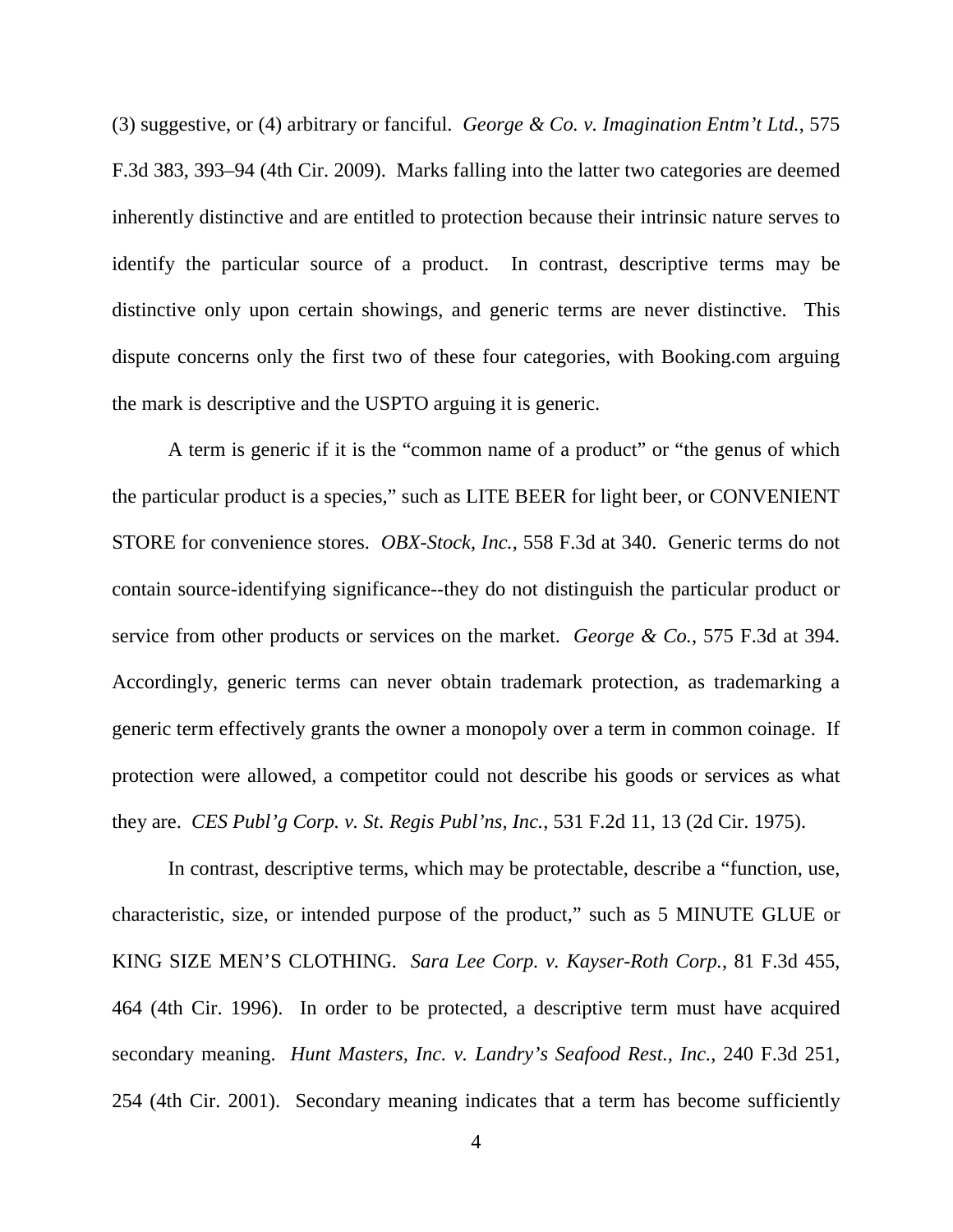distinctive to establish a mental association in the relevant public's minds between the proposed mark and the source of the product or service. *George & Co.*, 575 F.3d at 394.

Against this background, we consider the facts before us.

#### II.

Booking.com operates a website on which customers can book travel and hotel accommodations. It has used the name BOOKING.COM since at least 2006. In 2011 and 2012, Booking.com filed four trademark applications for the use of BOOKING.COM as a word mark and for stylized versions of the mark with the USPTO. Booking.com sought registration for, inter alia, Class 43 services, which include online hotel reservation services.[2](#page-4-0)

The USPTO examiner rejected Booking.com's applications, finding that the marks were not protectable because BOOKING.COM was generic as applied to the relevant services. In the alternative, the USPTO concluded that the marks were merely descriptive and that Booking.com had failed to establish that they had acquired secondary meaning as required for trademark protection. After the examiner denied Booking.com's

<span id="page-4-0"></span><sup>&</sup>lt;sup>2</sup> The applications also identified Class 39 services, which include "travel and tour ticket reservation services" and "online travel and tourism services." *Booking.com B.V. v. Matal*, 278 F. Supp. 3d 891, 896–97 (E.D. Va. 2017). Because the district court found that the marks were only protectable as to Class 43 services and remanded with respect to Class 39 services, and Booking.com does not challenge this ruling on appeal, we consider only whether BOOKING.COM is protectable as to Class 43 services.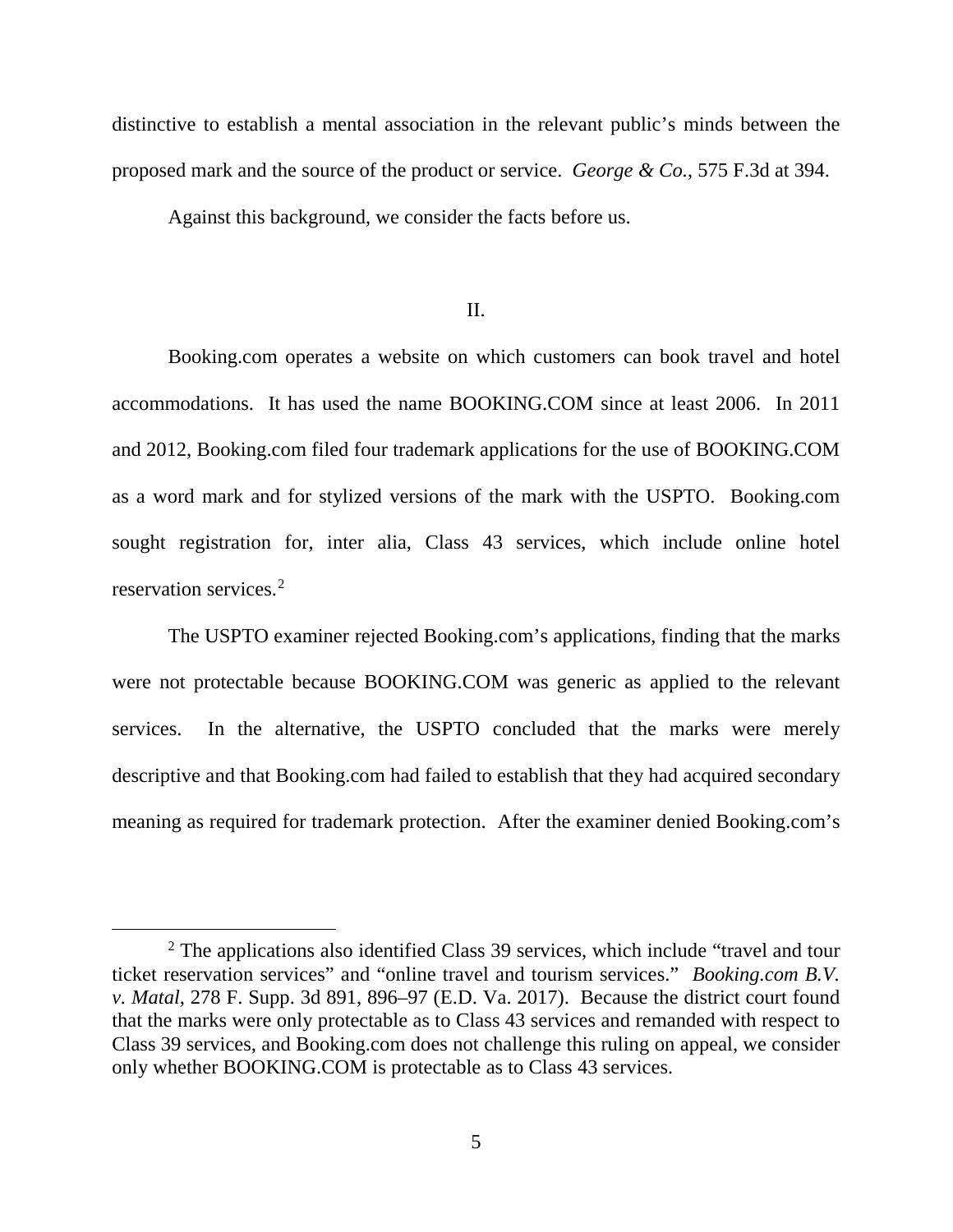motion for reconsideration, Booking.com appealed to the Trademark Trial and Appeal Board (the "TTAB").

The TTAB affirmed the USPTO's four refusals of registration in three separate opinions. These opinions all concluded that BOOKING.COM was a generic term for the services offered, and therefore ineligible for trademark protection, because "booking" generically refers to "a reservation or arrangement to buy a travel ticket or stay in a hotel room" or "the act of reserving such travel or accommodation"; ".com" indicates a commercial website; and consumers would understand the resulting composite BOOKING.COM to primarily refer to an online reservation service for travel, tours, and lodging, which are the services proposed in Booking.com's applications. *Booking.com B.V. v. Matal*, 278 F. Supp. 3d 891, 896 (E.D. Va. 2017) (summarizing the TTAB's findings). In the alternative, the TTAB concluded that BOOKING.COM is merely descriptive of Booking.com's services and that Booking.com had failed to demonstrate that the mark had acquired secondary meaning, as required for trademark protection.

Booking.com appealed the TTAB's decisions by filing this civil action under 15 U.S.C. § 1071(b) against the USPTO and the USPTO's director in the Eastern District of Virginia in April 2016.<sup>[3](#page-5-0)</sup> It argued that BOOKING.COM was a descriptive or suggestive mark eligible for protection. In support of its argument, Booking.com submitted new

<span id="page-5-0"></span><sup>&</sup>lt;sup>3</sup> As we discuss further below, Booking.com could have appealed to the Federal Circuit but declined to do so.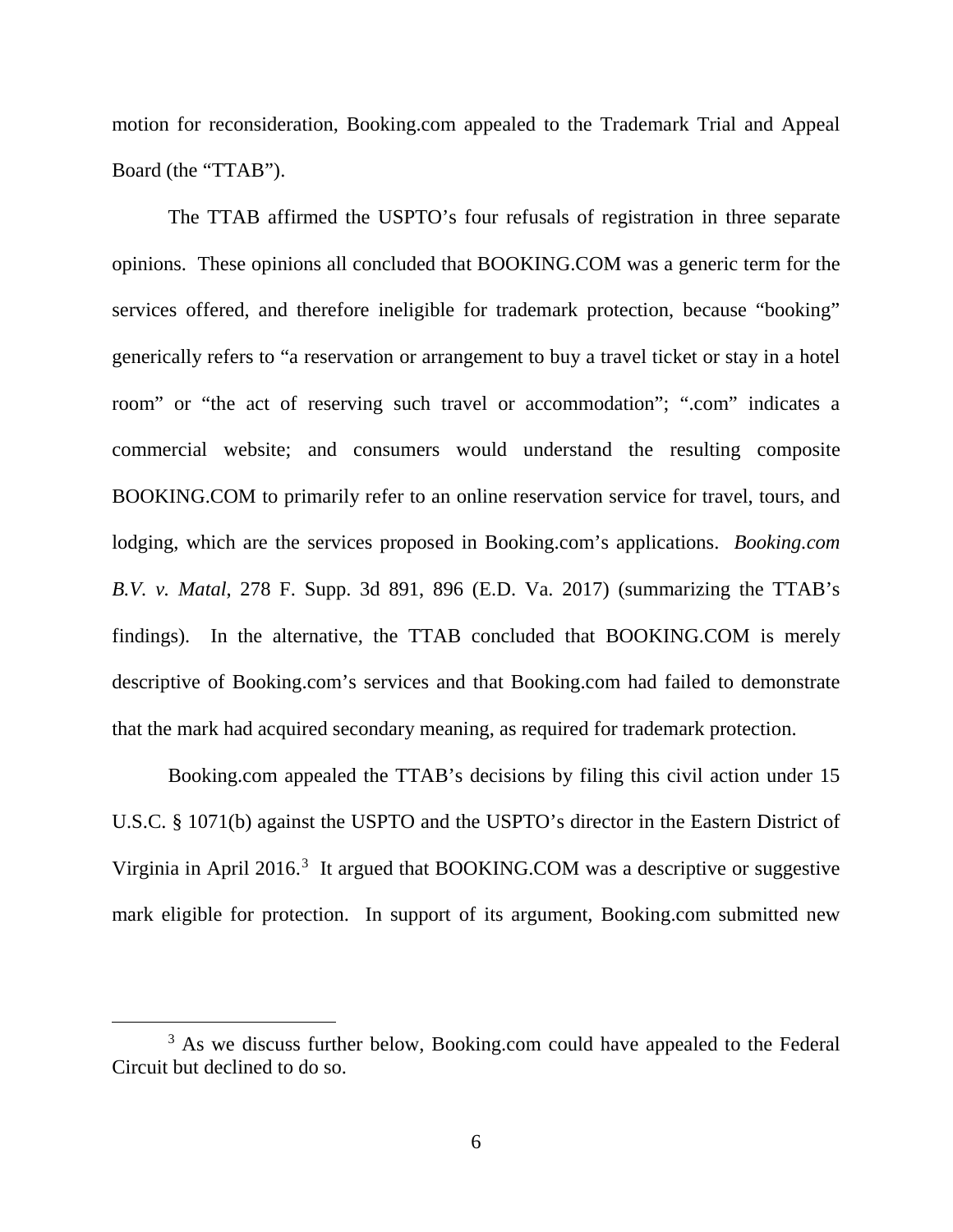evidence to the district court. This evidence included a "Teflon survey,"[4](#page-6-0) indicating that 74.8% of consumers recognized BOOKING.COM as a brand rather than a generic service.

The district court held that although "booking" was a generic term for the services identified, BOOKING.COM *as a whole* was nevertheless a descriptive mark. The district court further determined that Booking.com had met its burden of demonstrating that the proposed mark had acquired secondary meaning, and therefore was protectable, as to the hotel reservation services described in Class 43. The court therefore partially granted Booking.com's motion for summary judgment, ordering the USPTO to register two of the marks and remanded for further administrative proceedings as to the other two.

The USPTO subsequently filed two motions. Pursuant to Federal Rule of Civil Procedure 59(e), the USPTO sought to amend the court's order requiring the USPTO to register the two trademarks, requesting instead that the court remand for further administrative proceedings. It also filed a motion for expenses pursuant to 15 U.S.C. § 1071(b)(3), which would require Booking.com to pay \$76,873.61 of the USPTO's expenses under 15 U.S.C. § 1071(b)(3). These expenses included the salaries of the PTO's attorneys and paralegals that worked on the defense action. The district court denied the USPTO's motion to amend as to the two marks, reasoning that they were

<span id="page-6-0"></span><sup>&</sup>lt;sup>4</sup> Teflon surveys are the "most widely used survey format to resolve a genericness" challenge." 2 *McCarthy on Trademarks* at § 12:16. These surveys explain the distinction between generic names and trademark or brand names and then ask survey respondents to identify a series of names as common or brand names.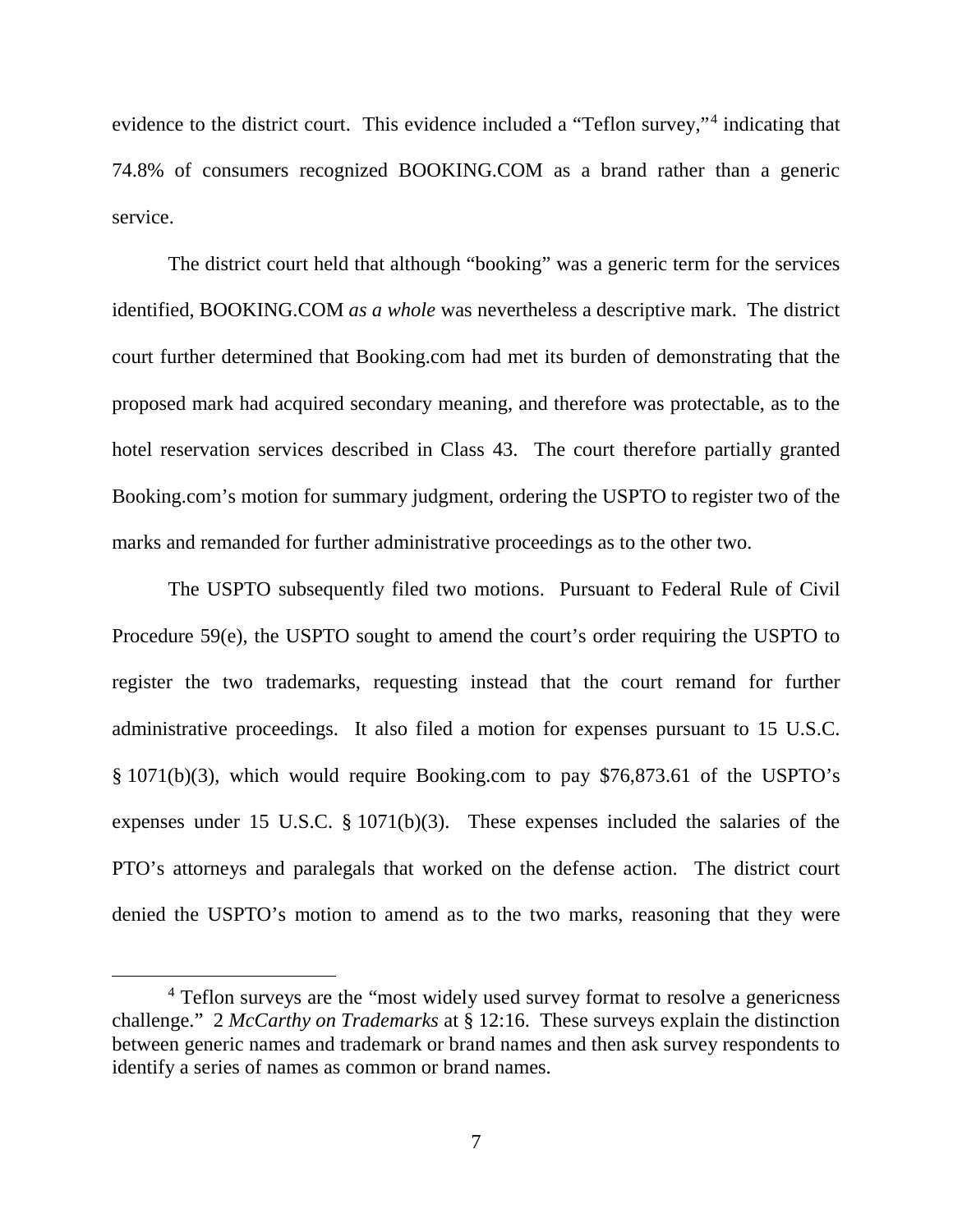registerable as trademarks and that no further administrative proceedings were necessary. However, the district court granted the USPTO's motion for expenses. Both the USPTO and Booking.com appealed. The USPTO and Booking.com challenge, respectively, whether BOOKING.COM is protectable, and whether Booking.com must pay the USPTO's attorneys fees.

#### III.

We turn first to the USPTO's contention that the district court erred in concluding that BOOKING.COM is a protectable trademark. According to the USPTO, BOOKING.COM is a generic, not a descriptive, term that can never be protected.

We review a district court's grant of summary judgment based on the conclusion that a mark is sufficiently distinctive to warrant trademark protection de novo. *Retail Servs. Inc. v. Freebies Publ'g*, 364 F.3d 535, 541–42 (4th Cir. 2004). The question of whether a proposed mark is generic is a question of fact that is subject to deferential review. *See Swatch AG v. Beehive Wholesale, LLC*, 739 F.3d 150, 155 (4th Cir. 2014) (citing *Pizzeria Uno Corp. v. Temple*, 747 F.2d 1522, 1533 (4th Cir. 1984)).

Critically to our analysis, the USPTO concedes that if BOOKING.COM may properly be deemed descriptive, the district court's finding that it has acquired secondary meaning was warranted. Rather, the USPTO only challenges the district court's determination that BOOKING.COM is not generic. Therefore, the limited question on appeal is whether the district court erred in finding that BOOKING.COM is not generic. For the reasons that follow, we conclude that the district court did not err in finding that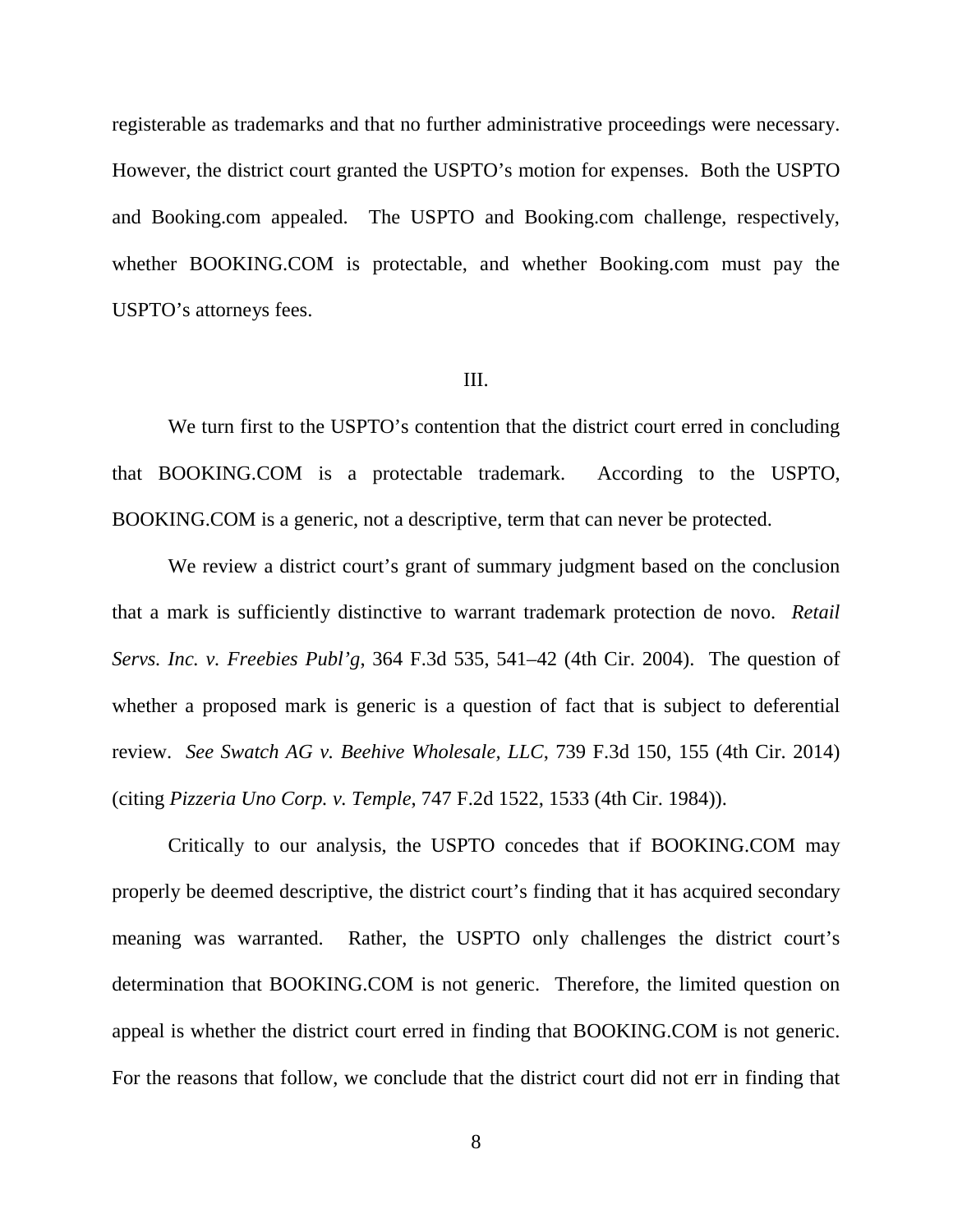there was no genuine issue of material fact on the issue of genericness and that, on these facts, BOOKING.COM is a protectable trademark.

Before undertaking our analysis, two issues pertinent to the genericness inquiry bear further elaboration: first, who bears the burden of proving genericness, and second, the framework for determining whether a proposed mark is generic.

#### $\mathbf{A}$ .

We have never directly addressed the issue of which party bears the burden of proving genericness on appeal when registration of a mark is denied.<sup>[5](#page-8-0)</sup> However, the Federal Circuit has long held, and we agree, that in registration proceedings, the USPTO "always bears the burden" of establishing that a proposed mark is generic. *In re Cordua Rests., Inc.*, 823 F.3d 594, 600 (Fed. Cir. 2016); *see In re Merrill Lynch, Pierce, Fenner, and Smith, Inc.*, 828 F.2d 1567, 1571 (Fed. Cir. 1987) (explaining that the burden of proving genericness "*remains* with" the PTO) (emphasis added). This is so because finding a mark to be generic carries significant consequence, as it forecloses an applicant from any rights over the mark--once a mark is determined to be generic, it can never receive trademark protection. *See* 2 J. Thomas McCarthy, *McCarthy on Trademarks and* 

<span id="page-8-0"></span><sup>&</sup>lt;sup>5</sup> In trademark infringement proceedings, we have held that the burden of proof lies with the party claiming that a previously registered mark is generic because there is a presumption of validity. *See Glover v. Ampak, Inc.*, 74 F.3d 57, 59 (4th Cir. 1996). Where a mark is not registered, however, and the alleged infringer asserts genericness as a defense, the plaintiff bears the burden of proving that the mark is not generic. *See Ale House Mgmt. Inc. v. Raleigh Ale House, Inc.*, 205 F.3d 137, 140 (4th Cir. 2000).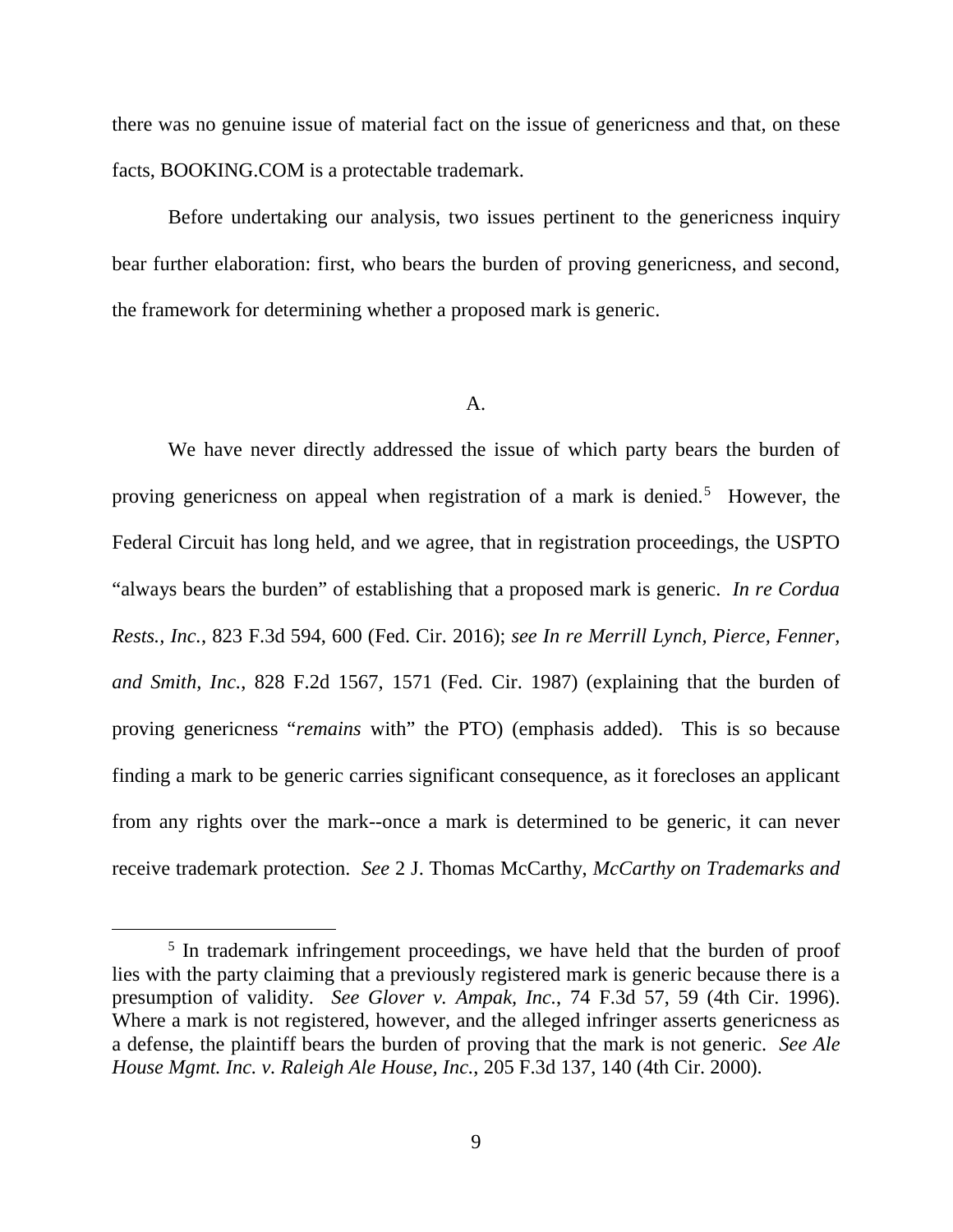*Unfair Competition*, § 12:12 (5th ed. 2018) (explaining that finding a mark to be generic is a "fateful step" as it may result in the "loss of rights which could be valuable intellectual property").

We therefore hold here that the USPTO bears the burden of proving that BOOKING.COM is generic in the instant case.

B.

We next discuss the framework for determining whether a mark is generic. As we have discussed, generic terms are the "common name of a product or service itself." *Sara Lee*, 81 F.3d at 464. To determine whether a term is generic, we follow a three-step test: (1) identify the class of product or service to which use of the mark is relevant; (2) identify the relevant consuming public; and (3) determine whether the primary significance of the mark to the relevant public is as an indication of the nature of the class of the product or services to which the mark relates, which suggests that it is generic, or an indication of the source or brand, which suggests that it is not generic.<sup>[6](#page-9-0)</sup> Glover  $v$ . *Ampak, Inc.*, 74 F.3d 57, 59 (4th Cir. 1996).

<span id="page-9-0"></span><sup>&</sup>lt;sup>6</sup> The Lanham Act codifies the primary significance test as the test for determining whether a registered trademark has become generic in *cancellation* of registration proceedings. 15 U.S.C. § 1064(3) ("The primary significance of the registered mark to the relevant public . . . shall be the test for determining whether the registered mark has become the generic name of goods or services on or in connection with which it has been used."); *see Glover*, 74 F.3d at 59. However, we and the Federal Circuit have also applied the primary significance test to determine genericness in registration proceedings. *See In re 1800Mattress.com IP, LLC*, 586 F.3d 1359, 1362–63 (Fed. Cir. 2009) (applying a two-step genericness inquiry, asking in part whether the term sought to be registered is (Continued)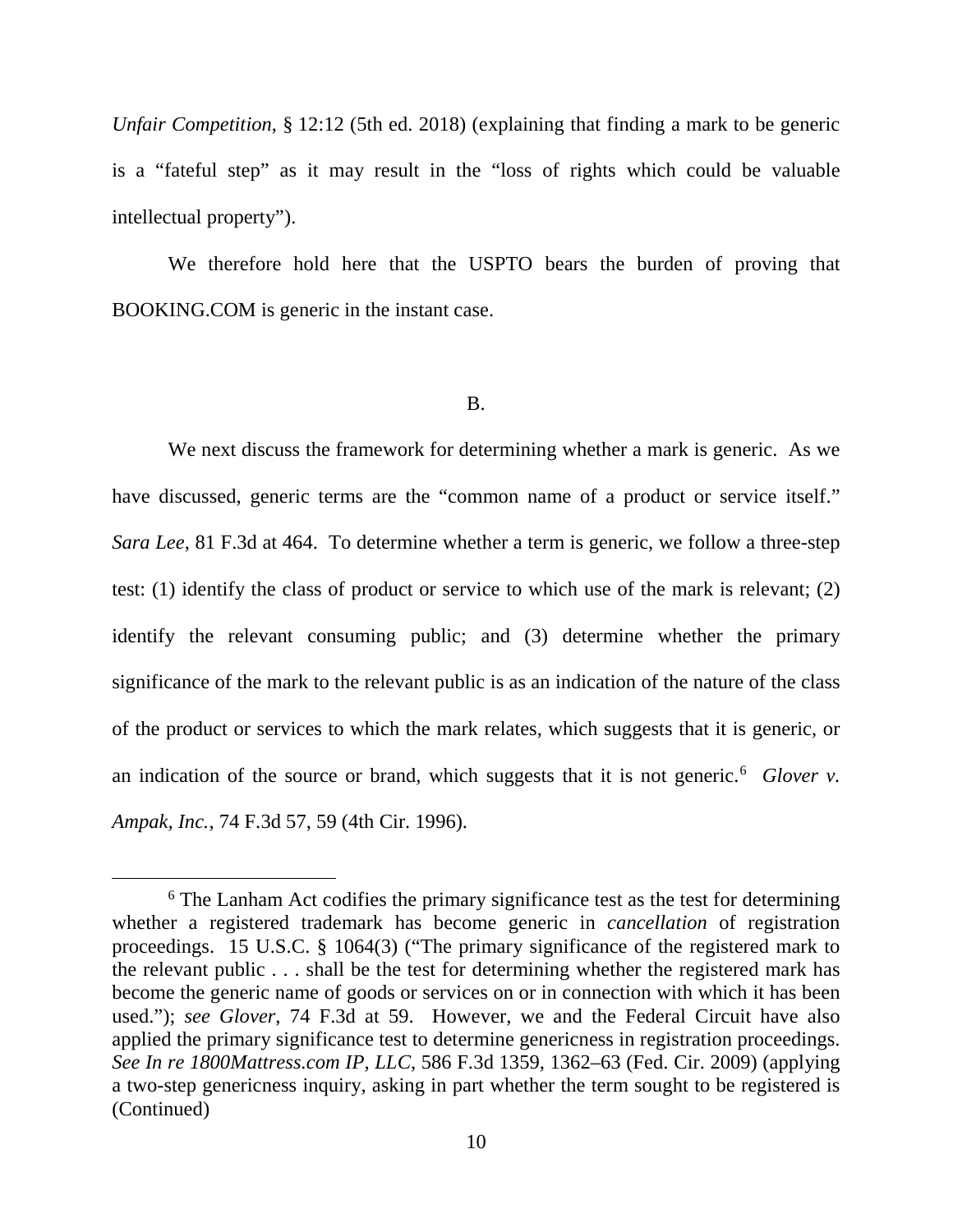Once a term is deemed generic, it cannot subsequently become non-generic. A term may be generic if, for example, it was previously determined to be generic by a court. *Kellogg Co. v. Nat'l Biscuit Co.*, 305 U.S. 111, 117 (1938) (finding that "shredded wheat" was generic because a court had already deemed it to be so). A term may also be deemed generic where evidence suggests that a term was "commonly used prior to its association with the products [or services] at issue." *Hunt Masters*, 240 F.3d at 254–55. In such cases of common usage, a court may find that a term is generic even without looking to evidence of consumer recognition. *Id.* For example, in *Hunt Masters*, we found that the term "crab house" was commonly used, as there were many restaurants called "crab houses" across the country, *id.* at 254 n.1, and concluded, therefore, that the district court did not err in declining to consider consumer survey evidence.

If a term is deemed generic, subsequent consumer recognition of the term as brand-specific cannot change that determination. *See Retail Servs., Inc.*, 364 F.3d at 547. Indeed, courts have explained that "no matter how much money and effort the user of a generic term has poured into promoting the sale of its merchandise and what success it has achieved in securing public identification," that user cannot claim the exclusive right

 $\overline{a}$ 

<sup>&</sup>quot;understood by the relevant public to refer to that genus of goods or services") (citation omitted); *In re Reed Elsevier Props., Inc.*, 482 F.3d 1376, 1378 (Fed. Cir. 2007) (same); *see also America Online, Inc. v. AT&T Corp.*, 243 F.3d 812, 822 (4th Cir. 2001) (determining that a mark was generic because the evidence "d[id] not reveal that the *primary significance* of the term" was the source rather than its generic meaning) (emphasis added).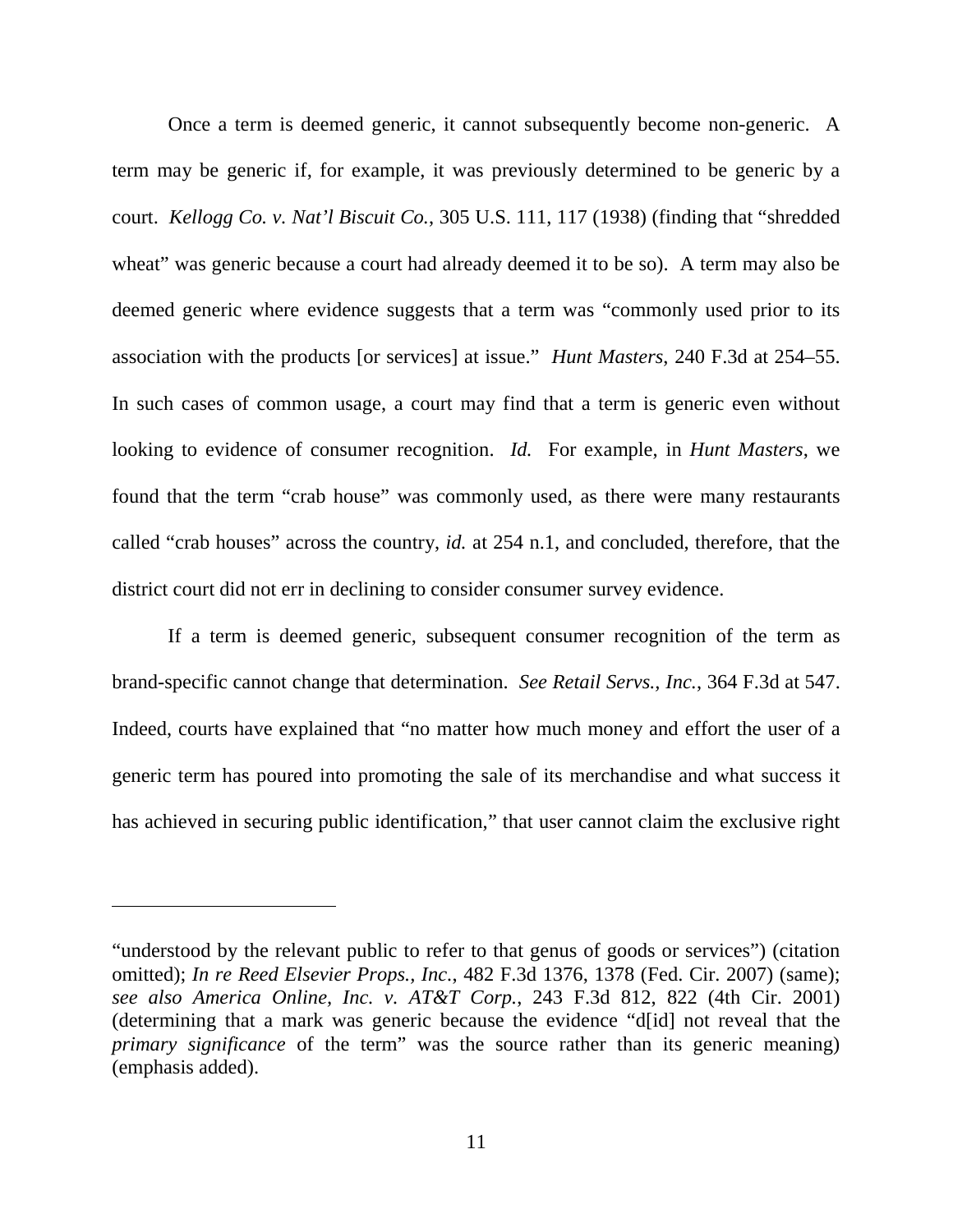through trademark protection to call the product or service by its common name. *Abercrombie & Fitch Co. v. Hunting World, Inc.*, 537 F.2d 4, 9 (2d Cir. 1976).

In this case, neither party disputes the district court's finding at the first step: that the mark is used to identify the class or product to which it belongs--here, making hotel reservations for others. Nor do they disagree as to step two: that the relevant purchasing public consists of consumers who use hotel reservation services offered via the internet or in person. Instead, the dispute arises at the third step: the public's understanding of what the term BOOKING.COM primarily refers to.

To ascertain the public's understanding of a term, courts may look to "purchaser testimony, consumer surveys, listings and dictionaries, trade journals, newspapers, and other publications." *Glover*, 74 F.3d at 59. For example, in determining that the term "ale house" was generic for a facility that serves both food and beer, we considered newspaper articles and restaurant reviews that referred to such facilities as "ale houses," as well as the lack of evidence suggesting that it was not a generic term for such institutions. *Ale House Mgmt., Inc. v. Raleigh Ale House, Inc.*, 205 F.3d 137, 140–41 (4th Cir. 2000).

In assessing whether a term is understood by the relevant public to primarily refer to the service or the source, we look to the proposed mark *as a whole*, *see Hunt Masters*, 240 F.3d at 254 ("[A] mark must be considered as a whole to determine its validity."). Even where a proposed mark is a phrase or a compound term, such as "crab house" or "ale house," the relevant inquiry is the public's understanding of the entire mark, not its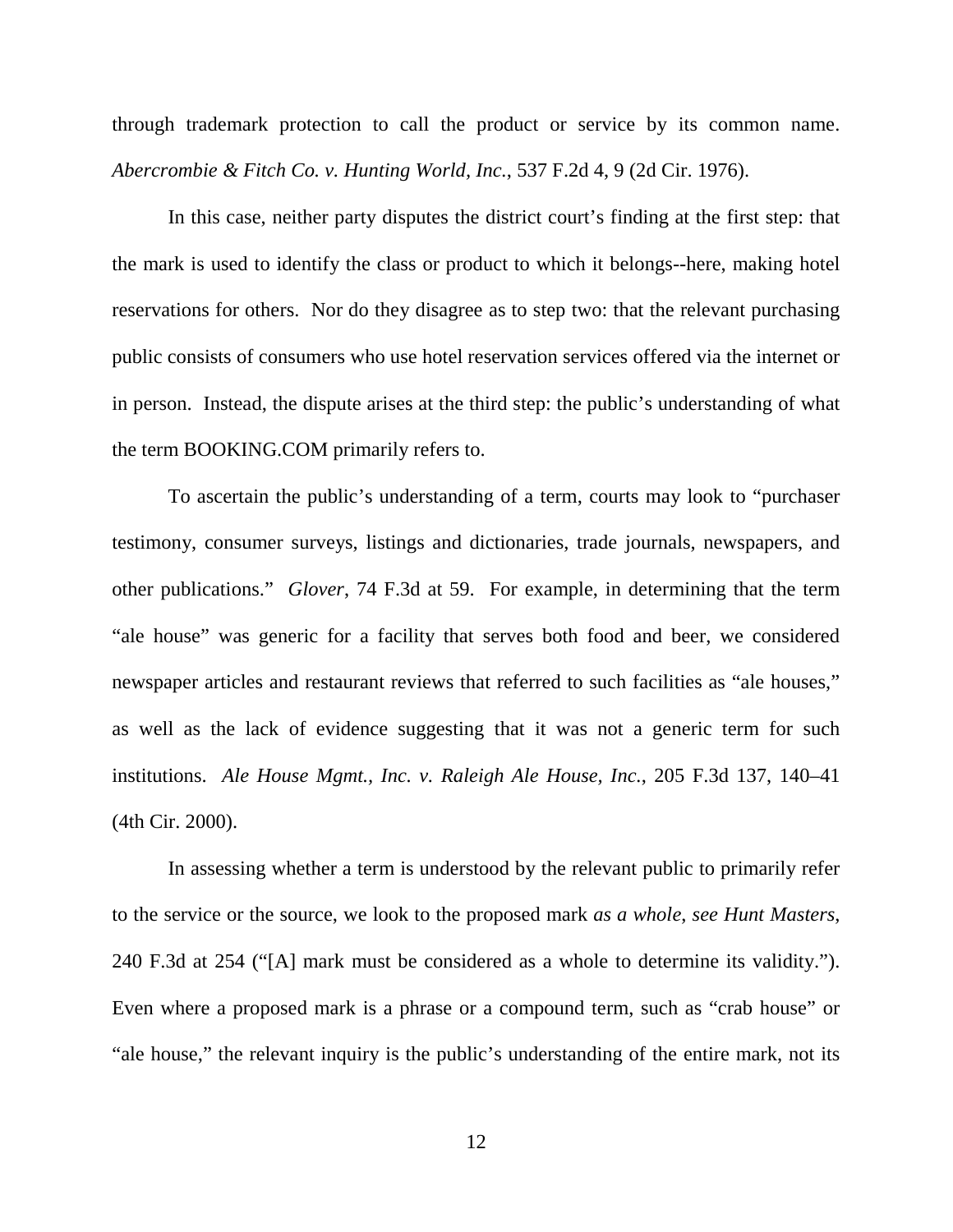understanding of the mark's separate components independently. *Estate of P.D. Beckwith, Inc. v. Comm'r of Patents*, 252 U.S. 538, 545–46 (1920).

With this framework for genericness in mind, we turn to the USPTO's contention on appeal that the district court erred in finding that BOOKING.COM is a descriptive, rather than a generic, mark.

### C.

We hold that the district court, in weighing the evidence before it, did not err in finding that the USPTO failed to satisfy its burden of proving that the relevant public understood BOOKING.COM, taken *as a whole*, to refer to general online hotel reservation services rather than Booking.com the company. Because the USPTO concedes that, if the mark is descriptive, it is protectable, this ends our inquiry. In affirming the district court's finding, we reject the USPTO's contention that adding the top-level domain (a "TLD") .com to a generic second-level domain (an "SLD") like booking can never yield a non-generic mark. We turn first to the district court's finding on genericness before addressing the USPTO's proposed rule.

i.

Genericness is a question of fact to which the district court, as the trier of fact, is accorded great deference.<sup>[7](#page-12-0)</sup> See Swatch AG, 739 F.3d at 155. Here, in finding that the

<span id="page-12-0"></span> $<sup>7</sup>$  Specifically, we defer to the district court's factual finding regarding the primary</sup> significance of the mark to the public—a finding for which the court applied the proper (Continued)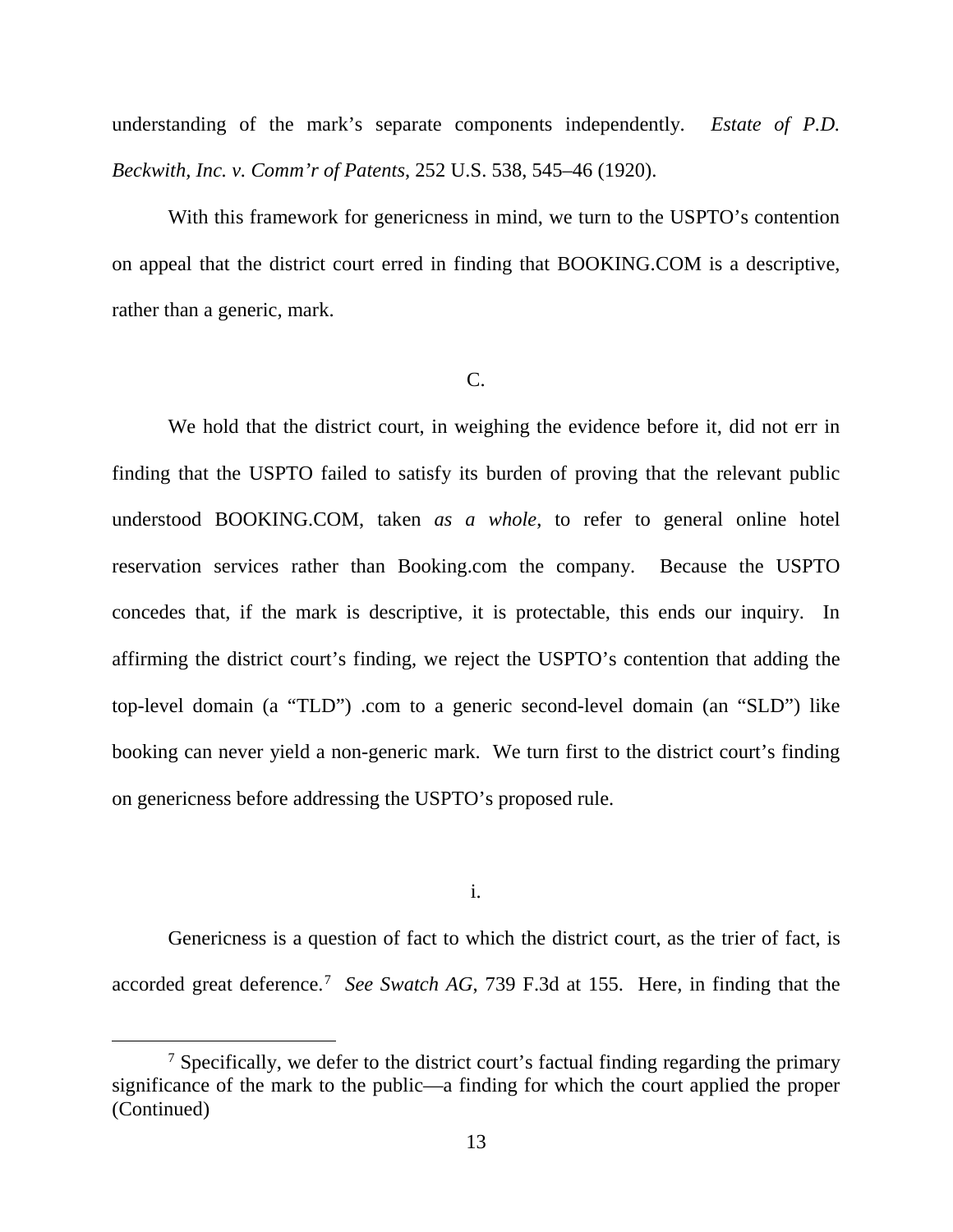public's understanding of BOOKING.COM, taken as a whole, establishes it as a descriptive mark rather than a generic term, the district court relied on two main factors: the USPTO's lack of evidence demonstrating that the public uses "booking.com" generically, and Booking.com's Teflon survey. We conclude that the district court did not err in finding that the evidence weighed in favor of finding BOOKING.COM to be non-generic.

First, the district court found "highly relevant" the absence of evidence by the USPTO that consumers commonly refer to online hotel reservation services as "bookings.com." *Booking.com B.V.*, 278 F. Supp. 3d at 914. Instead, the court determined that the USPTO's evidence demonstrated that such services are referred to as "booking website(s)," or "booking site(s)." *Id.*

While the USPTO identified other domain names that contain "booking.com"- such as "hotelbooking.com" and "ebooking.com"--to support its argument that the relevant public understands BOOKING.COM to refer to online hotel booking services, the district court did not err in finding this evidence less probative of common usage. It is true that some courts have found the use of a proposed mark in longer domain names to be evidence in support of finding that term generic. *See, e.g.*, *Advertise.com, Inc. v. AOL* 

 $\overline{a}$ 

legal analysis—and *not* the court's determination as to the trademark significance of the fact that a domain name like "booking.com" necessarily refers only to a single source. In fact, we conclude that the court erred in this latter determination, discussed *infra*; but contrary to the Dissent's position, such error does not affect the court's *separate* factual finding as to primary significance. *See Booking.com B.V.*, 278 F. Supp. 3d at 913–18.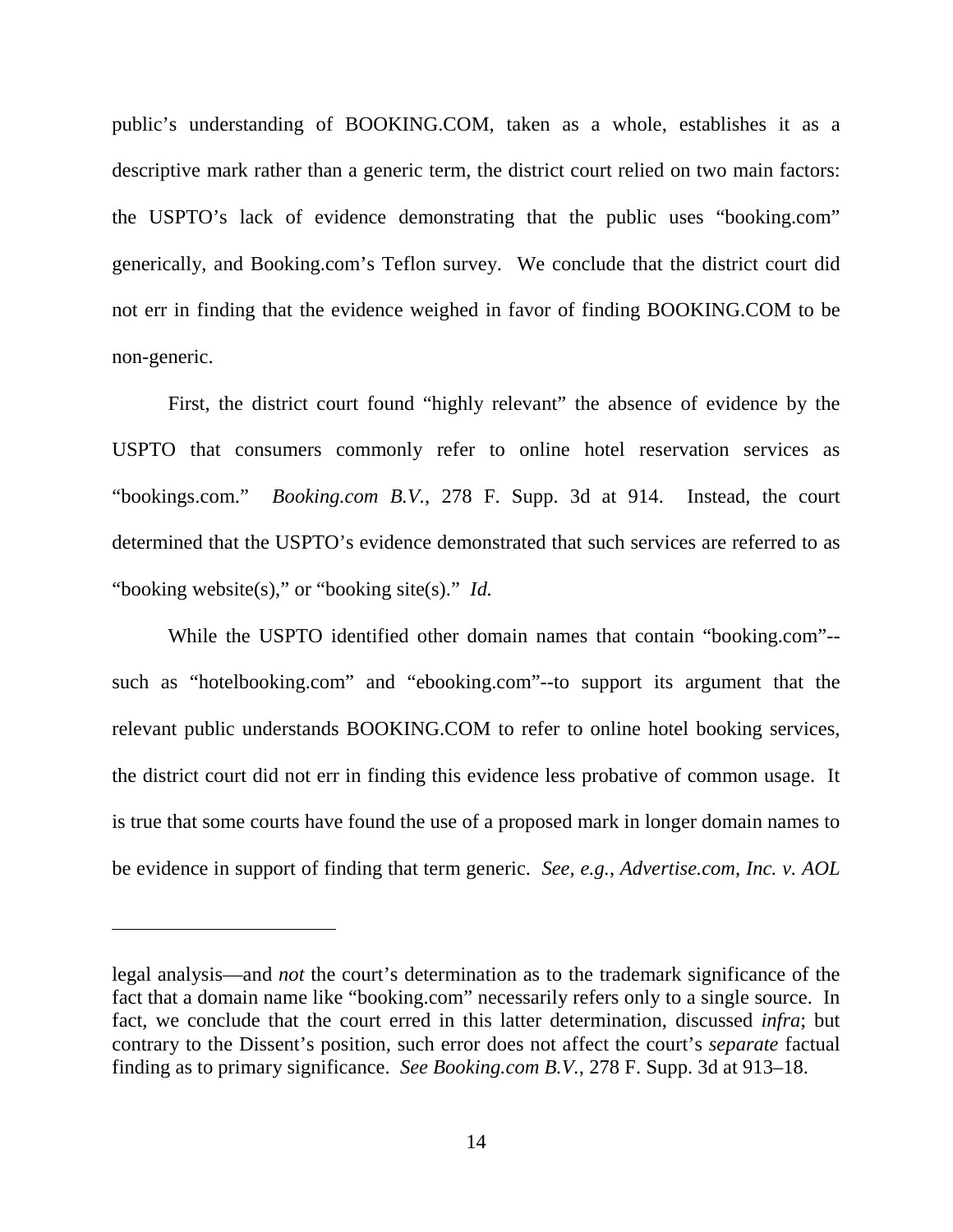*Advertising, Inc.*, 616 F.3d 974, 980–81 (9th Cir. 2010) (finding that the way in which ADVERTISING.COM was used in other domain names was evidence of genericness); *In re Hotels.com, L.P.*, 573 F.3d 1300, 1304 (Fed. Cir. 2009) (same for HOTELS.COM); *In re Reed Elsevier Props., Inc.*, 482 F.3d 1376, 1380 (Fed. Cir. 2007) (same for LAWYERS.COM). We note, however, that although those courts recognized that the inclusion of the proposed mark in longer domain names was strong evidence of genericness, they nonetheless remained open to considering consumer surveys to determine the public's understanding of the proposed mark. *See, e.g.*, *In re Hotels.com*, 573 F.3d at 1304–05 (finding that the TTAB did not err in determining that the term was generic, citing in part concerns arising from the methodology of the applicant's consumer survey). Moreover, using the characters "booking.com" or "bookings.com" in a longer domain name does not necessarily mean that BOOKING.COM is generic. Unlike "hotels" or "lawyers," "booking" is used to describe a plethora of reservation services, including, for example, theatrical or musical engagements. *See Booking.com B.V.*, 278 F. Supp. 3d at 904 (quoting Random House: Unabridged Dictionary (2d ed. 1993)). Including booking.com in a longer domain name therefore does not necessarily demonstrate that consumers would understand BOOKING.COM to identify any website that provides hotel reservation services. In fact, the record evidence demonstrates the opposite.

The USPTO challenges the court's weighing of this evidence, contending that the district court erred in emphasizing that the public does not *use* "booking.com" to refer to the relevant services, and instead should have evaluated whether the public would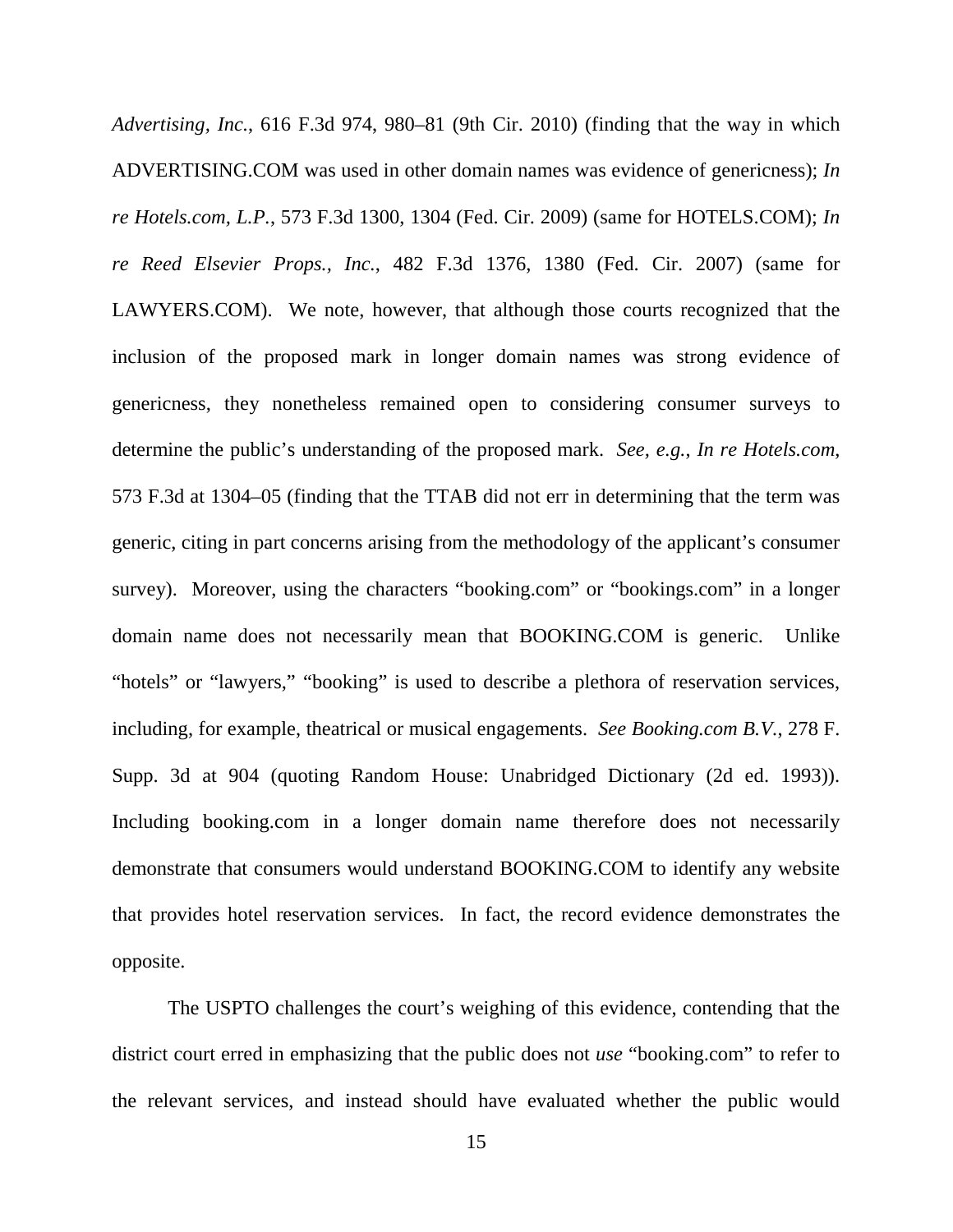*understand* the term to refer to those services. We agree with the USPTO that the ultimate inquiry in determining whether a term is generic is what the public *understands* the proposed mark to mean. *Glover*, 74 F.3d at 59. Nonetheless, courts have considered usage to be probative of the public's understanding. *Compare In re Dial-A-Mattress*, 240 F.3d 1341, 1346 (Fed. Cir. 2001) (finding that a mark was not generic where there was no evidence that the relevant public referred to the class of shop-at-home mattress retailers as "1-888-M-A-T-R-E-S-S"), *with Frito-Lay N. Am. Inc. v. Princeton Vanguard, LLC*, 124 U.S.P.Q.2d 1184 at \*6–10 (TTAB 2017) (finding "pretzel crisp" to be generic where the record evidence, including newspaper articles and food blogs, used the term to refer to the genus of snack products rather than a particular brand), *and Ale House Mgmt.*, 205 F.3d at 140–41 (finding "ale house" to be generic for facilities that serve food and beer where newspaper articles and restaurant reviews referred to such facilities as "ale houses"). It is therefore not error for a court to consider, as the court did here, evidence of the public's use of a term in evaluating its primary significance to the public.<sup>[8](#page-15-0)</sup> And in any event, as we will discuss, the consumer surveys in this record suggest that the public primarily *understands* BOOKING.COM to indicate the company rather than the service.

Second, the district court also considered Booking.com's Teflon survey, which demonstrates that 74.8% of respondents identified BOOKING.COM as a brand name,

<span id="page-15-0"></span> <sup>8</sup> Because the relevant inquiry is what the mark's primary significance is to the public, we do not consider the district court's suggestion, relying on Booking.com's linguistic expert, that "linguistic understanding" cannot be divorced from use. *Booking.com B.V.*, 278 F. Supp. 3d at 914 (alteration and citation omitted).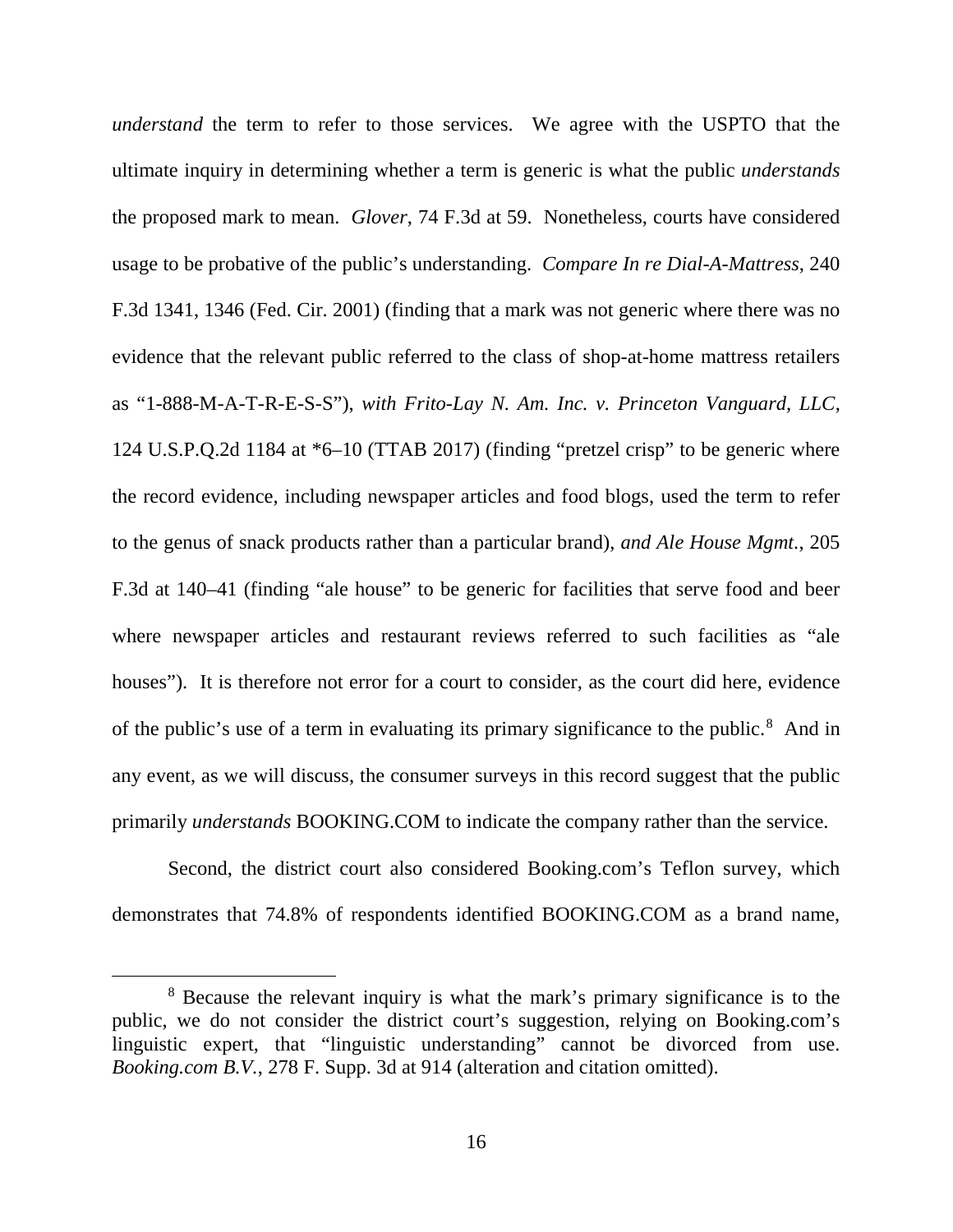rather than as a general reference to hotel reservation websites. Such consumer surveys are the "preferred method of proving genericness." *Princeton Vanguard, LLC v. Frito-Lay N. Am., Inc.*, 786 F.3d 960, 970 (Fed. Cir. 2015) (citation omitted). Indeed, courts have recognized that "[c]onsumer surveys have become almost de rigueur in litigation over genericness." *Berner Int'l Corp. v. Mars Sales Co.*, 987 F.2d 975, 982–83 (3d Cir. 1993) (internal quotation marks and citation omitted). Accordingly, where, as here, the district court found that the survey was methodologically sound, the survey is strong evidence that the public does not understand BOOKING.COM to refer to the proposed mark's generic meaning.

On appeal, the USPTO does not contest the validity of the survey or its methodology. Instead, it relies on dicta in *Hunt Masters* to argue that the district court erred in considering the survey at all. 240 F.3d at 254–55. Its reliance is misplaced; our reasoning in that case does not apply here. In *Hunt Masters*, we considered whether the owners of "the Charleston Crab House," who sought to enjoin a competitor from using the name "The Crab House," had a protected proprietary interest in the term "crab house." We declined to find such an interest because we determined that "crab house" was a generic term referring to a class of restaurants that serve crabs. *Id.* at 254. In so determining, we held that the district court did not err in declining to consider the plaintiff's consumer survey. We explained that there are two ways in which terms may be classified as generic--"(1) where the term began life as a 'coined term'" that had become generic through common usage, and "(2) where the term was commonly used prior to its association with the products at issue"--and that while consumer surveys are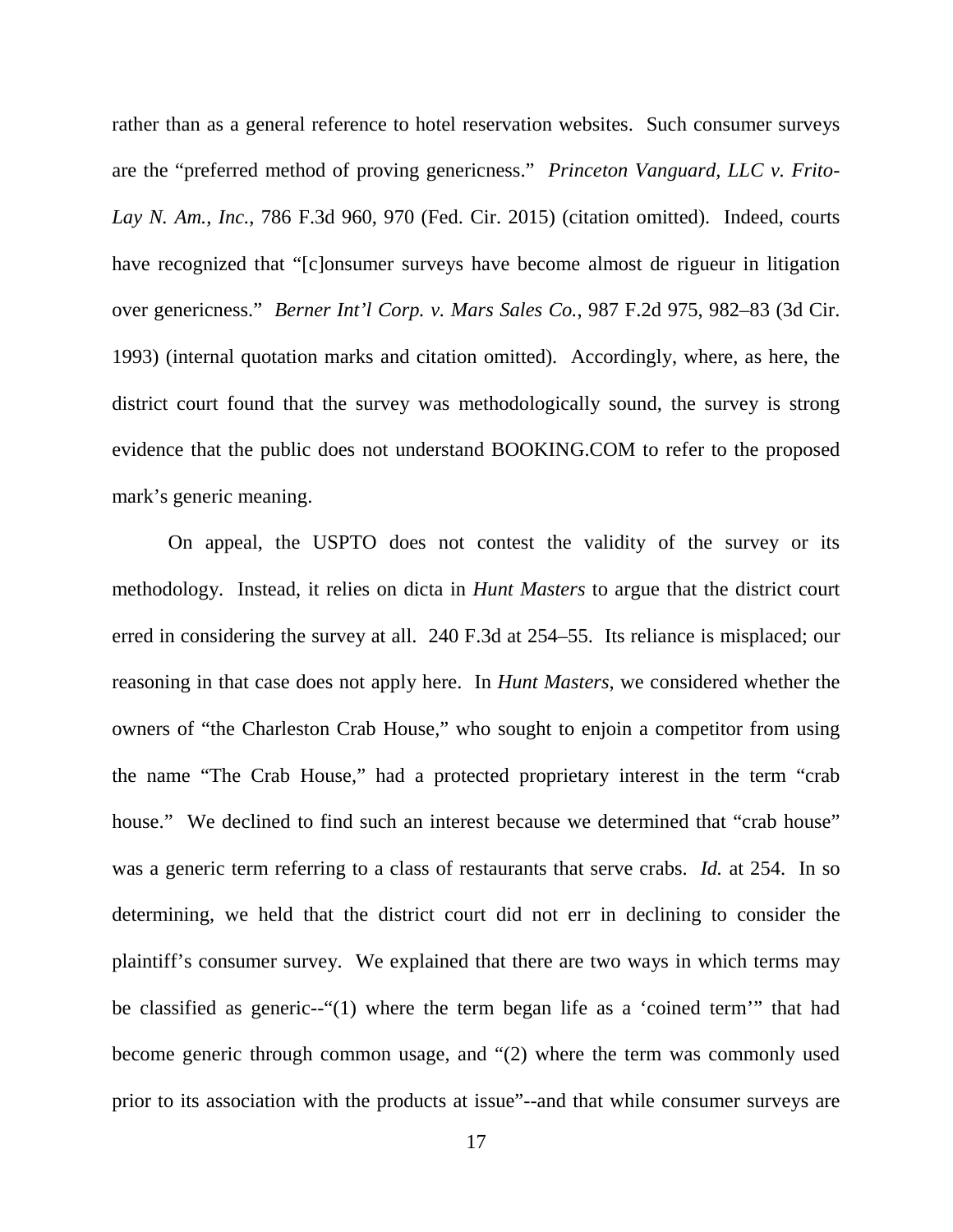relevant to determining whether a term is generic in the former scenario, they are not in the latter. *Id.* at 254–55. Contrary to the USPTO's contention, *Hunt Masters* does not control where, as here, the district court determined based on the dearth of evidence in the record that the proposed mark was not commonly used. As such, the proposed mark does not fall within the category of terms for which survey evidence is irrelevant.

Weighing the evidence before it, the district court did not err in finding that the USPTO did not satisfy its burden of showing that BOOKING.COM is generic. It is axiomatic that determinations regarding the relative weight of evidence are left for the trier of fact. *See In re Hotels.com*, 573 F.3d at 1305–06 (finding that the trier of fact, the TTAB, could reasonably have given controlling weight to dictionary definitions and similar uses of "hotels" with a .com suffix over a consumer survey with questionable methodology). Here, the district court, acting as the trier of fact in reviewing Booking.com's trademark application de novo, did not err in placing greater weight on the consumer survey over other evidence, like dictionary definitions, in assessing the primary significance to the public. *See Mars Sales Co.*, 987 F.2d at 982–83 (explaining that direct consumer evidence, e.g., consumer surveys and testimony, "is preferable to indirect forms of evidence" like dictionaries and trade journals).

We therefore conclude that the district court did not err in finding that BOOKING.COM is a descriptive, rather than generic, mark.

ii.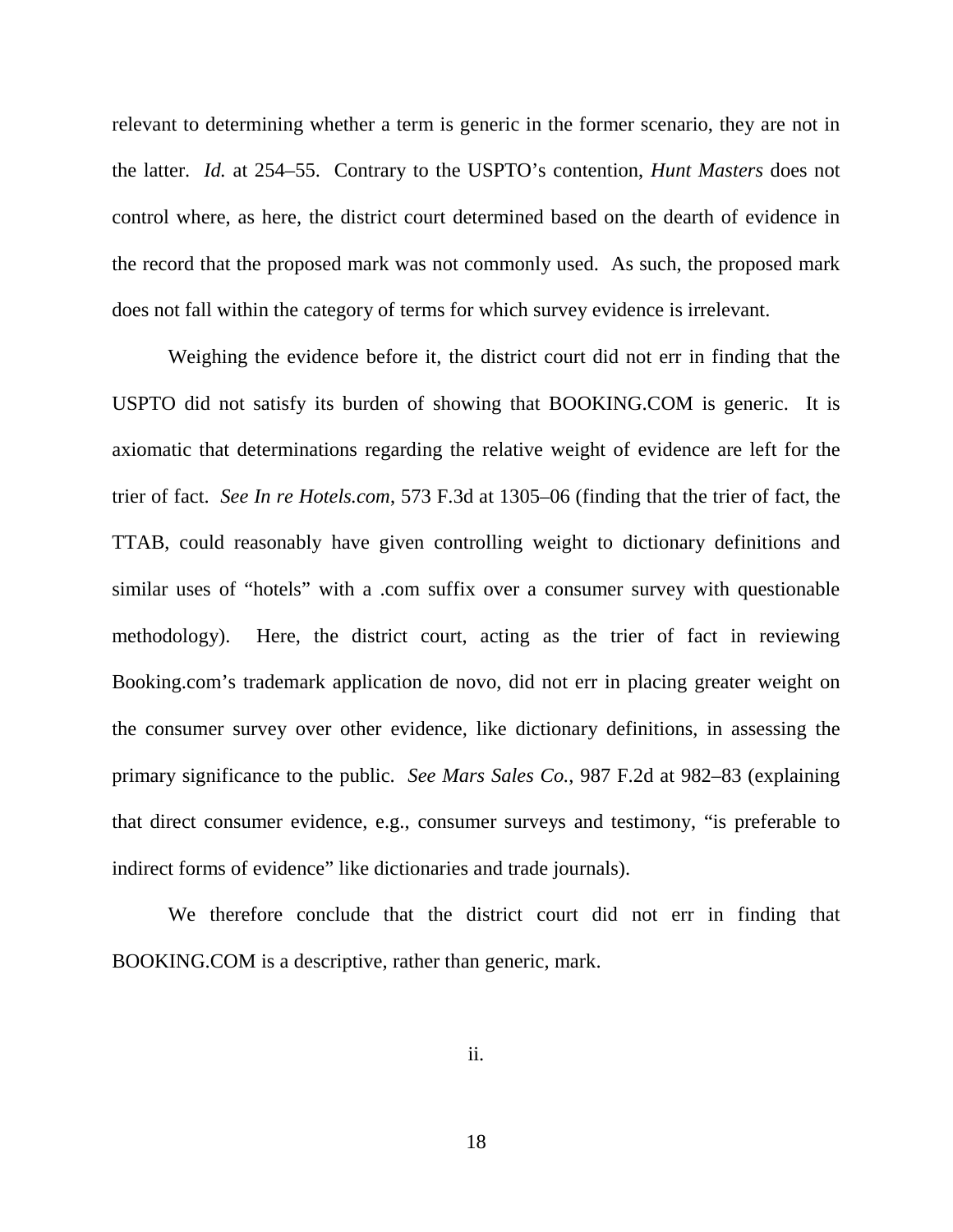The USPTO nevertheless contends that adding the top-level domain ".com" to a generic second-level domain like "booking" is *necessarily* generic, and that the district court therefore erred in finding that BOOKING.COM was non-generic. The USPTO advances two theories as reasons for adopting a per se rule against protecting terms like BOOKING.COM. For the reasons that follow, we decline to adopt such an approach under either theory.

First, the USPTO relies on an 1888 Supreme Court case to argue that, as a matter of law, adding .com to a generic SLD like booking can never be nongeneric. In *Goodyear's Rubber Mfg. Co. v. Goodyear Rubber Co.*, 128 U.S. 598, 602–03 (1888), the Court held that the addition of commercial indicators such as "Company" to terms that merely describe classes of goods could not be trademarked, like "Grain Company" or, as the Dissent provides, "The Grocery Store." According to the USPTO, ".com" is analytically indistinct from "company," as it is a generic identifier for an entity operating a commercial website, and therefore its addition to a generic term can never be protected. However, *Goodyear* was decided almost sixty years before the Lanham Act and, crucially, did not apply the primary significance test. No circuit has adopted the bright line rule for which the USPTO advocates--indeed, sister circuits have found that when ".com" is added to a generic TLD, the mark may be protectable upon a sufficient showing of the public's understanding through consumer surveys or other evidence. *See, e.g.*, *Advertise.com, Inc.*, 616 F.3d at 982; *In re Hotels.com*, 573 F.3d at 1304–05. We similarly decline to do so here.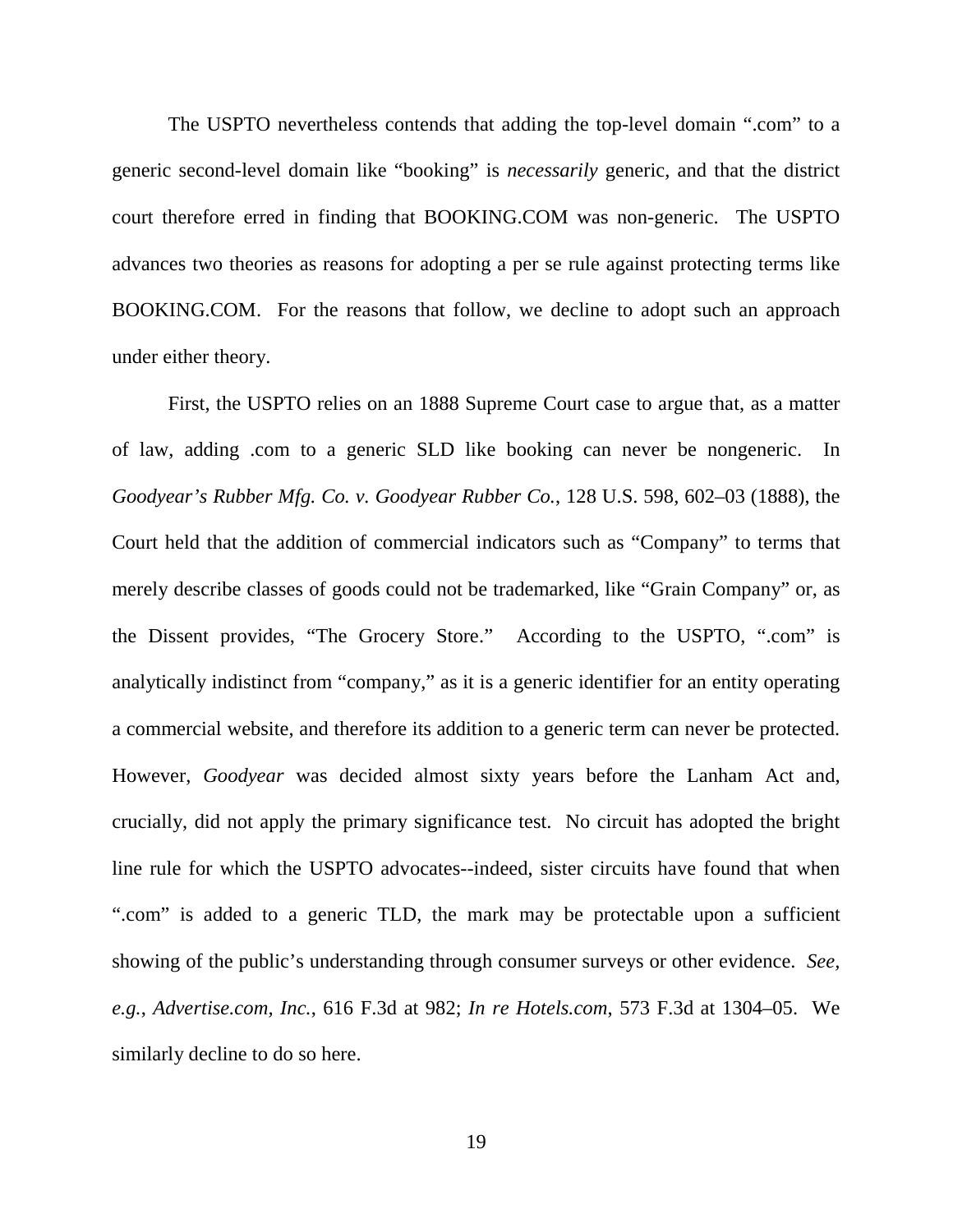Second, the USPTO argues that the proposed mark is per se generic because it is nothing more than the sum of its component parts. It contends that "booking" is a generic term for hotel reservation services, that ".com" is generic for an online company, and that when combined the resulting composite is generic for the online booking services at issue here because a member of the relevant public would understand BOOKING.COM to name an online booking website. Therefore, the USPTO contends, BOOKING.COM is generic. We disagree that it is necessarily so.

We begin by discussing the genericness inquiry as it applies to compound terms. When confronted with a compound term like PRETZEL CRISPS, courts may consider as a first step the meaning of each of the term's component marks; but as we explained in *Hunt Masters*, the ultimate inquiry examines what the public primarily perceives the term *as a whole* to refer to. 240 F.3d at 254. For example, in determining whether PRETZEL CRISPS is generic, a court may first determine based on dictionary definitions and other competent sources that PRETZEL is primarily understood to refer to the genus of pretzels, and that CRISPS would be understood as primarily referring to crackers. *Frito-Lay N. Am., Inc.*, 124 U.S.P.Q.2d 1184 at \*4, 21. But the court must also consider evidence--such as use in newspaper articles or food blogs--to determine whether the term PRETZEL CRISPS is perceived primarily to refer to a crispy pretzel or to a particular source. *Id.* at \*22.

Where the proposed mark is a composite that includes .com, we clarify that, contrary to the district court's suggestion, .com does not itself have source-identifying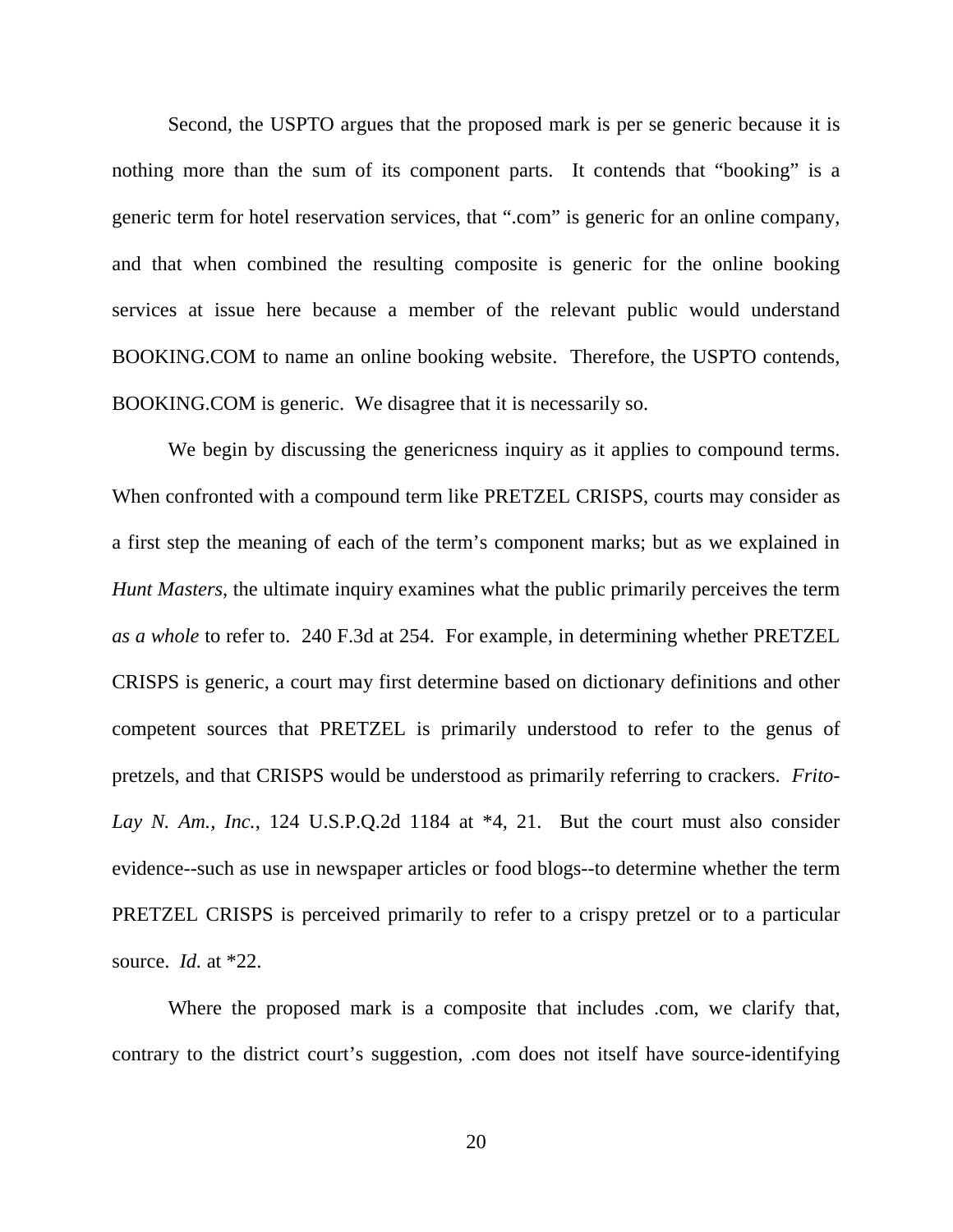significance when added to an SLD like booking.<sup>[9](#page-20-0)</sup> See, e.g., In re Hotels.com, 573 F.3d at 1304 (explaining that the generic term "hotels" did not lose its generic character by placement in the domain name HOTELS.COM); *McCarthy on Trademarks*, § 7:17.50 (explaining that a TLD like .com "has no source indicating significance and cannot serve any trademark purpose"). Merely appending .com to an SLD does not render the resulting domain name non-generic because the inquiry is whether the public primarily understands the term *as a whole* to refer to the source or the proffered service.<sup>[10](#page-20-1)</sup>

For the same reason, neither is it the case, as the USPTO would have it, that assuming booking and .com are each generic terms according to their respective dictionary definitions, and that together they describe the service provided, this necessarily ends the genericness inquiry. Within this inquiry, dictionary definitions, though "relevant and sometimes persuasive" to the genericness inquiry based on the assumption that such definitions generally reflect the public's perception of a word's

<span id="page-20-0"></span><sup>&</sup>lt;sup>9</sup> The district court concluded that a TLD like .com generally has sourceidentifying significance when added to an SLD like booking, and that a mark composed of a generic SLD like booking together with a TLD is usually a descriptive mark eligible for protection upon a showing of secondary meaning. We decline to adopt a rule that goes so far. Such a rule would effectively make *any* domain name distinctive, which oversteps the focus of our trademark jurisprudence on a mark's primary significance to the public. However, because we find other evidentiary bases to affirm the district court, as discussed *supra*, our rejection of this approach does not alter the outcome of our inquiry.

<span id="page-20-1"></span><sup>&</sup>lt;sup>10</sup> Because we do not adopt the district court's approach to the addition of TLDs to SLDs, we need not address the USPTO's contention that the district court impermissibly relied on BOOKING.COM's functional role as a web address to establish nongenericness, where functional features are precluded from trademark protection.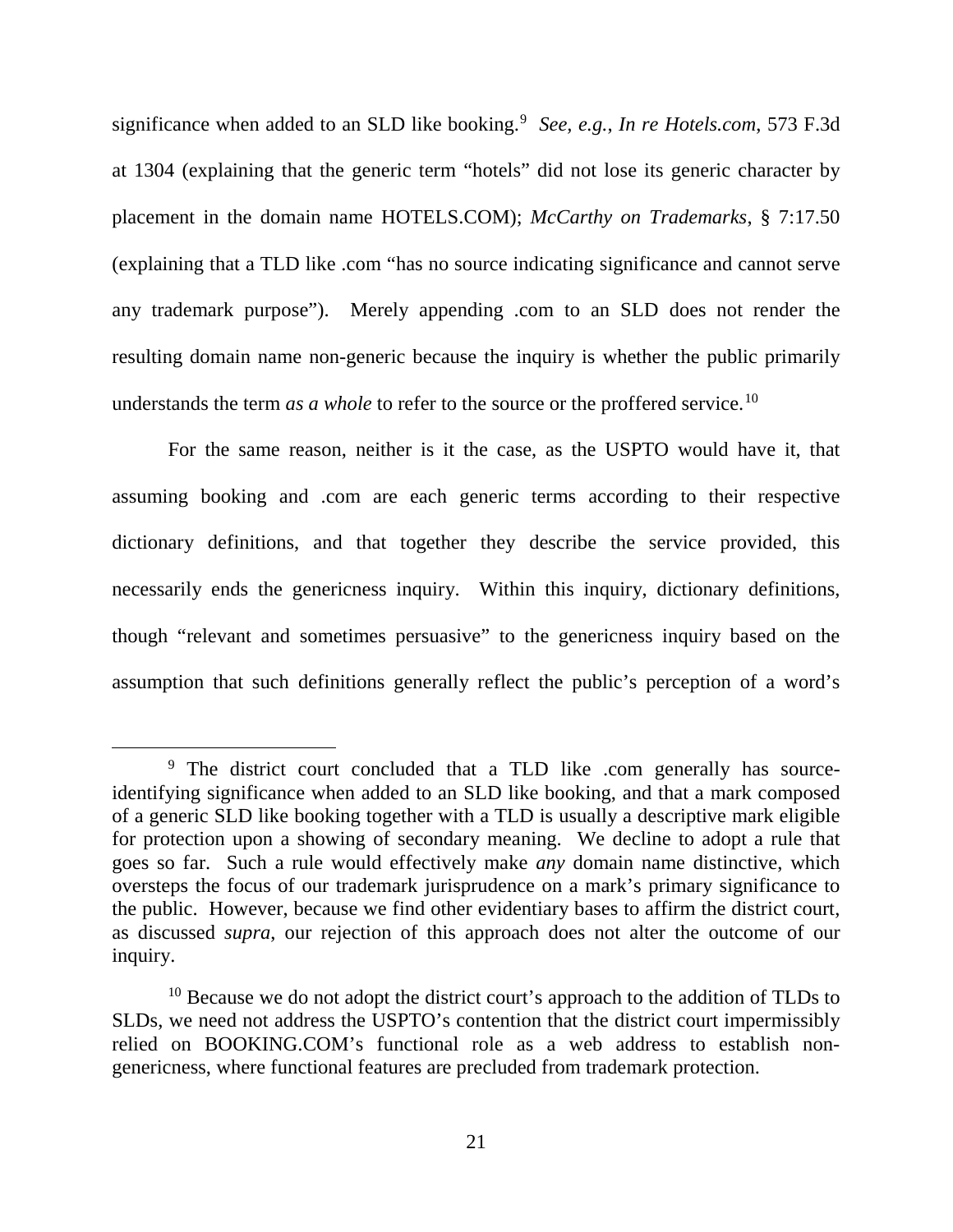meaning, are not necessarily dispositive or controlling. *Retail Servs., Inc.*, 364 F.3d at 544–45. Instead, where, as here, the court found that the term was not previously commonly used, it may consider additional evidence like consumer surveys in making its genericness determination.<sup>[11](#page-21-0)</sup> This is particularly true where the mark involves a domain name. Unlike general terms such as "crab house," *see Hunt Masters*, 240 F.3d at 254–55, looking to the component parts of a domain name may not unambiguously represent the primary significance of the term as a whole given that the relevant public may recognize domain names to indicate specific locations on the internet. *See In re Hotels.com*, 573 F.3d at 1305 (acknowledging that "consumers may automatically equate a domain name with a brand name") (citation omitted). Thus, even where the domain-name-as-mark technically describes the service provided, it does not necessarily follow that the public commonly understands the mark to refer to the service broadly speaking.

We therefore decline to adopt a per se rule and conclude that when ".com" is combined with an SLD, even a generic SLD, the resulting composite may be non-generic where evidence demonstrates that the mark's primary significance to the public as a whole is the source, not the product.

<span id="page-21-0"></span> $11$  As we have discussed, once a term has been deemed generic, consumer recognition will not save it from being generic. *See Retail Servs., Inc.*, 364 F.3d at 547. Here, BOOKING.COM was not already deemed generic because it had not been so determined by a prior court, and the district court expressly found that it was not commonly used. Accordingly, the USPTO's reliance on cases where terms like "You Have Mail" and "Freebies" were found to be commonly used to argue that consumer recognition cannot render BOOKING.COM non-generic, is misplaced. *See America Online*, 243 F.3d at 822 and *Retail Services, Inc.*, 364 F.3d at 547.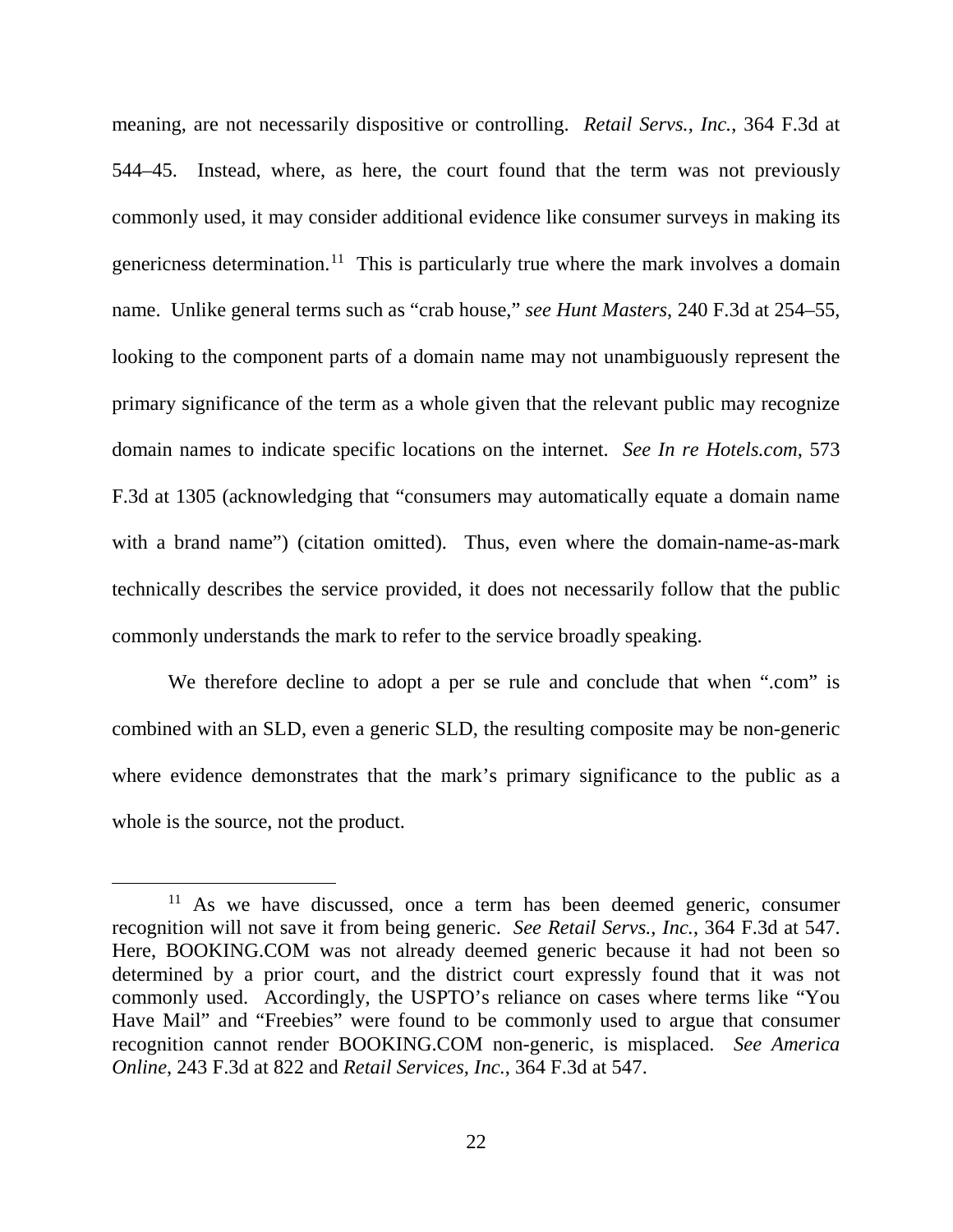This approach comports with that taken by our sister circuits, who have similarly declined to adopt a per se rule against protecting domain names, even where they are formed by combining generic terms with TLDs. *See, e.g.*, *Advertise.com Inc.*, 616 F.3d at 978–79; *In re Steelbuilding.com*, 415 F.3d 1293, 1299 (Fed. Cir. 2005). These courts have left open the possibility that in "rare circumstances" a TLD may render a term sufficiently distinctive to be protected as a trademark. *See In re Steelbuilding.com*, 415 F.3d at 1299.

Tellingly, even where courts have found that the individual components of a domain name mark are independently generic, and that when added together the resulting composite merely describes the genus of the service provided, courts still considered other evidence such as consumer surveys in determining whether the mark was generic. For instance, in determining whether ADVERTISING.COM was generic, the Ninth Circuit explained that even though both "advertising" and ".com" were generic, and that ADVERTISING.COM conveyed only the genus of the services offered, it was possible "that *consumer surveys or other evidence* might ultimately demonstrate that [the] mark is valid and protectable." *Advertise.com, Inc.*, 616 F.3d at 982 (emphasis added); *see In re Hotels.com*, 573 F.3d at 1304–05 (considering a consumer survey regarding the public's understanding of HOTELS.COM even though it determined that "hotels" and ".com" were independently generic and that the combination did not produce new meaning). While these courts have generally found the resulting composite of adding ".com" to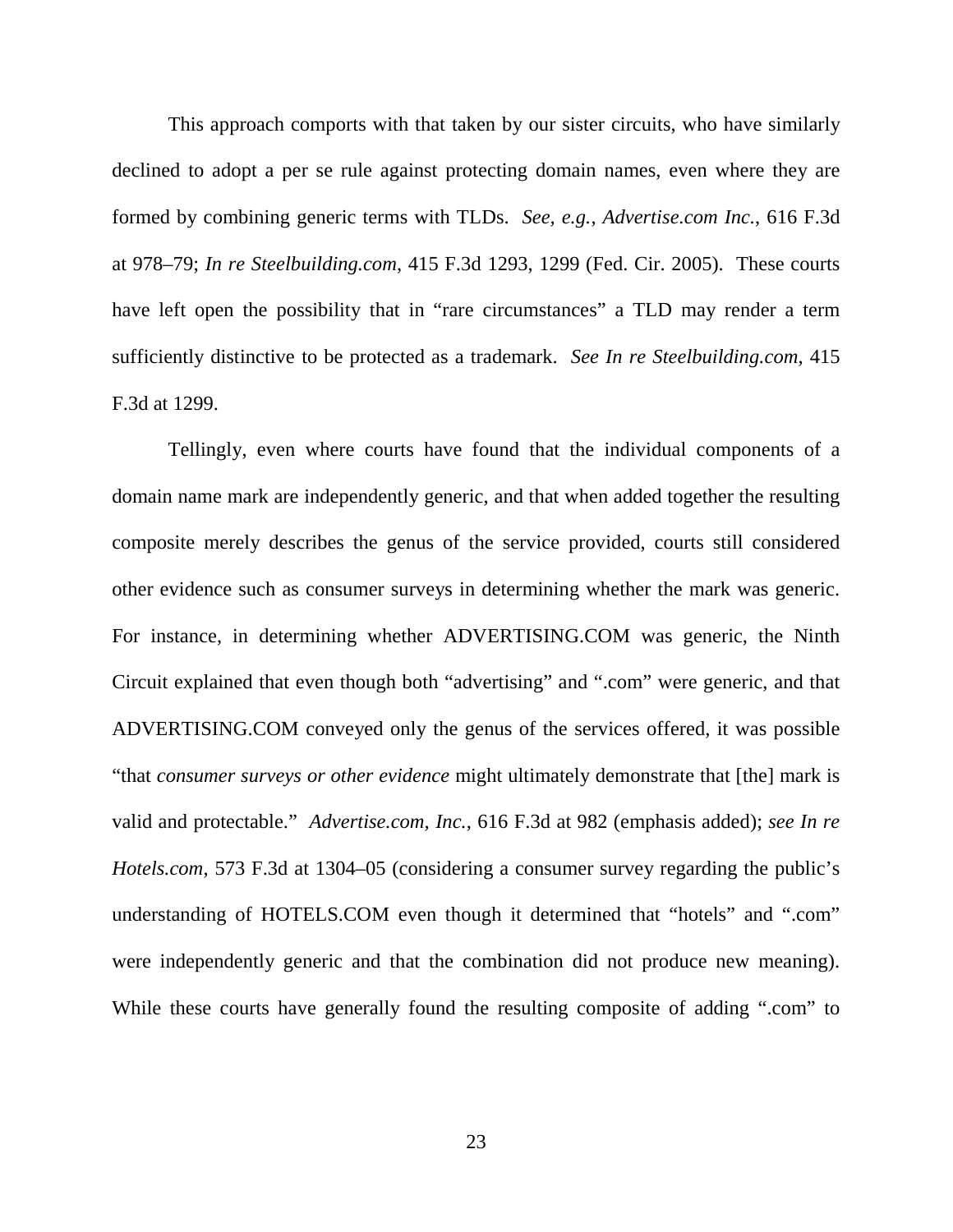certain SLDs to be generic,  $12$  they have nonetheless acknowledged that on rare occasions such marks may be non-generic. Here, the district court did not err in determining that this case presents one such rare occasion where the record evidence supported a finding that the USPTO failed to meet its burden of proving that the public primarily understood BOOKING.COM to refer to the genus of online hotel reservation services, rather than the company or brand itself.

We are not unsympathetic to the USPTO's concerns that granting trademark protection over BOOKING.COM may prevent other companies from using the mark. *See OBX-Stock, Inc.*, 558 F.3d at 339–40 (noting trademark law's twin concerns). However, these concerns are assuaged by two considerations. First, because trademarks only protect the relevant service--here, the district court granted protection as to hotel reservation services but not travel agency services--protection over BOOKING.COM would not necessarily preclude another company from using, for example, carbooking.com or flightbooking.com.<sup>13</sup> Second, the purported overbreadth of the mark

<span id="page-23-0"></span> <sup>12</sup> *See, e.g.*, *In re Hotels.com*, 573 F.3d at 1304 (HOTELS.COM); *In re 1800Mattress.com IP, LLC*, 586 F.3d at 1364 (MATTRESS.COM); *In re Reed Elsevier Props., Inc.*, 482 F.3d at 1378 (LAWYERS.COM).We note, however, that on appeal from the TTAB, the Federal Circuit applies a more deferential standard of review- reviewing factual findings for substantial evidence--than that applied by the district court, which reviews the TTAB's decision de novo. *See Shammas v. Focarino*, 784 F.3d 219, 225 (4th Cir. 2015). Given this deferential standard of review, the Federal Circuit may affirm a genericness holding where the district court, reviewing the extant evidence and any new evidence de novo, may have reached a different conclusion.

<span id="page-23-1"></span><sup>&</sup>lt;sup>13</sup> As the district court noted, WORKOUT.COM, ENTERTAINMENT.COM, and WEATHER.COM are registered marks that have not precluded domain names such as MIRACLEWORKOUT.COM, WWW.GOLIVE-ENTERTAINMENT.COM, and (Continued)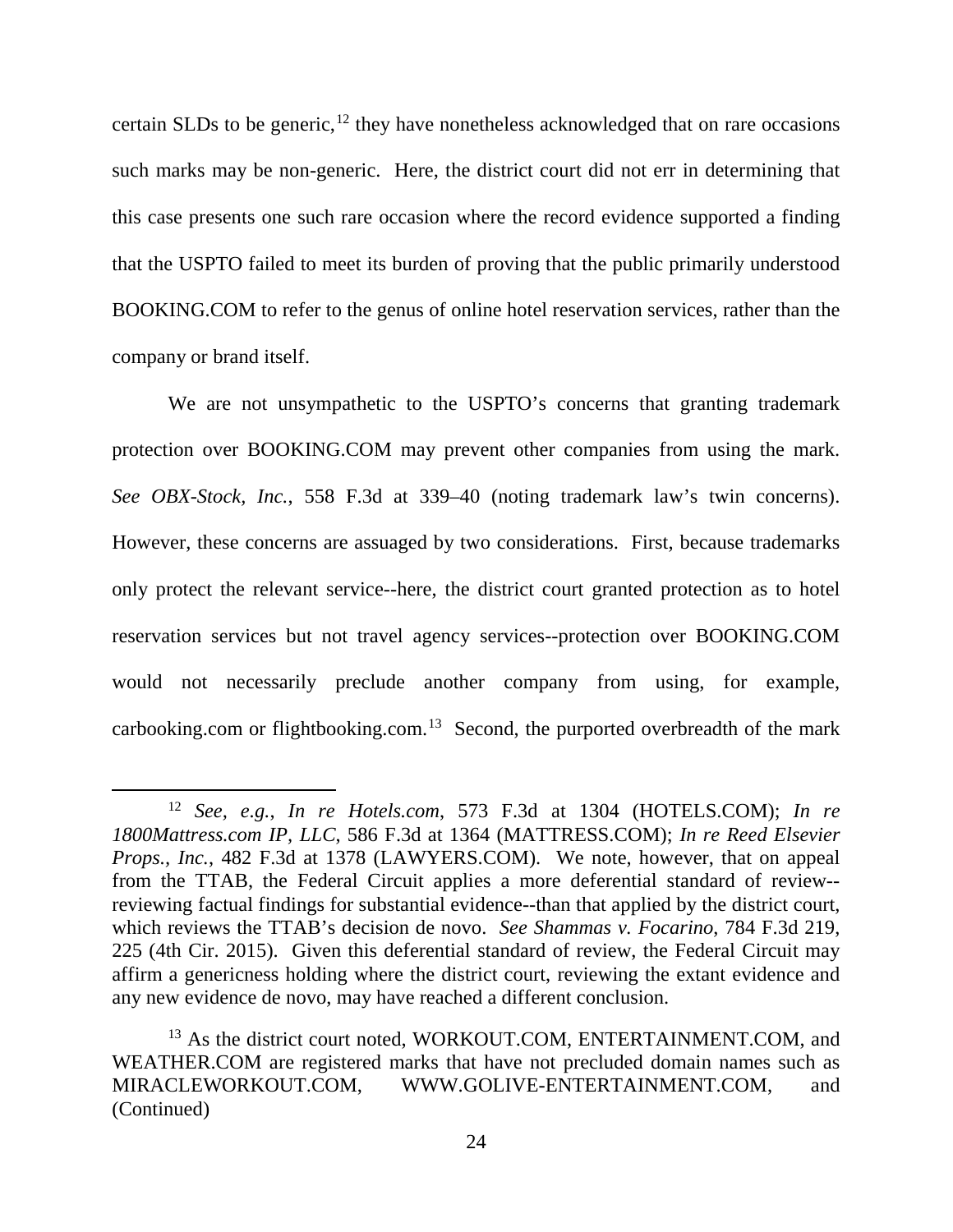can be addressed in proceedings regarding the scope of the trademark's protection. To enforce a mark, a plaintiff must prove in a trademark infringement suit that there is a "likelihood of confusion"--that is, whether "the defendant's actual practice is likely to produce confusion in the minds of consumers about the origin of the goods or services in question." *George & Co.*, 575 F.3d at 393 (citation omitted); *Pizzeria Uno*, 747 F.2d at 1527. Infringement plaintiffs often must show "actual confusion." *George & Co.*, 575 F.3d at 393. Given that domain names are unique by nature and that the public may understand a domain name as indicating a single site, it may be more difficult for domain name plaintiffs to demonstrate a likelihood of confusion.

In sum, adding ".com" to an SLD can result in a non-generic, descriptive mark upon a showing of primary significance to the relevant public. This is one such case. Based on the record before it, the district court properly found that the USPTO did not meet its burden of proving that "booking.com" is generic. We therefore affirm the court's finding that BOOKING.COM is descriptive. Because the USPTO does not challenge the district court's finding that BOOKING.COM has acquired secondary meaning where the mark is deemed descriptive, we affirm the district court's partial grant of summary judgment finding that BOOKING.COM is protectable as a trademark.

IV.

 $\overline{a}$ 

CAMPERSWEATHER.COM. *Booking.com B.V.*, 278 F. Supp. 3d at 911 & n.6 (taking judicial notice of such marks in the public record).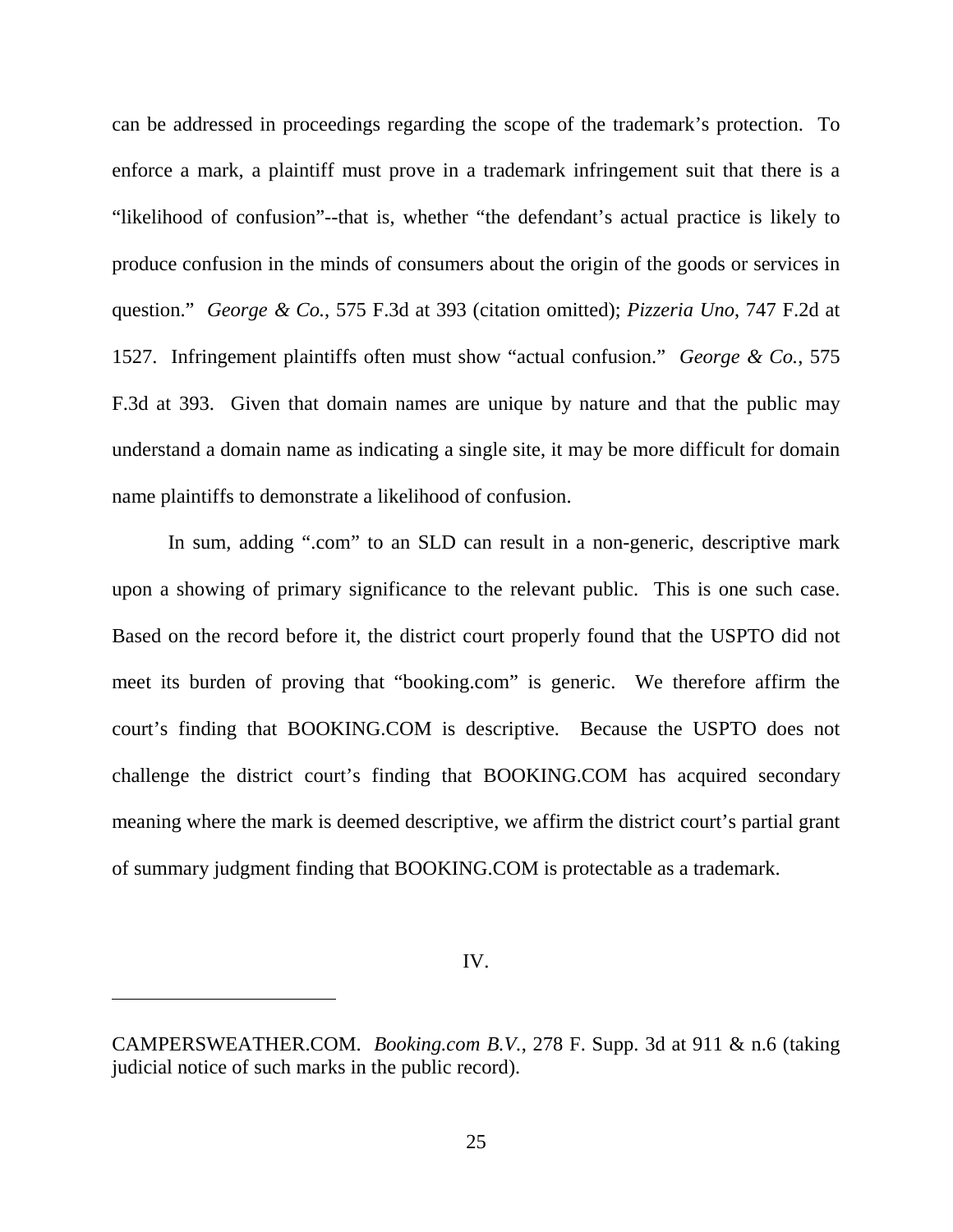We turn now to Booking.com's contention that it should not be required to pay the USPTO's attorneys fees under 15 U.S.C. § 1071(b)(3). Under the Lanham Act, a dissatisfied trademark applicant may seek review of an adverse ruling on his trademark application either by appealing the USPTO's ruling to the Federal Circuit, 15 U.S.C. § 1071(a)(1), or by commencing a de novo action in a federal district court, *id.*  § 1071(b)(1). If the applicant chooses to appeal to the Federal Circuit, the appeal is taken "on the record" before the USPTO, *id.* § 1071(a)(4), and the court defers to the USPTO's factual findings unless they are unsupported by substantial evidence. *Shammas v. Focarino*, 784 F.3d 219, 225 (4th Cir. 2015). In contrast, if he chooses to appeal in a district court, the parties may conduct discovery and submit evidence beyond the record before the USPTO, which the district court reviews de novo as the trier of fact. *Id.* Crucially, if the applicant decides to challenge the USPTO's ruling in the district court, the applicant must pay "*all the expenses of the proceeding* . . . whether the final decision is in favor of such party or not." 15 U.S.C. § 1071(b)(3) (emphasis added).

Pursuant to this statute, the district court granted the USPTO's motion requiring Booking.com to pay \$76,873.61 of its expenses, \$51,472.53 of which constituted the prorated salaries of its attorneys and paralegals who worked on the matter. In reaching this decision, the district court relied on our precedent in *Shammas*, which held that "all the expenses of the proceeding" under §1071(b)(3) includes attorneys fees. *Id.* at 224.

In so holding in *Shammas*, we first concluded that the "American Rule"--the bedrock principle that each litigant pays his own attorneys fees unless Congress has specifically and explicitly provided otherwise--was inapplicable to the provision because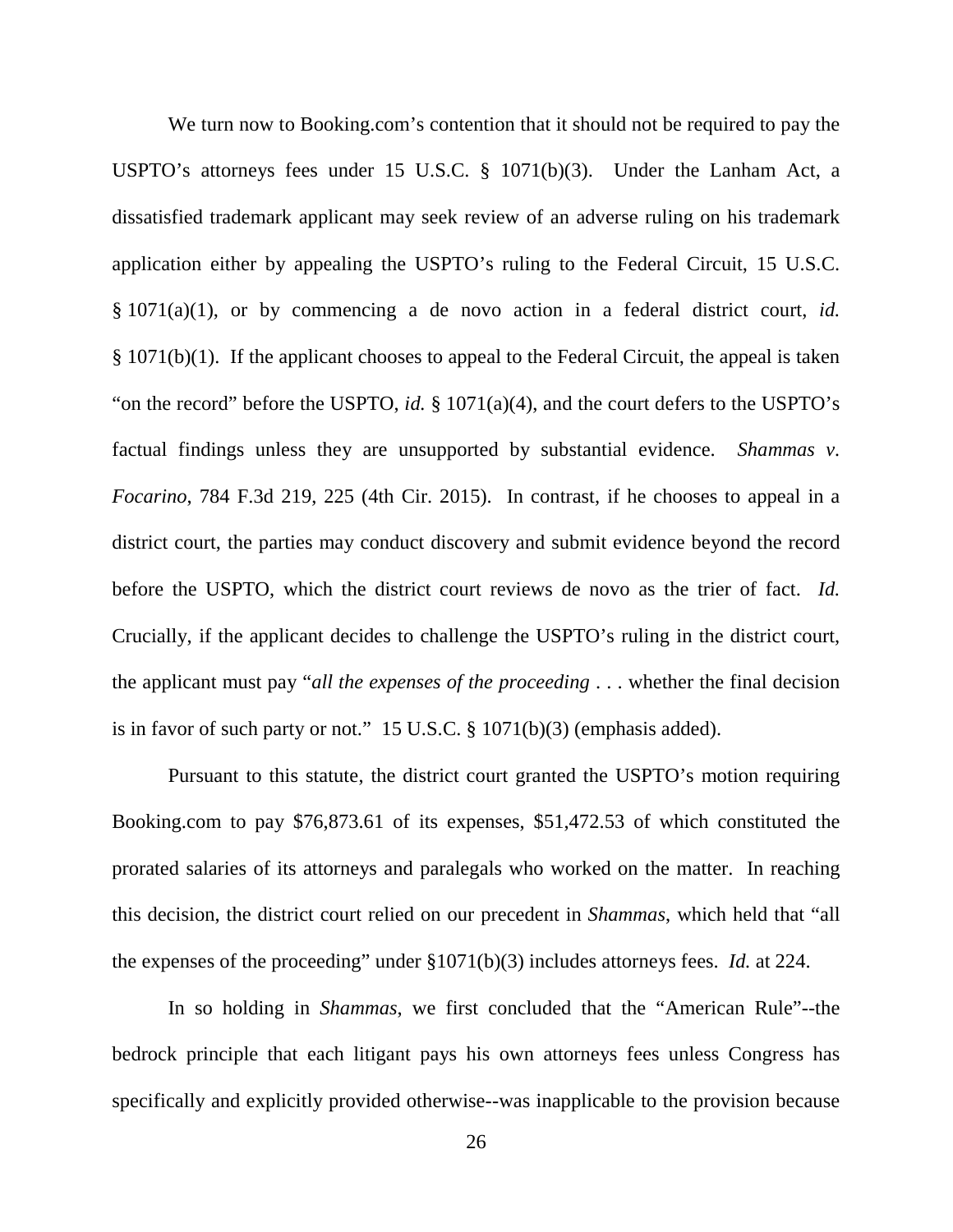the rule applies "only where the award of attorneys fees turns on whether a party seeking fees has prevailed to at least some degree." 784 F.3d at 223. Accordingly, we interpreted the phrase "all the expenses of the proceeding" for "its ordinary meaning without regard to the American Rule," and concluded that it included attorneys fees. *Id.* at 224.

Whether the American Rule applies to  $\S$  1071(b)(3), however, has since been called into question. Relying on our decision in *Shammas*, the Federal Circuit previously held that a nearly identical provision of the Patent Act, 35 U.S.C. § 145, included attorneys fees. *Nantkwest, Inc. v. Matal*, 860 F.3d 1352, 1355 (Fed. Cir. 2017). Subsequently, however, the Federal Circuit reversed its decision en banc, squarely rejecting our reasoning in *Shammas*; it now holds that attorneys fees are not covered under that provision. *Nantwest, Inc. v. Iancu*, 898 F.3d 1177, 1185 (Fed. Cir. 2018) (en banc).Moreover, the year after we decided *Shammas*, the Supreme Court applied the American Rule to a bankruptcy statute that did not mention a prevailing party. *See Baker Botts L.L.P. v. ASARCO LLC*, 135 S. Ct. 2158, 2165 (2015).

These subsequent developments suggest that the American Rule's requirement that Congress "clearly and directly" express an intent to deviate from that rule may apply to § 1071(b)(3)--a statute that, if read to include attorneys fees, anomalously requires an appealing party to pay the prorated salaries of government attorneys.

Nonetheless, *Shammas* remains the law in this circuit, and as long as we continue to be bound by that precedent we must affirm the district court's grant of attorneys fees.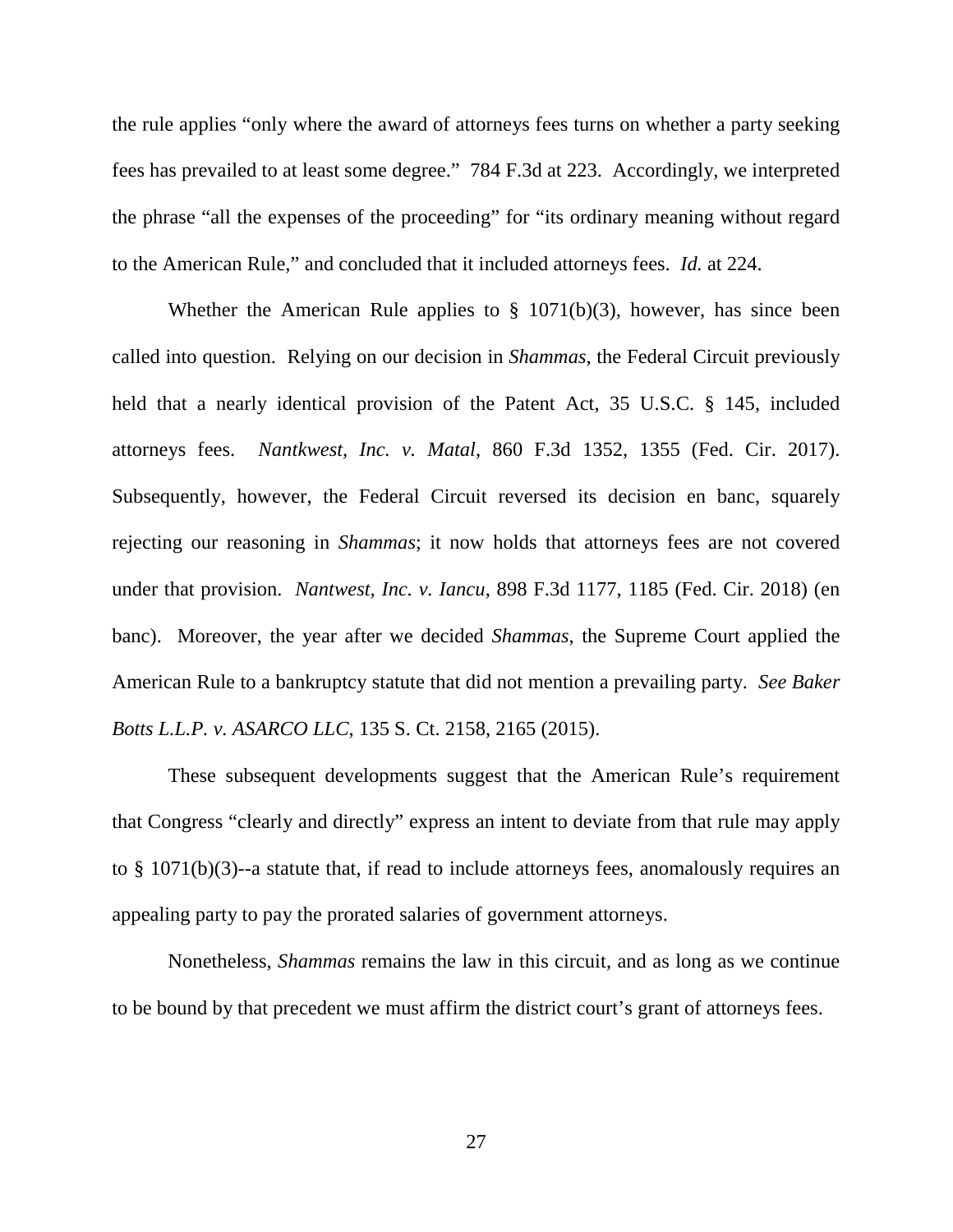For the foregoing reasons, we affirm the district court's partial grant of summary judgment to Booking.com as to the protectability of its trademark applications, and we affirm the district court's grant of the USPTO's motion for expenses.

*AFFIRMED*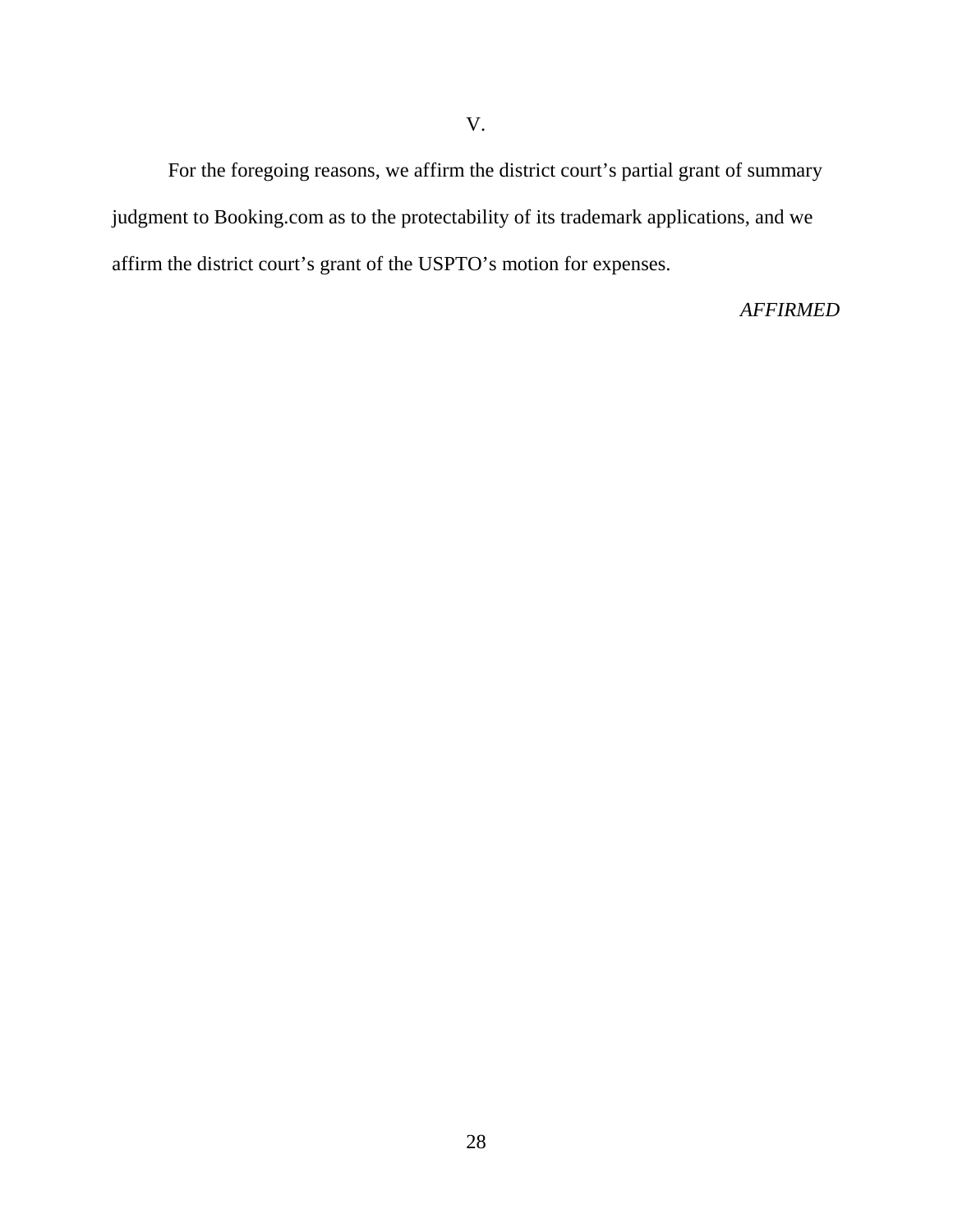WYNN, Circuit Judge, concurring in part and dissenting in part:

This case addresses a problem that Booking.com chose to bring upon itself. Because trademark law does not protect generic terms, an online business, like Booking.com, has two options in choosing its domain name. On the one hand, it can choose to operate under a generic domain<sup>[1](#page-28-0)</sup> that describes the nature of the services it offers, and thereby attract the wealth of customers who simply search the web for that service. However, in electing that benefit, the entity accepts a trade-off. It must forego the ability to exclude competitors from using close variants of its domain name. On the other hand, the entity can choose to operate under a non-generic domain name—and thereby potentially limit, at least before it has built consumer awareness of its branding, the universe of potential customers who will find its business. Trademark law affords an entity that selects this latter option a special benefit. It can bar competitors from trading on any goodwill and recognition it generates in its domain name.

Booking.com chose the former approach—to operate under a generic domain name and forego the ability to exclude competitors from using close variants of its domain name. But in the face of recognizing that "booking" is a generic term, the district

<span id="page-28-0"></span><sup>&</sup>lt;sup>1</sup> A domain name, the string of text used to look up the internet protocol address for a particular internet site, is made up of a Top Level Domain and a Secondary Level Domain. The Top Level Domain is the final portion of the web address—such as ".com," ".gov," or ".edu"—that signifies the category of website: i.e. commercial, government, or educational. The Secondary Level Domain is the preceding part of the web address. Well-known Secondary Level Domains include "facebook," "amazon" and "google." Thus, in the domain name http://www.booking.com, ".com" is the Top Level Domain, whereas "booking" is the Secondary Level Domain.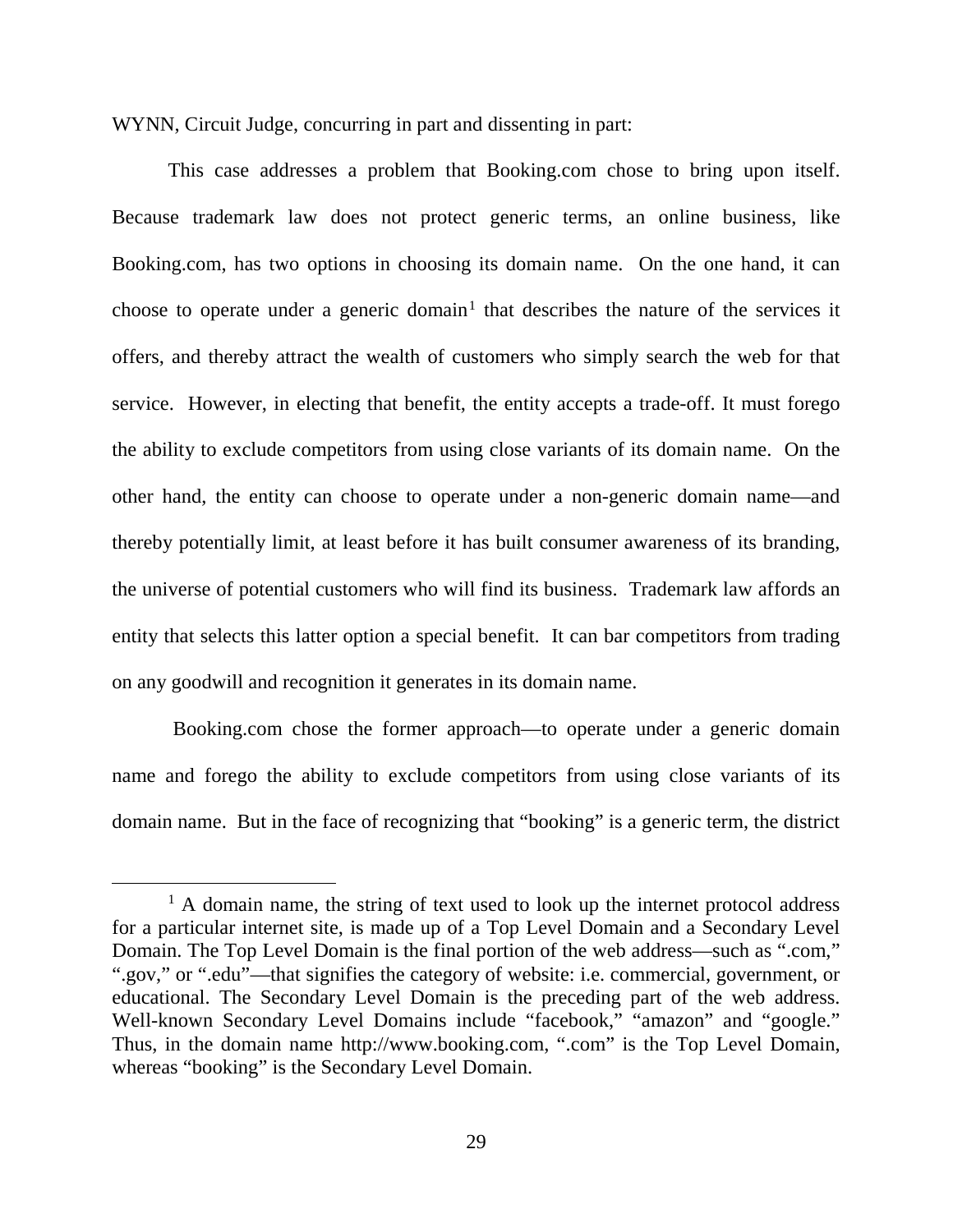court creatively decided that combining the generic term "booking" with the generic toplevel domain ".com" rendered it non-generic. In doing so, the district court's judgment which the majority opinion concedes was grounded in legal error, but nonetheless declines to set aside—allows Booking.com to have its cake and eat it too. Booking.com gets to operate under a domain that merely describes the nature of its business *and* exclude its competitors from doing the same.

Booking.com maintains that such a result is warranted to prevent "unscrupulous competitors [from] prey[ing] on its millions of loyal consumers," Appellee's Br. at 38. But to the extent Booking.com fears that its competitors are using the terms "booking" and ".com" in ways that might confuse its customers, "this is the peril of attempting to build a brand around a generic term." *Advertise.com, Inc. v. AOL Advert., Inc.*, 616 F.3d 974, 980 n.6 (9th Cir. 2010). Accordingly, although I agree with much of the analysis in the majority opinion,<sup>[2](#page-29-0)</sup> I part ways with my colleagues' decision to nevertheless affirm the district court's judgment that BOOKING.COM is a protectable trademark.

<span id="page-29-0"></span> $2$  I agree with much of the analysis in the majority opinion. The majority opinion is correct that in determining whether a proposed trademark is a generic term not subject to protection, courts must "look to the proposed mark *as a whole*." *Ante* at 12, 20 (emphasis retained). Accordingly, I join my colleagues and our sister circuits in declining "to adopt a per se rule against protecting domain names, even where they are formed by combining generic terms with [Top Level Domains]." *Ante* at 23. Also like my colleagues, I believe that on only "*rare* occasion[s]" should the combination of a generic Secondary Level Domain and a Top Level Domain result in a protectable trademark. *Ante* at 24 (emphasis added). And like my colleagues, I conclude the district court committed legal error in holding that "a [Top Level Domain] like .com generally has source-identifying significance when added to a<sup>[]</sup> [Secondary Level Domain] like booking, and that a mark composed of a generic [Secondary Level Domain] like booking together with a [Top Level Domain] is usually a descriptive mark eligible for protection (Continued)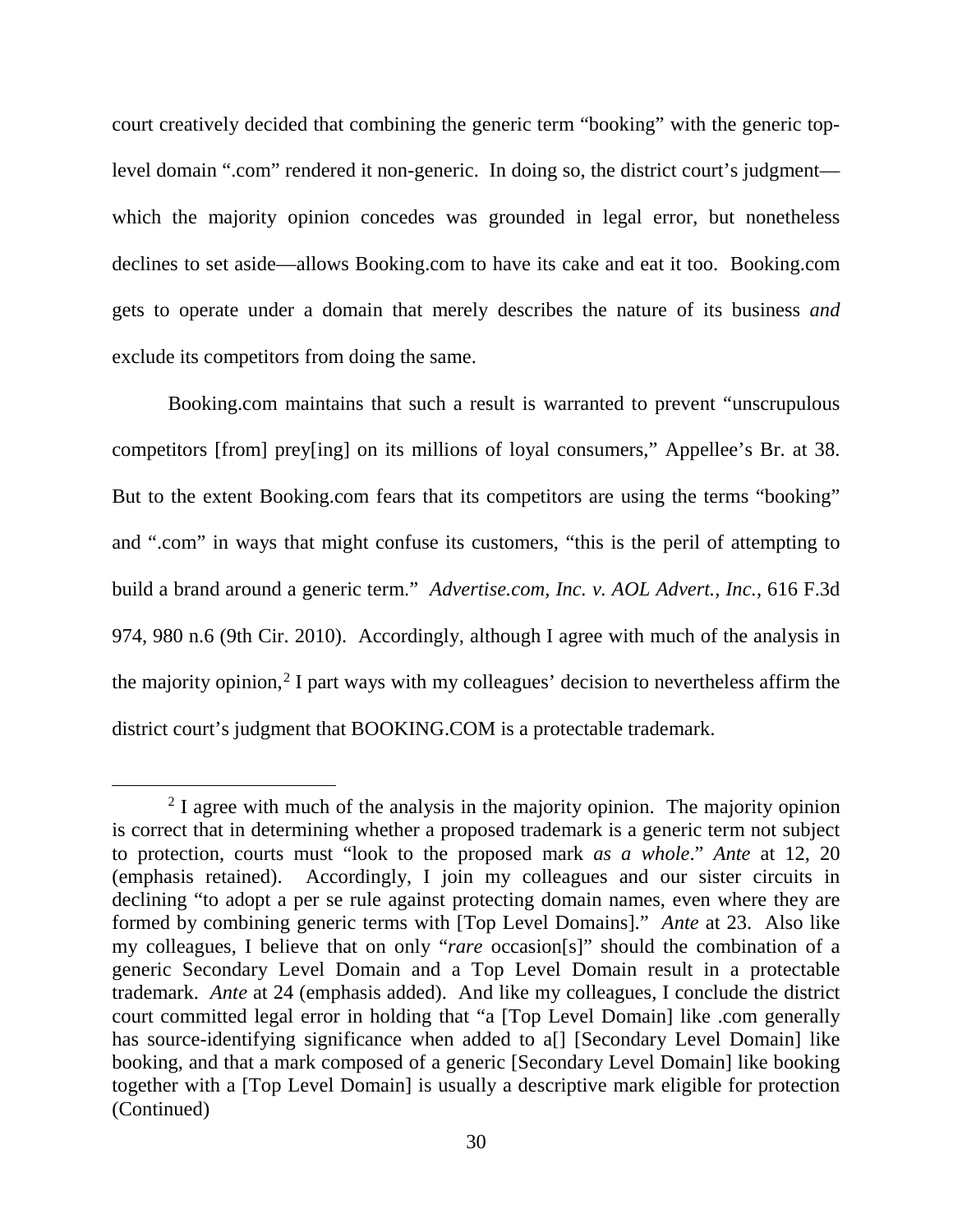That decision rests upon my colleagues' determination that the district court's factual findings pertaining to genericness should be "accorded great deference," *Ante* at 13, regarding whether a proposed mark is generic—*i.e.*, whether a proposed mark is nothing more than the "common name of a product or service itself," *Sara Lee Corp. v. Kayser-Roth Corp.*, 81 F.3d 455, 464 (4th Cir. 1996)—which is a question of fact generally subject to clear error review, *see Swatch AG v. Beehive Wholesale, LLC*, 793 F.3d 150, 155 (4th Cir. 2015). But "we owe no deference to the district court's findings if they are derived as a result of the court's misapplication of the law." *Sara Lee*, 81 F.3d at 464 (citation omitted); *Pizzeria Uno Corp. v. Temple*, 747 F.2d 1522, 1526 (4th Cir. 1984) ("[T]he clearly erroneous rule [will not] protect findings which have been made on the basis of the application of incorrect legal standards or made in disregard of applicable legal standards, such as burden of proof" (citations omitted)). When a finding derives from a district court's "application of an improper standard to the facts, it may be corrected as a matter of law." *United States v. Singer Mfg. Co.*, 374 U.S. 174, 194 n.9 (1963). In such cases, the clearly erroneous standard is no longer applicable. *See United States v. Rodriguez-Morales*, 929 F.2d 780, 783 (1st Cir. 1991) ("Of course, if the lower

 $\overline{a}$ 

upon a showing of secondary meaning." *Ante* at 21 n.9. I also join my colleagues in the portion of the majority opinion affirming the district court's granting of attorneys' fees to the U.S. Patent & Trademark Office ("PTO"). *Ante* at 27. In particular, I agree that *Shammas v. Focarino*, 784 F.3d 219 (4th Cir. 2015), remains the controlling precedent in this circuit.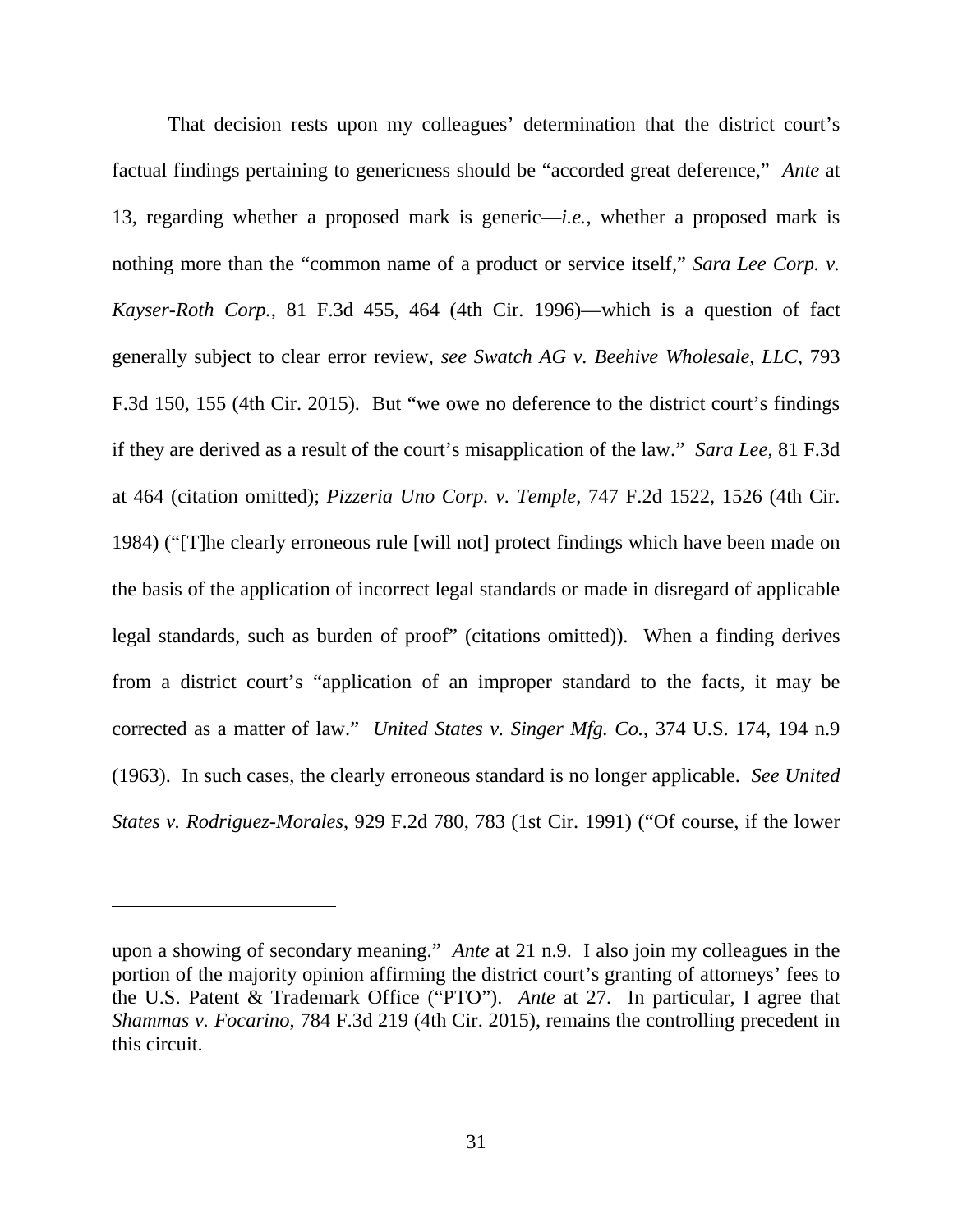court applies the wrong legal standard, no deference attaches, and we must proceed to correct the error.").

Here, the district court rendered the legal "conclu[sion]" that "when combined with a[] [Secondary Level Domain], a [Top Level Domain] generally has source identifying significance and the combination of a generic [Secondary Level Domain] and a [Top Level Domain] is generally a descriptive mark that is protectable upon a showing of acquired distinctiveness." *Booking.com B.V. v. Matal*, 278 F. Supp. 3d 891, 909 (E.D. Va. 2017). Put differently, the district court concluded that, as a matter of law, "the combination of a generic [Secondary Level Domain] and a [Top Level Domain]" is *presumptively descriptive* and protectable upon a showing of acquired distinctiveness. *Id.*

Notably, in adopting this presumption, the district court expressly rejected the approach taken by the Federal Circuit in cases, like the instant case, involving a proposed trademark that combines a generic Secondary Level Domain with a Top Level Domain. *See id.* at 908–10. The majority opinion rejects that legal presumption but nevertheless defers to the district court's factual finding that BOOKING.COM is descriptive, and therefore protectable, on the theory that that finding was *not tainted* by the district court's legal error. *See Ante* at 21 n.9. But a close examination of the district court's opinion reveals that the district court's legal error did play a role in the court's ultimate determination that BOOKING.COM is descriptive.

In particular, because the district court *presumed* that "the combination of a generic [Secondary Level Domain] and a [Top Level Domain]" is descriptive, *Booking.com*, 278 F. Supp. 3d at 909, it subjected the registrant to a less onerous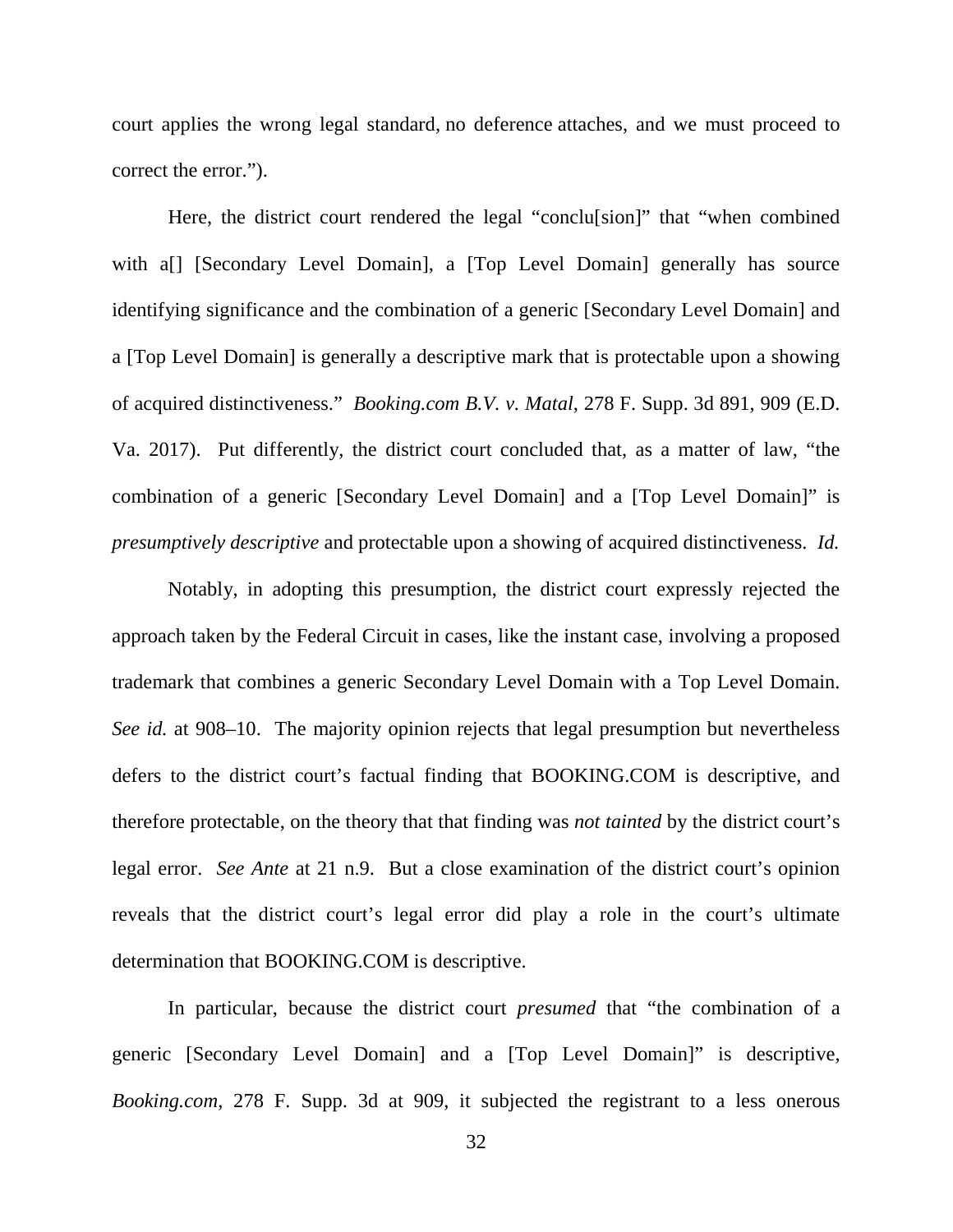evidentiary burden for establishing descriptiveness than the law demands. This is evident for two reasons.

First, the district court's ultimate determination—that the proposed mark BOOKING.COM is descriptive—conflicts with the determination that *every other court* has reached in cases, like the instant case, involving the registration or enforcement of a proposed mark composed of a generic Secondary Level Domain and a Top Level Domain.<sup>[3](#page-32-0)</sup> For instance, the Federal Circuit found that the generic term "hotels" "did not lose its generic character by placement in the domain name HOTELS.COM." *In re Hotels.com*, 573 F.3d 1300, 1304 (Fed. Cir. 2009). Instead, consumers would "immediately understand that HOTELS.COM identifies a website" that provides

<span id="page-32-0"></span><sup>&</sup>lt;sup>3</sup> The district court found—and I agree—that "by itself, the word 'booking' is generic for the classes of hotel and travel reservation services recited in plaintiff's applications." *Booking.com*, 278 F. Supp. 3d at 905. Likewise, courts and commentators have long stated that a Top Level Domain is not protectable. For instance, the PTO has long stated that Top Level Domains "generally serve no source-identifying function." TMEP § 1209.03(m) (5th ed. 2007). This position has been consistently held in federal courts. *See Advertise.com*, 616 F.3d at 978 (finding that a Top Level Domain merely reflects an online commercial organization). Additionally, the leading treatise on trademark law has stated that a Top Level Domain has no ability to distinguish one source from another. 2 J. Thomas McCarthy, *McCarthy on Trademarks and Unfair Competition*, § 7:17.50 (5th ed. 2018) ("The '.com' portion of the domain name has no trademark significance and is essentially the generic locator for all names in that top level domain."). In this way, a Top Level Domain is similar to other common web address components, such as "http://www." and ".html." *Id.* Because all websites must contain some form of Top Level Domain, such as ".com" or ".gov.," there is no unique sourceidentifying information. Similarly, in trademark infringement analyses, Top Level Domains have long been considered irrelevant to the strength of one's mark, as they only demonstrate, *inter alia*, a website's commercial, governmental, or organizational nature. *See Brookfield Commc'ns, Inc. v. W. Coast Entm't Corp.*, 174 F.3d 1036, 1055 (9th Cir. 1999) (refusing to consider the ".com" portion of the web address when comparing marks in a case of potential infringement).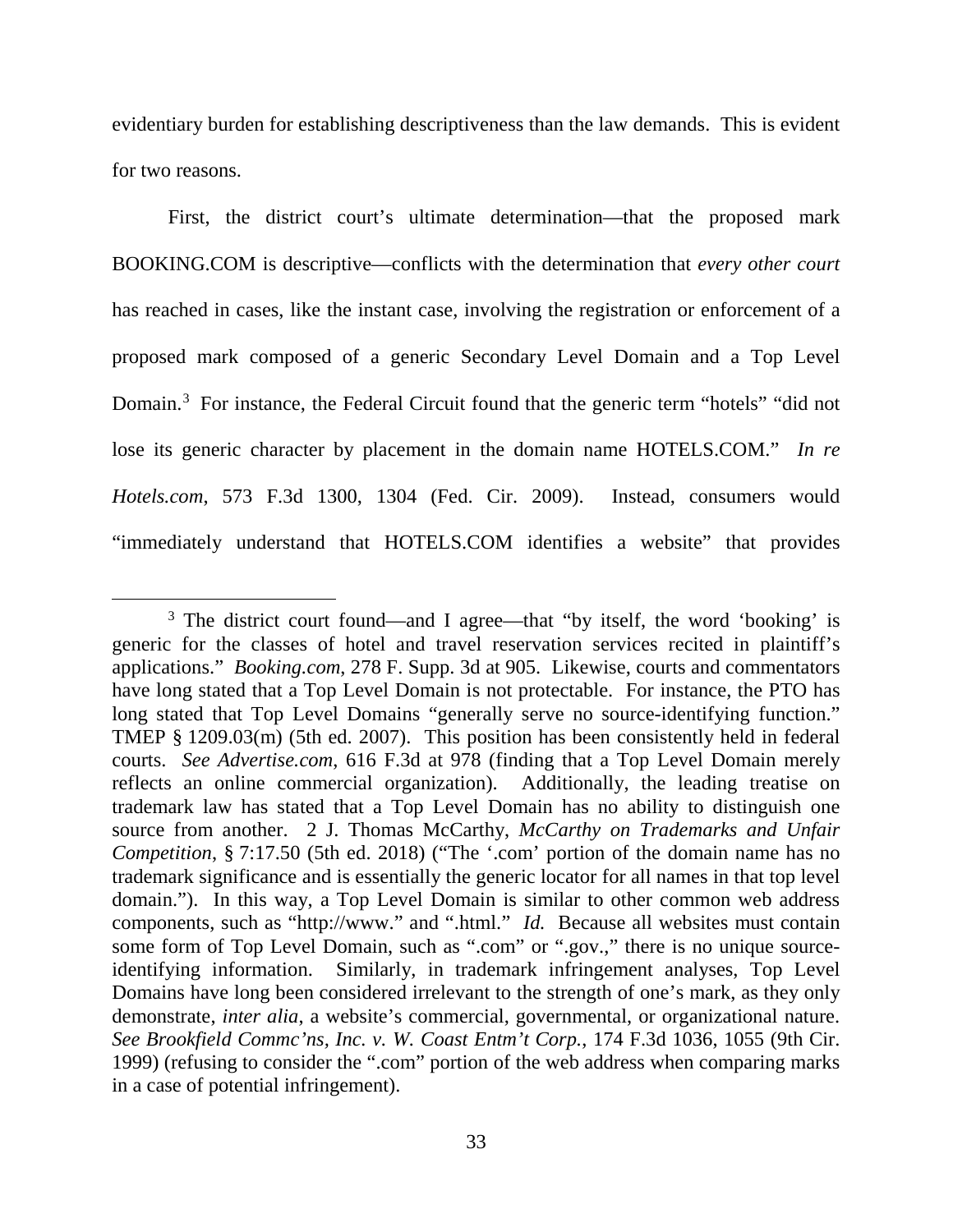"information about hotels or making reservations at hotels." *Id.* The Federal Circuit also affirmed the finding of the Trademark Trial and Appeal Board (the "Trademark Board") that many other websites that used the word "hotels" in their domain names, such as "allhotels.com" and "web-hotels.com," demonstrated "a competitive need for others to use [the term] as part of their own domain names." *Id.*

Likewise, in *In re Reed Elsevier Properties*, the Federal Circuit found it to be "abundantly clear" that the proposed mark in question, "LAWYERS.COM," was generic because "the relevant public would readily understand the term to identify a commercial web site providing access to and information about lawyers." 482 F.3d 1376, 1379–80 (Fed. Cir. 2007) (internal quotation marks omitted).

Similarly, in *In re 1800Mattress.com IP, LLC*, the Federal Circuit affirmed the Trademark Board's decision that the proposed mark MATTRESS.COM was generic because customers would naturally recognize the mark as referring to a commercial website providing retail services featuring mattresses. 586 F.3d 1359, 1364 (Fed. Cir. 2009). Notably, the Federal Circuit rejected the applicant's argument—which Booking.com also advances in this case and on which the district court relied, *see Booking.com*, 278 F. Supp.3d at 914—that the term could not be generic because consumers did not refer to the stores as "mattresses.com[s]," *id.* (quoting *In re 1800Mattress.com IP, LLC*, 586 F.3d at 1362). Instead, the court agreed with the Trademark Board that the relevant public would understand MATTRESS.COM to be "no more than the sum of its constituent parts"—an online provider of mattresses. *Id.* at 1363.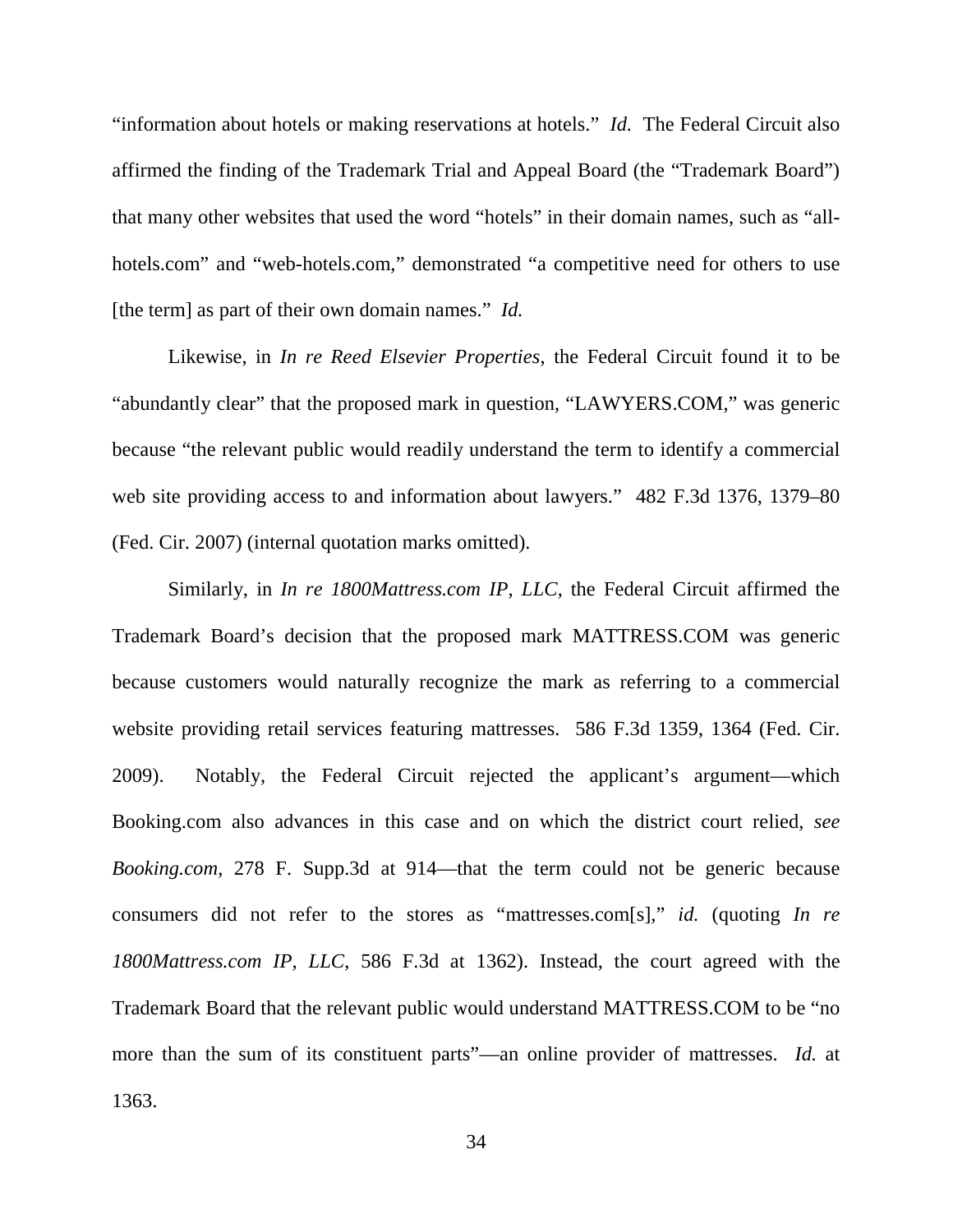Like the Federal Circuit, the Ninth Circuit has found that a generic Secondary Level Domain combined with a Top Level Domain does not generally amount to a protectable mark. In *Advertise.com*, the court considered whether AOL's claimed mark ADVERTISING.COM was protectable. 616 F.3d at 977. The district court below enjoined Advertise.com, a putative competitor of AOL's Advertising.com, from using its trade name or any other name confusingly similar to ADVERTISING.COM, concluding that AOL would likely succeed on its claim that the standard text mark ADVERTISING.COM was descriptive. *Id.* The Ninth Circuit held that the district court abused its discretion in entering the injunction because—like in the instant case—the district court applied an incorrect legal standard in determining whether a mark composed of a generic Secondary Level Domain and Top Level Domain is enforceable. *Id.* at 982. Engaging in its own analysis under the appropriate legal standard, the court held that AOL was unlikely to succeed on the merits because "ADVERTISING.COM still conveys only the generic nature of the services offered." *Id.* at 981–82.

Lower courts have followed *Hotels.com, Reed-Elsevier Properties, 1800Mattress*.com, and *Advertising.com* and refused to award trademark significance to proposed marks, like BOOKING.COM, combining a generic Secondary Level Domain with a Top Level Domain. *See, e.g.*, *Borescopes R U.S. v. 1800Endoscope.com, LLC*, 728 F. Supp. 2d 938, 952 (M.D. Tenn. 2010) (finding that the use of the term "borescopes" in companies' domain names "generically describes the class of product each sells"); *Image Online Design, Inc. v. Core Ass'n*, 120 F. Supp. 2d 870, 878 (C.D. Cal. 2000) (noting that "a [Top Level Domain] and other non-distinctive modifiers of a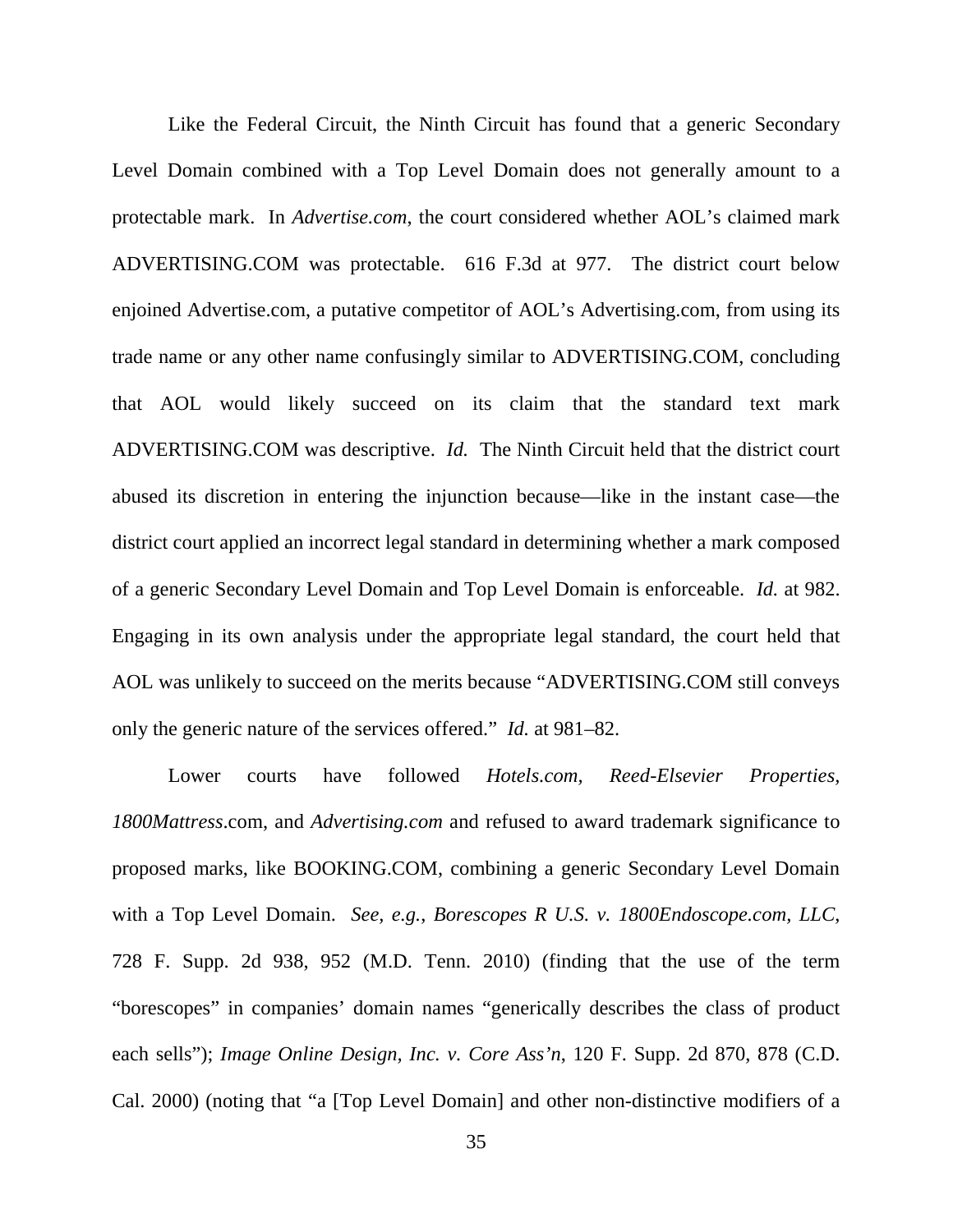URL like 'http://www' have no trademark significance"); *In Re Eddie Zs Blinds & Drapery, Inc.*, 74 U.S.P.Q.2d 1037 at \*6 (T.T.A.B. 2005) (determining that BLINDSANDDRAPERY.COM was not one of the "exceptional circumstances" that should forestall a finding of genericness); *In Re Martin Container, Inc.*, 65 U.S.P.Q.2d 1058 at \*5 (T.T.A.B. 2002), *appeal dismissed*, 56 Fed. App'x. 491 (Fed. Cir. 2003) (finding CONTAINER.COM generic because the combination of "container" and a Top Level Domain "does not result in a compound term that has somehow acquired" the ability to function as an indication of source).

A second indication that the district court's incorrect legal framework tainted its ultimate determination that BOOKING.COM is protectable is that BOOKING.COM is not like the types of marks courts have recognized as among the "rare" occasions when adding a generic Secondary Level Domain to a Top Level Domain does not create a generic mark. Because Top Level Domains generally convey only that a business is webbased, it is "only in rare circumstances" that the combination of a generic Secondary Level Domain, on its own incapable of source identification, and ".com" will produce a composite mark that "expand[s] the meaning of the mark." *See, e.g.*, *Advertise.com*, 616 F.3d at 979 (quoting *In re Steelbuilding.com*, 415 F.3d 1293, 1299 (Fed. Cir. 2005)).

As an example of the "rare circumstance" in which a Top Level Domain could provide additional non-functional information, the Federal Circuit considered the possibility of a brick-and-mortar company that sold tennis equipment and operated under the name "tennis.net." *In re Oppedahl & Larson, LLP*, 373 F.3d 1171, 1175 (Fed. Cir. 2004). The court noted the "witty double entendre related to tennis nets" created by the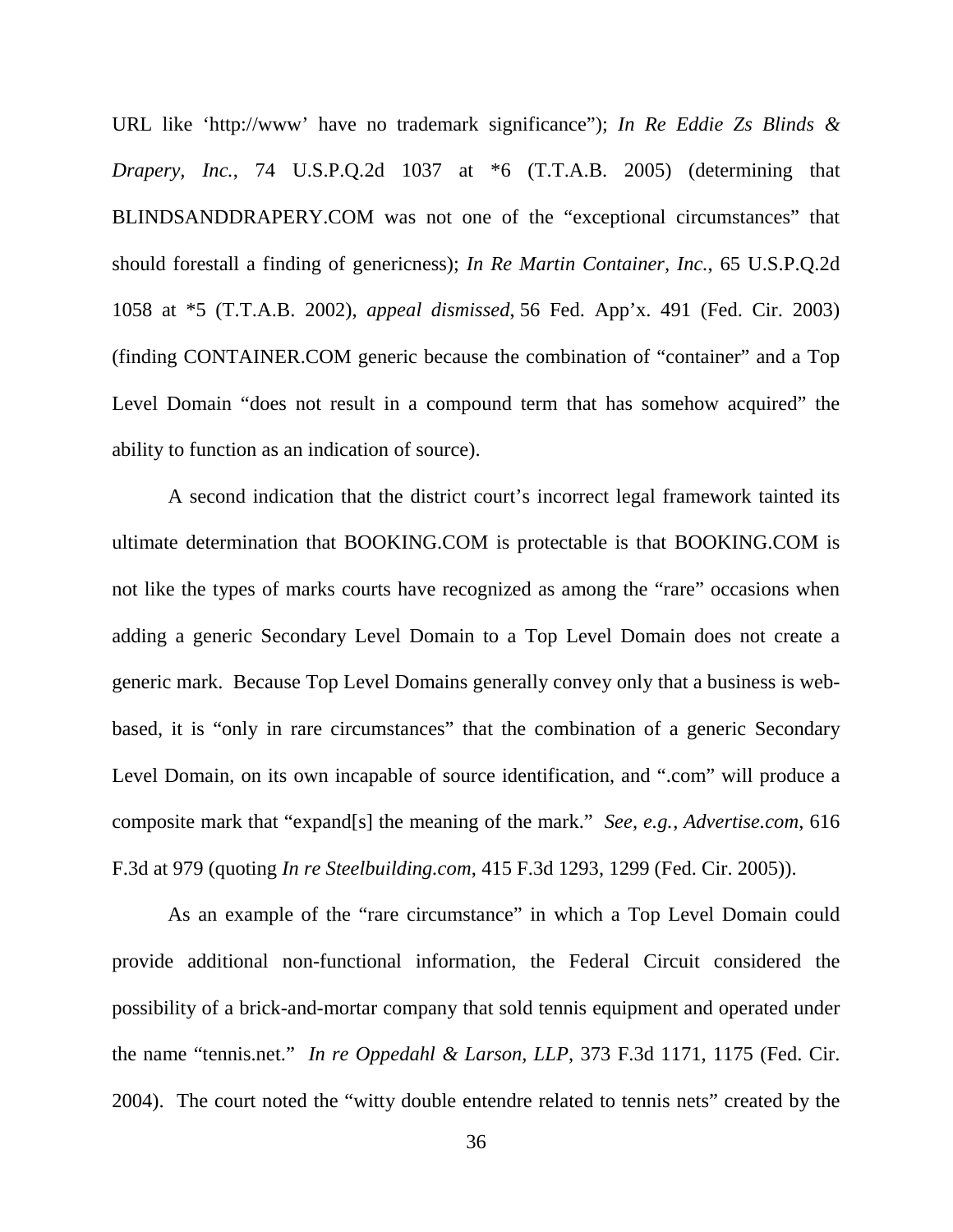combination of "tennis" and ".net" rendered such a usage distinguishable from a standard proposed mark combining a generic Secondary Level Domain with a Top Level Domain. *Id.*

Following *Oppedahl*'s reasoning, if we were presented with a situation in which the ".com" was used in a way that played upon or expanded the meaning of its ordinary use as a Top Level Domain, registration might be appropriate. For instance, a website cataloguing and discussing romantic comedy movies of the 1980s, 1990s, and 2000s called "rom.com" might expand upon the ordinary meaning of the Top Level Domain, as it would both describe the commercial nature of the website, as well as convey the subject matter of the website.<sup>[4](#page-36-0)</sup>

The tennis.net and rom.com examples are readily distinguishable from the instant case. The district court did not find—nor has Booking.com ever argued—that the combination of "booking"—a generic term—and ".com" amounts to a "witty double entendre" that expands the ordinary meanings of the proposed mark's component parts. Rather, BOOKING.COM is a run-of-the-mill combination of a generic term with a Top Level Domain that creates a composite mark concerning the subject or business

<span id="page-36-0"></span> <sup>4</sup> "Rom com" is a common abbreviation for the "romantic comedy" genre of movies, whose plots revolve around the humorous developments and lighthearted tensions that occur in a romantic couple's bourgeoning relationship, while typically culminating in a happy ending. *See* https://www.merriam-webster.com/dictionary/romcom. Although rom.com differs from tennis.net in that the Secondary Level Domain arguably is not a generic term, as "rom" is a shorthand reference for romantic, the domain name rom (dot) com is, as a composite term, both a generic descriptor and a "witty" play on that descriptor.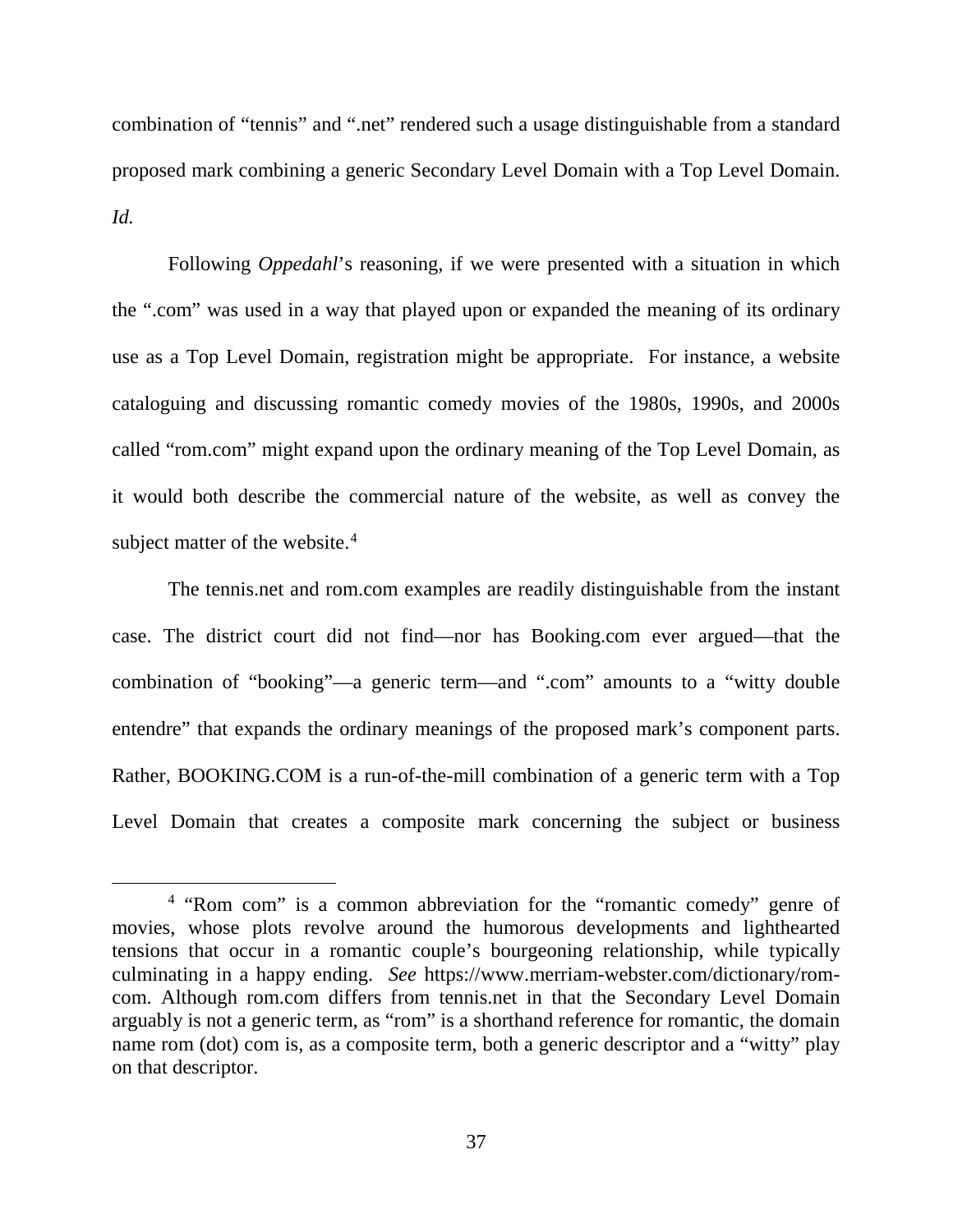encompassed by the generic term—precisely the type of mark that the courts in *Hotels.com*, *Reed Elsevier Properties*, *1800Mattress.com*, and *Advertise.com* found did not amount to the "rare circumstance" that warranted affording the domain name trademark protection.

BOOKING.COM's mark differs substantially from the types of proposed marks fitting into the "rare circumstances" in which a generic Secondary Level Domain and a Top Level Domain are protectable. This provides further evidence that the district court's incorrect legal test tainted its ultimate factual determination. Because the district court erroneously believed that marks combining a generic Secondary Level Domain and Top Level Domain are presumptively protectable, it never examined—as it should have—whether BOOKING.COM amounted to one of the "rare circumstances" when such marks are protectable.

The district court's incorrect legal test—the application of which my colleagues leave in place—upsets the careful balance the law has struck between assisting consumers to identify the source of goods and preserving the linguistic commons. Presumptively allowing protection of domain names composed of a generic Secondary Level Domain and Top Level Domain conflicts with the law's longstanding refusal to permit registration of generic terms as trademarks.

Fundamentally, the proscription against allowing generic terms to be trademarked stems from considerations regarding the monopolization of language. To permit generic terms to be trademarked "would grant the owner of the mark a monopoly, since a competitor could not describe his goods as what they are." *CES Publ'g Corp. v. St. Regis*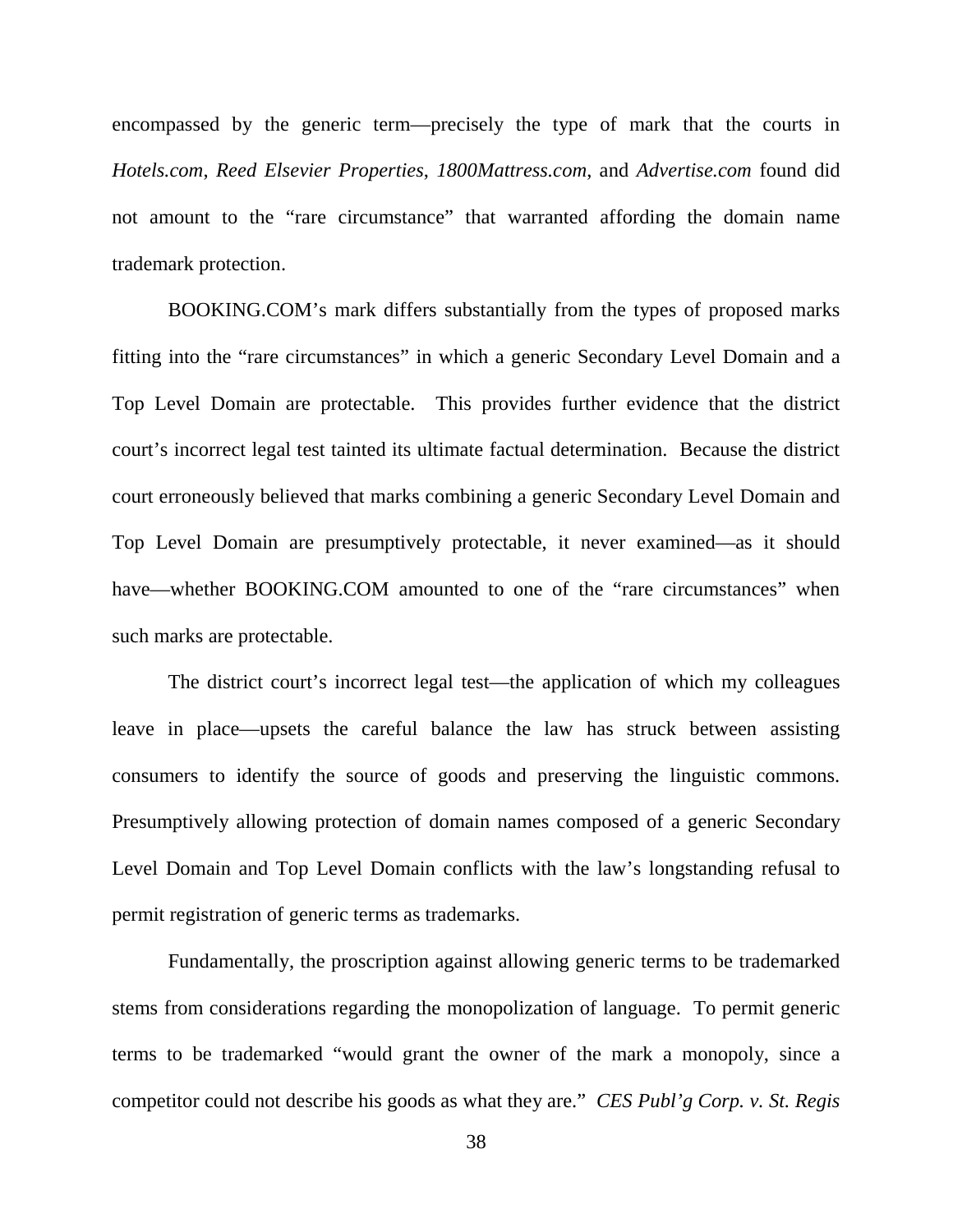*Publ'ns, Inc.*, 531 F.2d 11, 13 (2d Cir. 1975). This Court has long sought to foreclose such a result, holding that no single competitor has the right to "corner the market" on ordinary words and phrases, thereby enclosing the "public linguistic commons." *Am. Online, Inc. v. AT&T Corp.*, 243 F.3d 812, 821 (4th Cir. 2001); *see, e.g.*, *Ashley Furniture Indus. v. Sangiacomo N.A.*, 187 F.3d 363, 369 (4th Cir. 1999) (noting that the trade name "Pet Store" for a shop that sold pets would be generic).

Importantly, the law forbids trademarking generic terms, even when a putative mark holder engages in successful efforts to establish consumer recognition of an otherwise generic term. "[N]o matter how much money and effort the user of a generic term has poured into promoting the sale of its merchandise *and what success it has achieved in securing public identification*, it cannot deprive competing manufacturers of the product of the right to call an article by its name." *Abercrombie & Fitch Co. v. Hunting World, Inc.*, 537 F.2d 4, 9 (2d Cir. 1976) (emphasis added). Therefore, even advertising, repeated use, and consumer association will not warrant affording trademark protection to a generic term. *See Am. Online,* 243 F.3d at 821 ("[T]he repeated use of ordinary words . . . cannot give [a single company] a proprietary right over those words, even if an association develops between the words and [that company]."); *see also Surgicenters of Am., Inc. v. Med. Dental Surgeries, Co.*, 601 F.2d 1011, 1017 (9th Cir. 1979) (finding that even if a generic term becomes identified with a first user, trademark protection will not be available in the generic term).

The policy considerations underlying trademark law's refusal to protect generic terms apply regardless of whether the putative mark holder is a traditional brick-and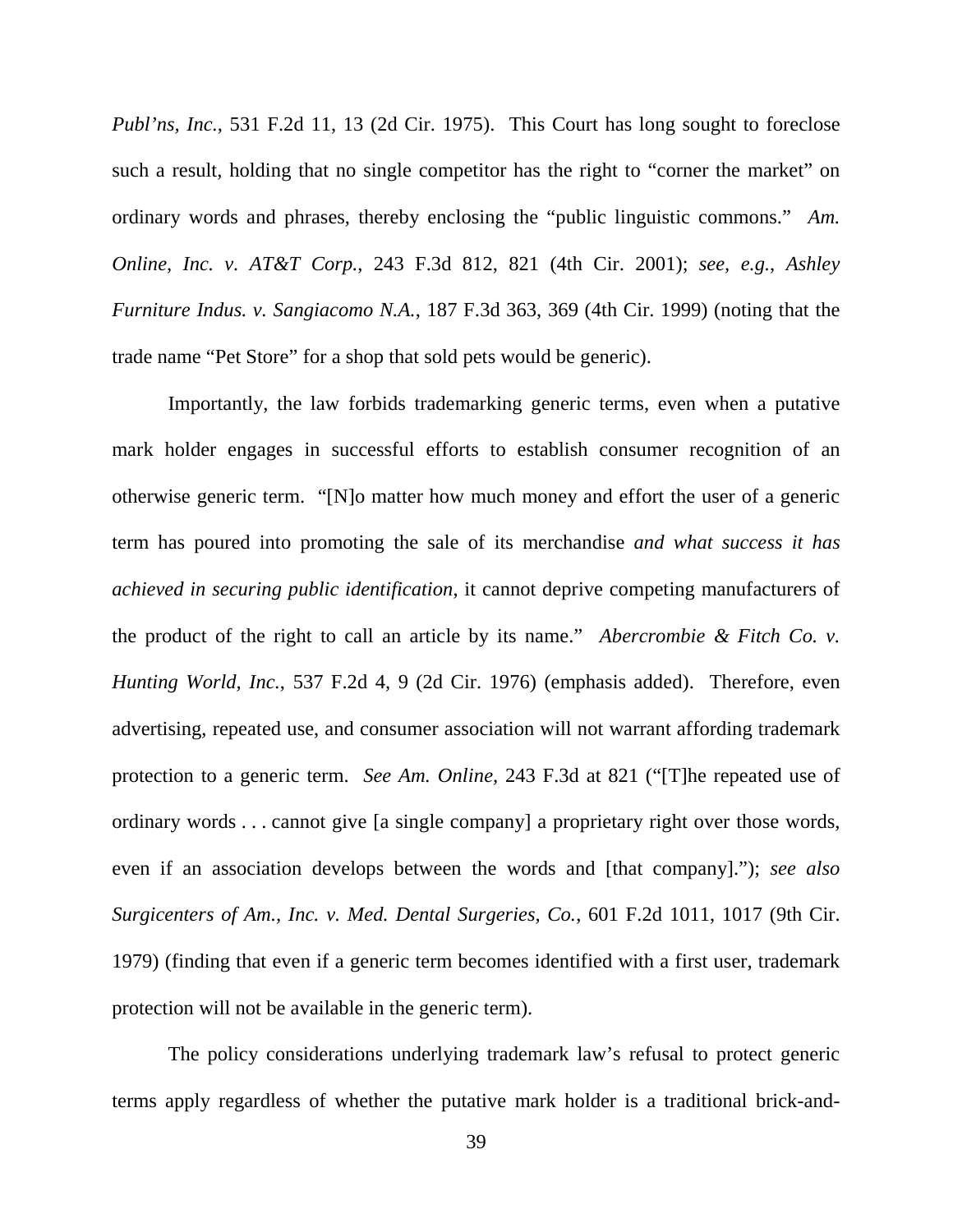mortar business or located in cyberspace. As the PTO argues, a grocery business called The Grocery Store would—and should—never receive trademark protection because the name is generic—regardless of whether consumers associated the name with a particular entity. However, under the district court's erroneous approach—the consequences of which the majority leaves in place—if enough consumers recognized an online grocery business called "grocerystore.com," that business would be entitled to trademark protection. There is no basis in law or policy for drawing such a distinction. Just as competing brick-and-mortar grocery stores need to make use of the term "grocery" to inform customers of the nature of their businesses, so too do competing internet grocery providers need to make use of the term "grocery" in their domain names.

The district court's treatment of marks combining generic Secondary Level Domains and Top Level Domains as presumptively protectable also conflicts with precedent foreclosing protection of marks that combine a generic term with a generic commercial designation (e.g., "Company," "Corp.," or "Inc."). More than a hundred years ago, the Supreme Court held that the addition of commercial designations like these does not transform otherwise generic terms into protectable marks. *See Goodyear's India Rubber Glove Mfg. Co. v. Goodyear Rubber Co.*, 128 U.S. 598, 602–03 (1888).

Under *Goodyear's*, a brick-and-mortar reservation service operating under the term The Booking Company would not be able to receive a trademark in that name, regardless of the degree of brand recognition it generated or the number of consumers who identified it as a brand. *See Am. Online*, 243 F.3d at 821; *Abercrombie*, 537 F.2d at 9. Yet, under the district court's approach, the term BOOKING.COM is presumptively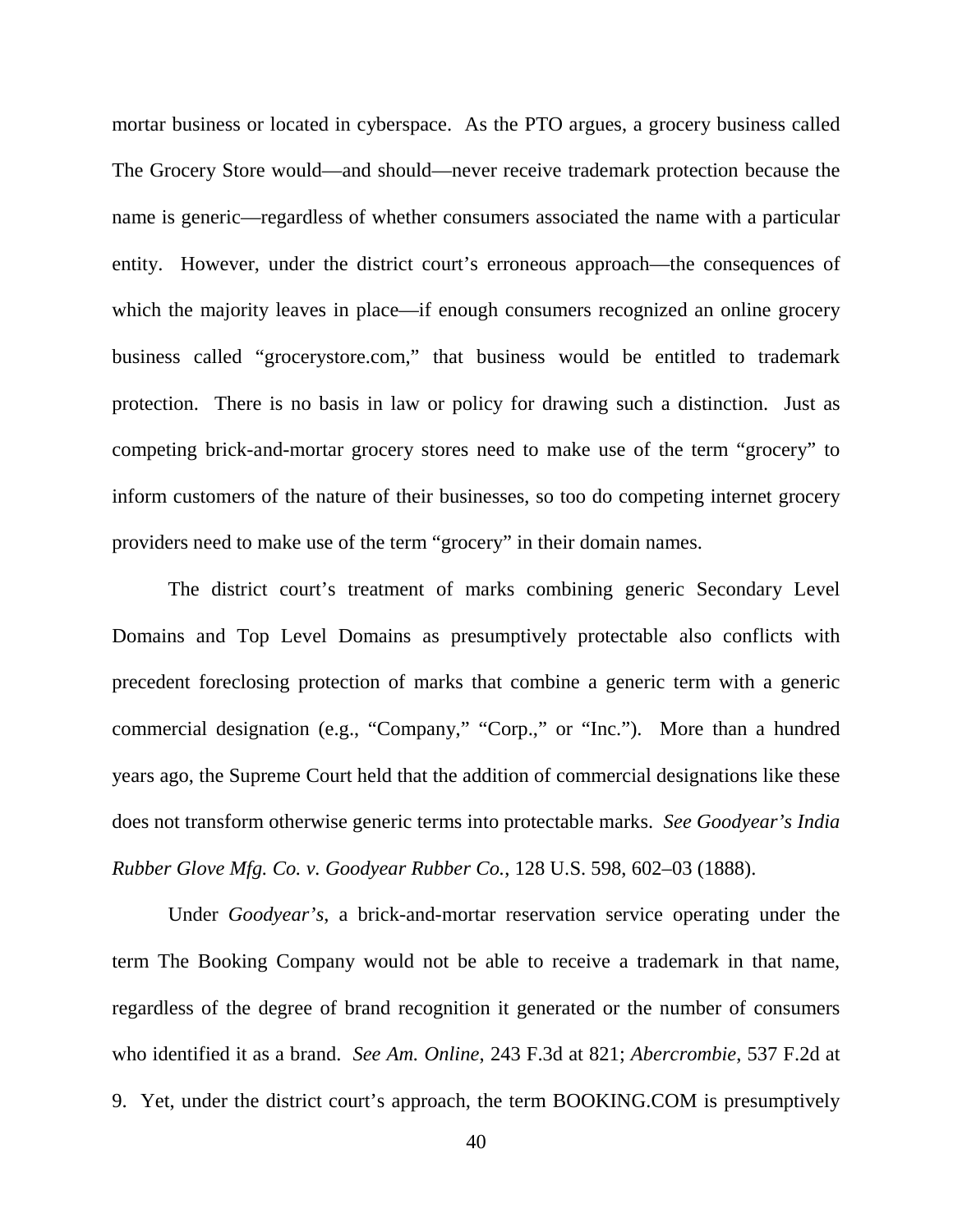protectable. *Compare Advertise.com*, 616 F.3d at 982 ("That '.com,' when added to a generic term, 'indicates a commercial entity' does not suffice to establish that the composite is distinctive, much as AOL would not have created a protectable mark by adopting the designation 'Advertising Company.'").

The district court concluded that "*Goodyear's* reasoning regarding corporate designators does not apply with equal force to domain names" because "adding a [Top Level Domain] such as '.com' to a generic [Secondary Level Domain] does more than indicate that a company offers services via the internet; it indicates a unique domain name that can only be owned by one entity." *Booking.com*, 278 F. Supp. 3d at 910. But as the Federal Circuit has explained, "[a]lthough not a perfect analogy, the comparison of [Top Level Domains] (i.e., '.com,' '.org,' etc.) to entity designations such as 'Corp.' and 'Inc.' has merit." *Oppedahl*, 373 F.3d at 1175. "The commercial impression created by '.com' is similar to the impression created by 'Corp.' and 'Co.', that is, the association of a commercial entity with the mark." *Id.*

Additionally, the difference between an entity designation such as "Corp." and a Top Level Domain recognized by the district court is attributable to the functional nature of the internet. Although most Top Level Domains do suggest a relationship with the internet, a domain name "serves the purely technological function of locating a Web site in cyberspace." *McCarthy on Trademarks*, § 7:17.50. Functional features, however, cannot be the basis for trademark protection: "[E]ven if a functional feature has achieved consumer recognition (secondary meaning) of that feature as an indication of origin, the feature cannot serve as a legally protectable symbol." *Am. Online, Inc.*, 243 F.3d at 822–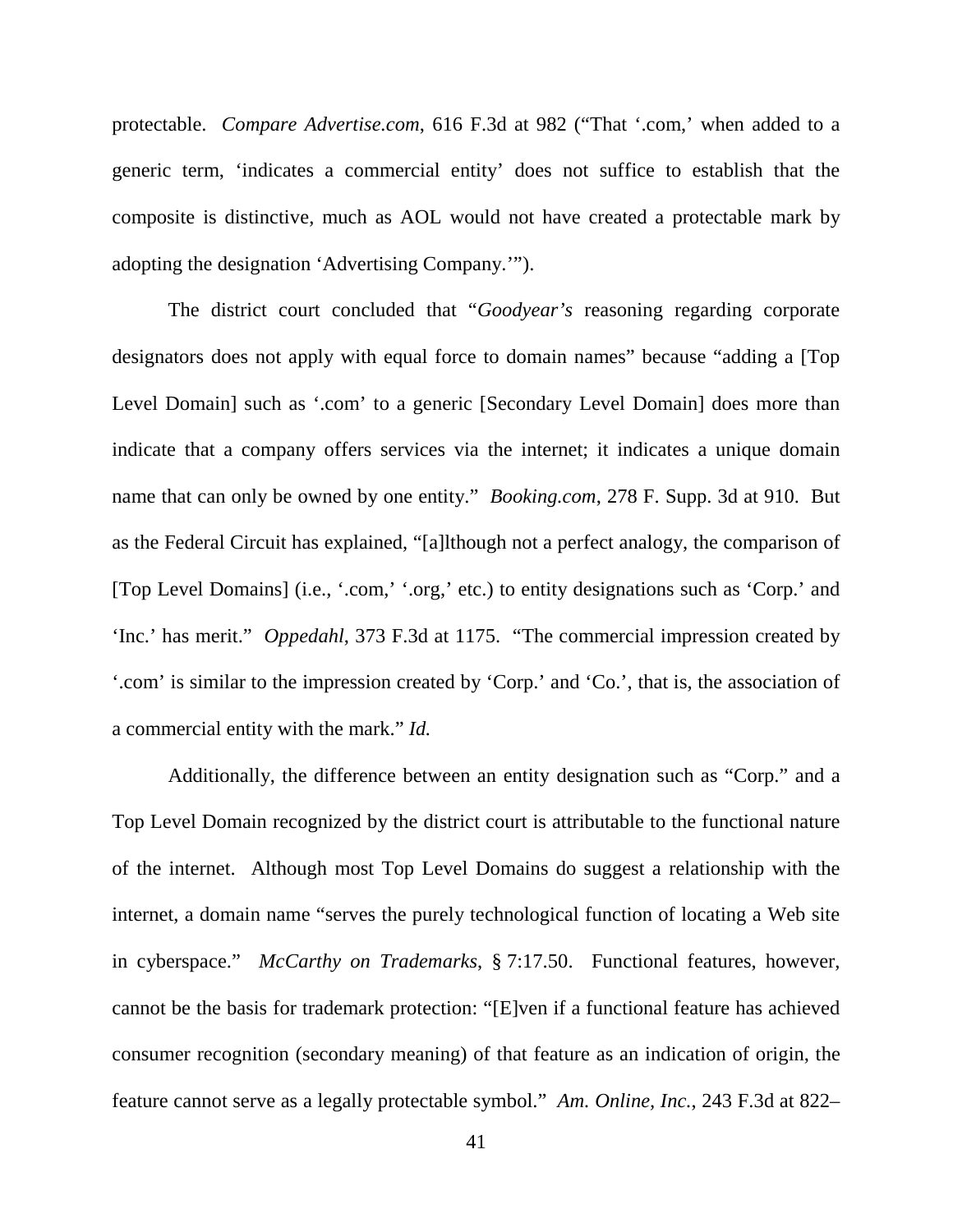23. Yet that is precisely what the district court's legal test—the application of which my colleagues in the majority leave in place—does.

It is particularly important that we ensure that the district court's ultimate finding that BOOKING.COM is descriptive, and therefore protectable, was not tainted by its erroneous legal test because, as the PTO argues, trademark registration will provide Booking.com with a weapon to freeze out potential competitors. As explained above, trademark law's proscription on the registration of generic terms prevents firms from monopolizing language and allows competitors to "describe [their] goods as what they are." *CES Publ'g*, 531 F.2d at 13.

I believe that this Court's affirmance of the district court's judgment—even as it rejects the district court's legal analysis—unjustifiably empowers Booking.com to monopolize language, thereby enclosing the linguistic commons and adversely affecting competitors in precisely the manner that trademark law seeks to forestall. Put simply, the majority opinion's judgment will directly disadvantage Booking.com's competitors by taking away their ability to use the term "booking" in their own website domain names. Indeed, any competitors that attempt to use the term "booking" will face the risk of a costly, protracted, and uncertain infringement lawsuit.

Booking.com and the majority opinion assert that the potential harm to competitors—and therefore consumers—is minimal because: (1) the doctrine of descriptive fair use will prevent Booking.com from monopolizing the term; (2) the protection of BOOKING.COM extends only to *hotel* reservations, not to other

42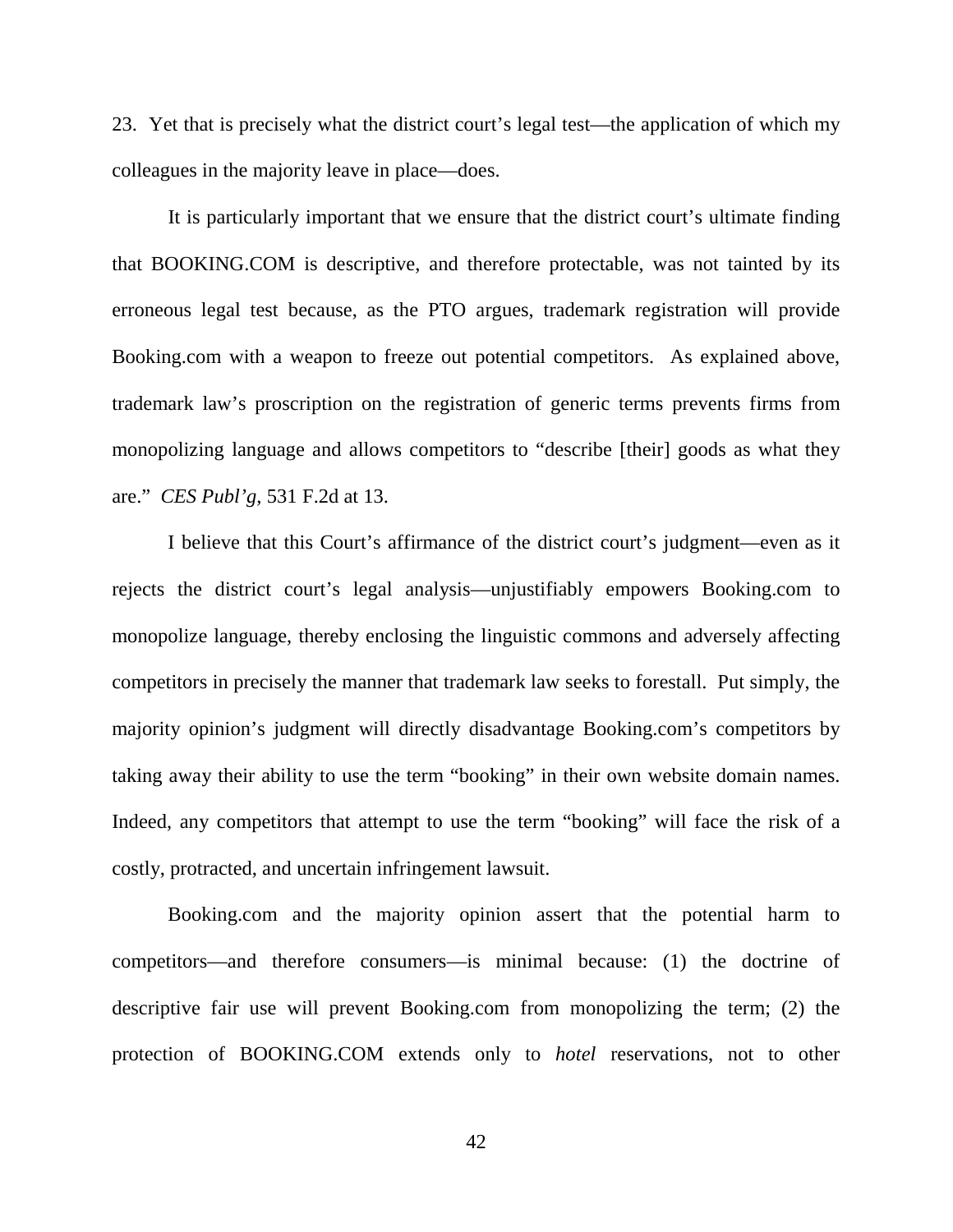reservation services; and (3) domain names are unique. I find none of these assertions persuasive.

Descriptive fair use is an affirmative defense that allows a competitor to use words contained in a trademark in their ordinary sense to describe the competitor's own goods or services to consumers. *See KP Permanent Make-Up, Inc. v. Lasting Impression I, Inc.*, 543 U.S. 111, 121–22 (2004). According to Booking.com, affording BOOKING.COM trademark protection will not adversely affect competition by depriving putative competitors from describing the nature of their business because such protection "will have no effect on competitors' right to make descriptive fair use of the word 'Booking.com.'" Appellee's Br. at 38. The district court agreed, noting that even if Booking.com were to successfully assert a *prima facie* case of trademark infringement by showing a likelihood of confusion between BOOKING.COM and a competitor's domain, the competitor could make use of the descriptive fair use doctrine to avoid liability.

For several reasons, I fear that the doctrine of descriptive fair use will provide Booking.com's competitors cold comfort. I am not convinced that the descriptive fair use defense will provide significant protection to competitors using the term "booking" in their own domain names. As the Ninth Circuit has explained, "granting trademark rights over a domain name composed of a generic term and a [Top Level Domain] grants the trademark holder rights over far more intellectual property than the domain name itself." *Advertise.com*, 616 F.3d at 980. Such trademark protection "would potentially reach almost any use of the generic term in a domain name." *Id.* at 981 (noting that any one of the thirty-two other domain names containing some form of the word "advertise" would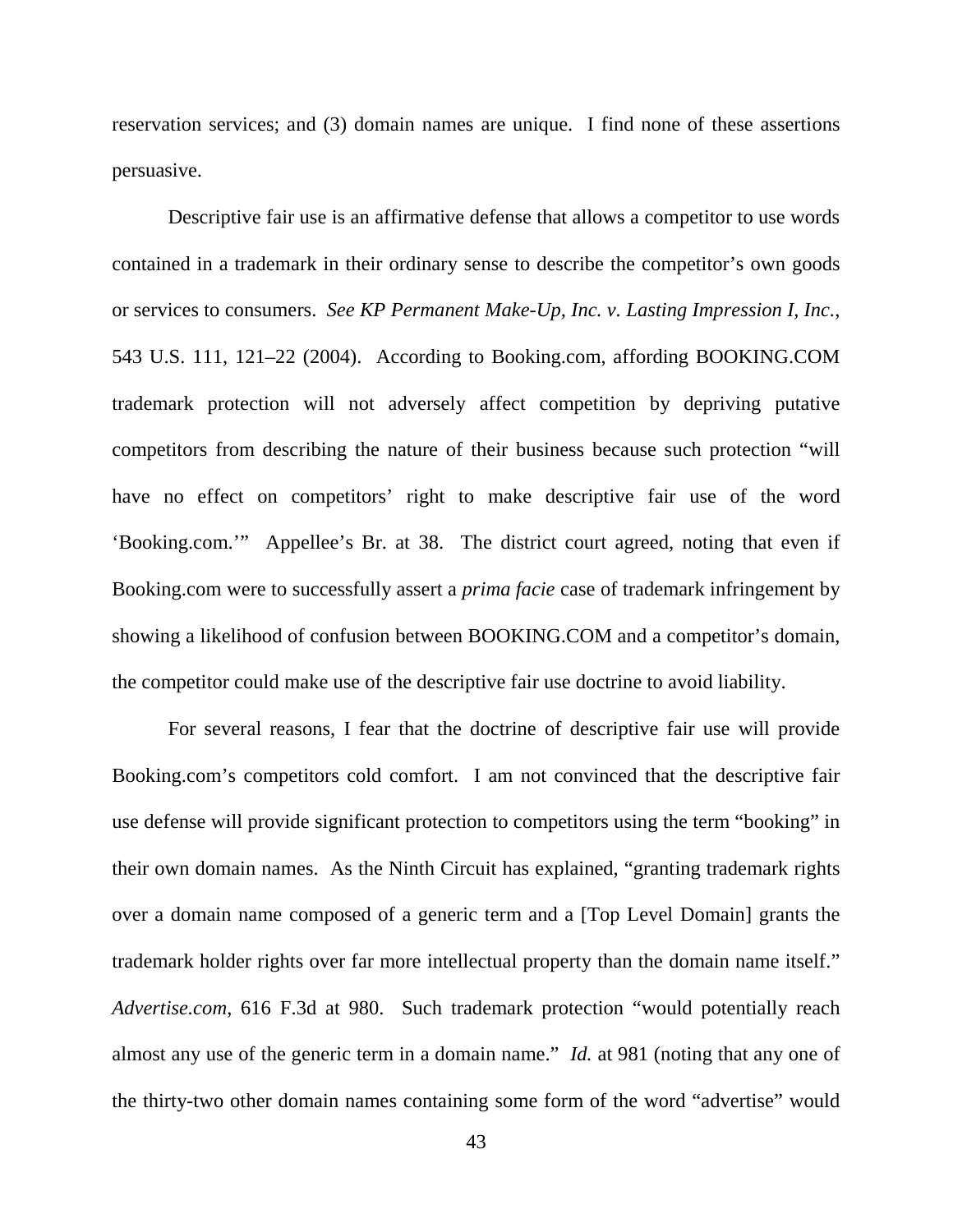be placed at risk of a lawsuit). Thus, notwithstanding the doctrine of descriptive fair use, a firm that obtains a trademark in a domain name that describes the service the firm provides, like Booking.com, may have the power "to foreclose competitors from using a vast array of simple, easy to remember domain names and designations that describe [such] services." *Id.*

Additionally, descriptive fair use is an affirmative defense, not an immunity from suit. Any online reservation business that chooses to include "booking" in its domain name will face the risk of defending an expensive infringement lawsuit. As a result, commercial competitors seeking to avoid litigation risk and expenses—even if they might ultimately prevail on descriptive fair use grounds—will be chilled from using the term.

My colleagues in the majority also emphasize that the district court awarded Booking.com protection for the mark *only* for Class 43 hotel services, not Class 39 travel agency services, meaning that "protection over BOOKING.COM would not *necessarily* preclude another company from using, for example, carbooking.com or flightbooking.com." *Ante* at 24 (emphasis added). But even assuming my colleagues' optimism that Booking.com could not preclude competitors from using domain names containing the word "booking" is well-founded—a decidedly uncertain question, *see Advertise.com*, 616 F.3d at 980–81—I see no reason why Booking.com should be entitled to monopolize the generic term "booking" in the online hotel reservation industry by precluding competitors from using domain names like hotelbooking.com or

44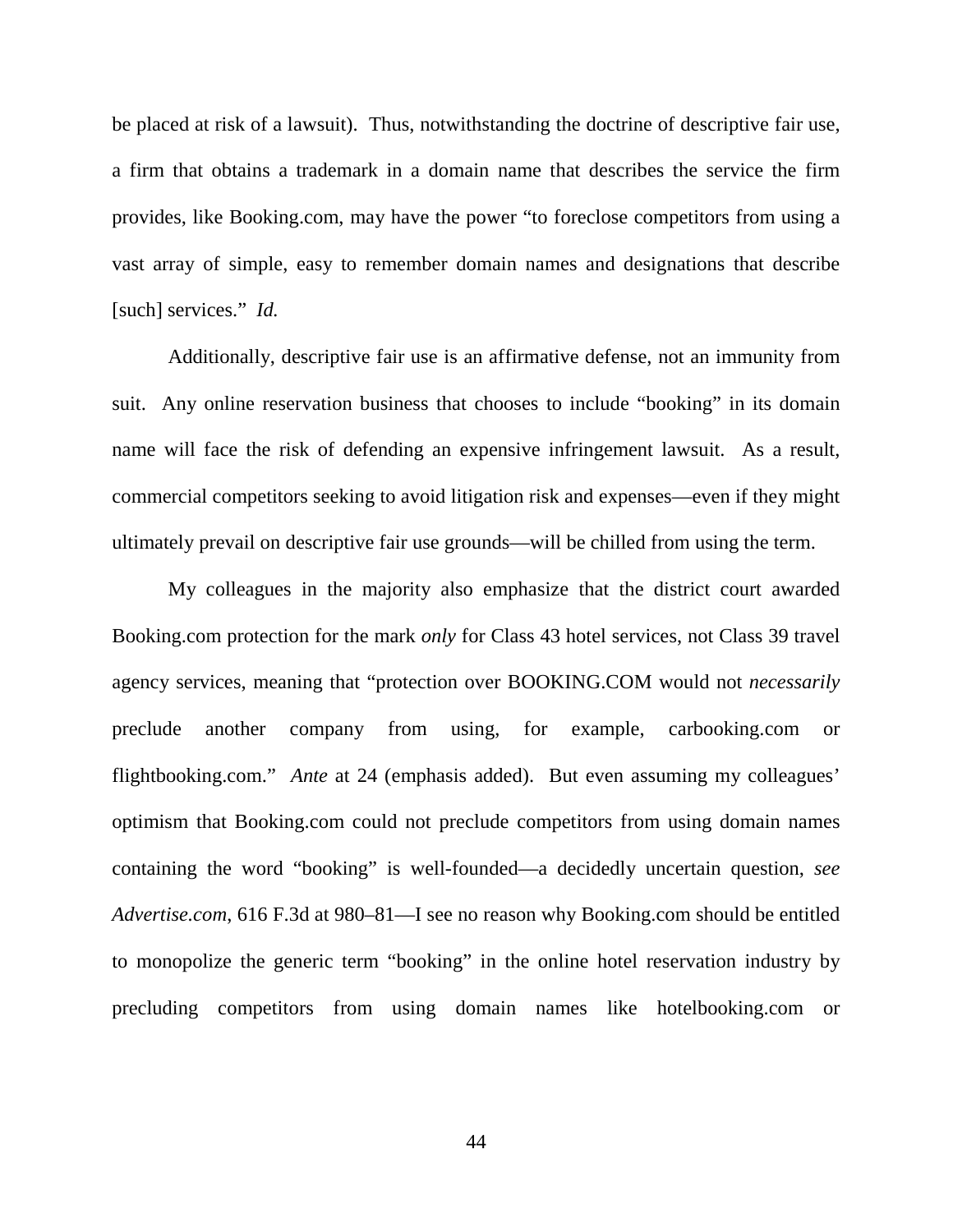ehotelbooking.com,<sup>[5](#page-44-0)</sup> which likewise describe such competitors' services "as what they are." *CES Publ'g*, 531 F.2d at 13. Put simply, there is no reason why monopolization of language should be allowed in the internet domain name context for *any* class of services when trademark law has consistently maintained that generic terms such as "booking" should be available in the public linguistic commons for all competitors to use.

Finally, my colleagues in the majority seek to assuage concerns that granting trademark protection over BOOKING.COM will prevent other companies from using variants of the mark by emphasizing that, to enforce the mark, Booking.com will have to prove that there is a "likelihood of confusion" with the allegedly infringing mark. *Ante* at 25. According to the majority, "[g]iven that domain names are unique by nature and that the public may understand a domain name as indicating a single site, it may be more difficult for domain name plaintiffs to demonstrate a likelihood of confusion." *Id.* Even accepting my colleagues' assumption that Booking.com will have difficulty proving likelihood of confusion—again, an uncertain question—affording protection to BOOKING.COM would still likely chill competition in the online booking space. Put simply, putative competitors may—and likely will—choose not to operate under domain names that include the word "booking"—even if that term best describes the service they

<span id="page-44-0"></span> <sup>5</sup> Several hotel booking websites have domain names combining, in various ways, "booking" with ".com," including "bookingcenter.com," "ebookers.com," "bookingwhiz.com," "hotelbooking.com," "bookit.com," and "bookingbuddy.com." J.A. 337–39.